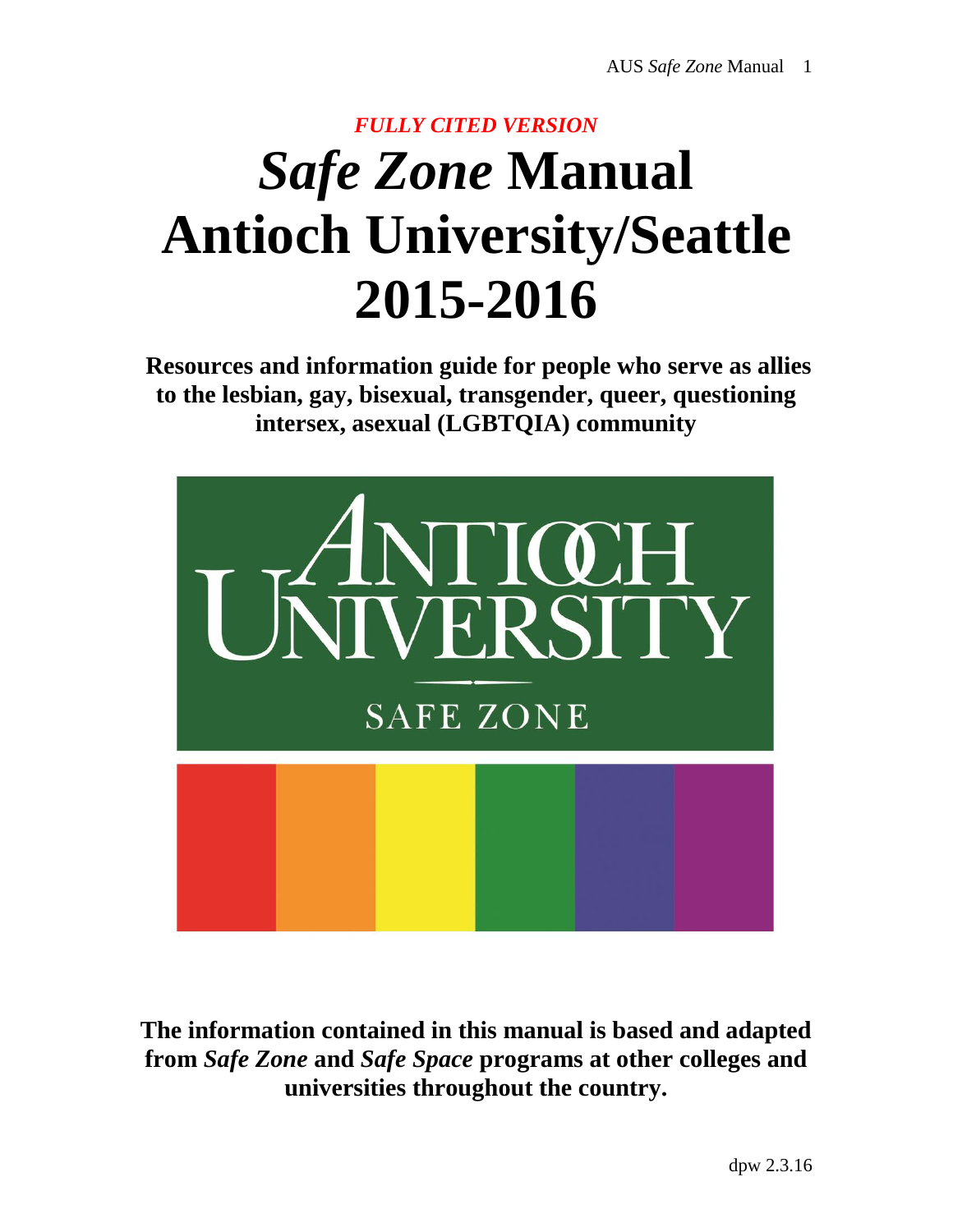# **Table of Contents**

| Purpose                                                                          |
|----------------------------------------------------------------------------------|
| <b>Mission statement</b>                                                         |
| Goals                                                                            |
|                                                                                  |
| Who can participate in the program?                                              |
| What do you need to participate as a SAFE ZONE Ally at Antioch/Seattle?          |
| Responsibilities for becoming a SAFE ZONE ally                                   |
|                                                                                  |
| Terms Related to Sexual Orientation                                              |
| Terms related to Gender, Gender Identity, and Gender Expression                  |
|                                                                                  |
| Homophobia                                                                       |
| How homophobia hurts everyone                                                    |
| Homophobic levels of attitude                                                    |
| Positive levels of attitude                                                      |
|                                                                                  |
| Bisexuality                                                                      |
| <b>Common Myths Dispelled</b>                                                    |
|                                                                                  |
| How to Be an Ally to LGB                                                         |
|                                                                                  |
| Coming out                                                                       |
| What might lesbian, gay men and bisexual people be afraid of?                    |
| Why might lesbian, gay men and bisexual people want to come out to others?       |
| How might lesbian, gay men and bisexual people feel about coming out to someone? |
| How might an individual feel after someone has come out to them?                 |
| What do lesbian, gay men and bisexual people want from the people they come out  |
| to?                                                                              |
| What are some situations in which someone might come out to you?                 |
| Ways that you can help when someone comes out to you                             |
|                                                                                  |
| Heterosexual privilege                                                           |
| Advantages of heterosexual privilege                                             |
| Examples of heterosexism                                                         |
|                                                                                  |
| What does trans/transgender mean?                                                |
| What is a transsexual?                                                           |
| What is the gender identity of a transgender person?                             |
| What are transgender rights?                                                     |
| How can I help support Transgender Rights?                                       |
| Transgender Emergence - a developmental model                                    |
| Working with trans people: some things to keep in mind                           |
| How to be an ally to transgender people                                          |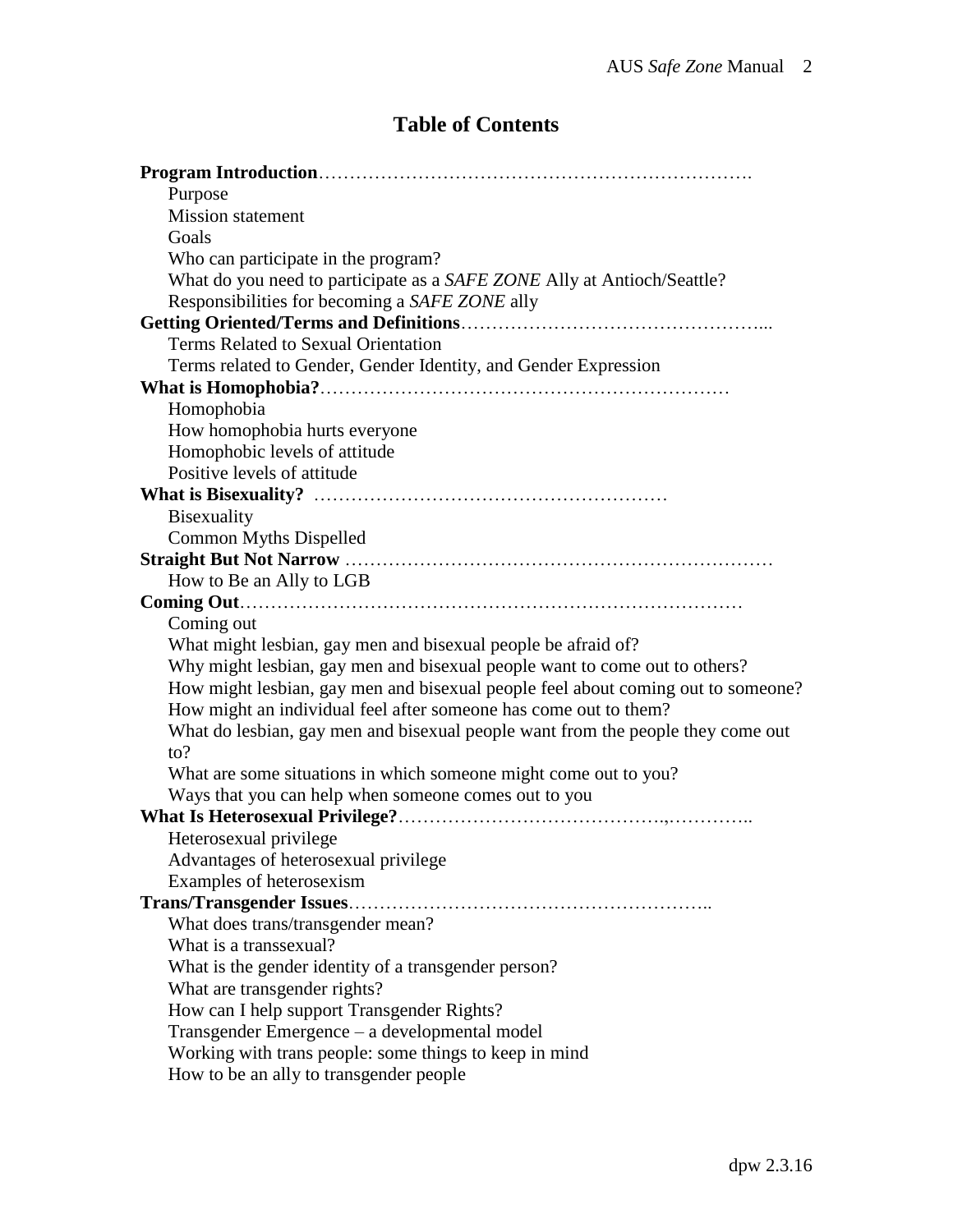| Intersex Issues                                                 |
|-----------------------------------------------------------------|
| What does intersex(ed) mean?                                    |
| What is a hermaphrodite?                                        |
| What are Disorders of Sex Development (DSD)?                    |
| How do intersex individuals define their gender identity?       |
| Living intersexed, a personal story                             |
|                                                                 |
| Four levels in ally development                                 |
| A Safe Zone ally                                                |
| Guidelines for allies                                           |
| Creating a Non-Homophobic Campus Environment                    |
| "What Should I Do If?" Answers to Commonly Asked Ally Questions |
| <b>Reporting Gender &amp; Sexuality-Related Bias Incidents</b>  |
|                                                                 |
|                                                                 |

The Antioch University, Seattle (AUS) LGBTQIA *Safe Zone* Program encourages members of the AUS community to identify themselves as visible supporters of lesbian, gay, bisexual, transgender, queer, asexual, and questioning individuals. Establishing an environment in which LGBTQIA community members feel welcome, affirmed, and safe is a main goal of the AUS *Safe Zone* Program.

Questions? Contact the AUS *Safe Zone* coordinator, Dana Waters, Psy.D., ABPP at: [dwaters@antioch.edu](mailto:dwaters@argosy.edu)

As is commonplace to *Safe Zone* manuals, the information contained in this manual is based upon *Safe Zone* and *Safe Space* programs at other colleges and universities throughout the country. Specifically, much of the material in this manual is adapted from the following sources in the reference list.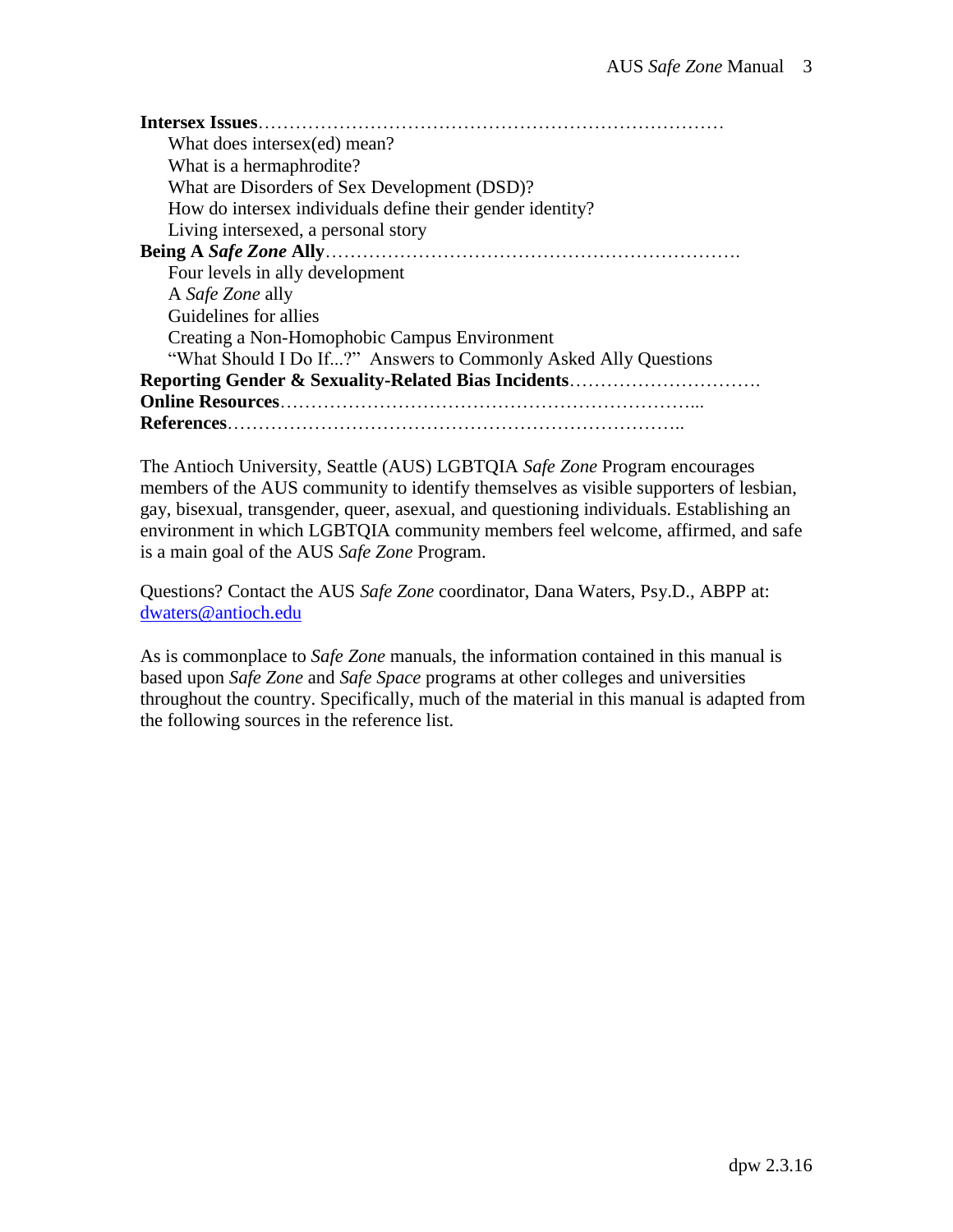# **Program Introduction**

### **Purpose:**

The Antioch University/Seattle LGBTQIA *Safe Zone* is committed to public identification of allies for gay, lesbian, bisexual, transgender, questioning, and other sexual minority individuals. Adapted from SAFE programs throughout the United States, SAFE is defined as: **S**taff, **S**tudents, **A**dministration, and **F**aculty committed to **E**quality on campus (S.A.F.E.).

### **Mission:**

The mission of the AUS LGBTQIA *Safe Zone* is to create a campus environment of tolerance, understanding and awareness of the special needs of LGBTQIA and other sexual minority persons. In doing so, the LGBTQIA *Safe Zone* promotes awareness and provides resources and training in order to create a network of available allies for sexual minorities.

### **Goals:**

Goals include providing ongoing support for LGBTQIA individuals by raising awareness and providing resources/education to faculty, staff, administration, and students. Further, the AUS *Safe Zone* hopes to foster open communication between faculty and students in regard to LGBTQIA issues by creating an open-minded, collegial environment free of oppression, coercion, prejudice, discrimination, and bigotry. By providing environments where persons can discuss LGBTQIA issues in a safe manner (through identified *Safe Zones*), it is hoped the project will promote a more general and active atmosphere of tolerance, acceptance, respect, and safety on campus.

## **Who can participate in the program?**

The *Safe Zone* manual is available to anyone in the AUS community. Please email Dr. Dana Waters at [dwaters@Antioch.edu](mailto:dwaters@argosy.edu) for a copy of the manual.

Should you choose to participate as a *Safe Zone ally*, you will need to become familiar with the information provided in the manual. Because as individuals are *Safe Zone*s, not departments or office work areas, you will need to be prepared and comfortable if a member of the LGBTQIA community approaches you to talk about LGBTQIA issues. Allies will be asked to self-identify by placing the provided "Safe" symbol in a visible part of your workspace (i.e.: office door, window, or within your office space). This symbol is to signify your space as a safe place to discuss issues impacting sexual minorities (i.e.: discrimination, harassment, hate/hate crime, and related issues) in a way that is free of homophobia, biphobia, transphobia, heterosexism, and bias. Finally, you will be expected to consult with an identified *Safe Zone* faculty mentor if you are unsure of how to help someone who has sought out information.

## **What do you need to participate as a** *Safe Zone* **Ally at Antioch/Seattle?**

 Belief that our campus is enriched through all forms of diversity including LGBTQIA individuals.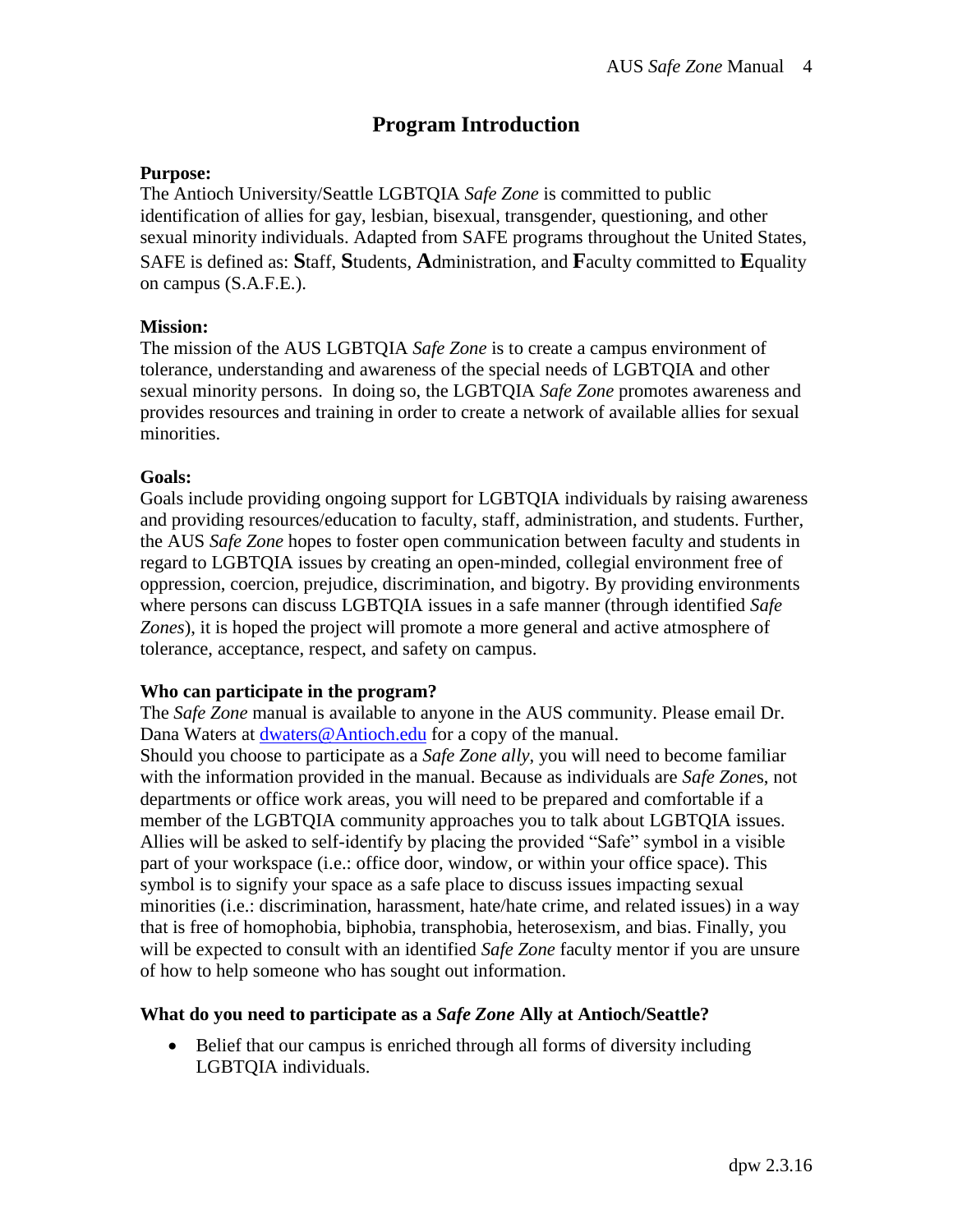- Willingness to assist members of the AUS community in accessing support and information resources on campus and in the community.
- Maintenance of confidentiality within the confines of your job.
- Willingness to engage in respectful, collegial dialogue pertaining to issues impacting LGBTQIA peoples' lives in an honest, open, and non-judgmental manner; including the use of inclusive language, avoidance of stereotyping, and do not engage in assumptions of heteronormativity.
- Willingness to study and become familiar with the information in the *Safe Zone*  manual. Once you have done so, you will be asked to meet with a faculty mentor to discuss your commitment to becoming a *Safe Zone* ally.
- Willingness to display a LGBTQIA *Safe Zone* sticker in or near your office.

### *Adapted from: Cal Poly Safe Zone Program: [http://www.csupomona.edu/~pride\\_center/pridesfz.htm](http://www.csupomona.edu/~pride_center/pridesfz.htm)*

#### **Responsibilities for becoming a** *Safe Zone* **ally:**

This manual is provided to aid the reader in learning more about lesbian, gay, bisexual, transgender, questioning, and queer issues. It is meant to provide accurate information regarding terms, definitions, concepts, and the realities of living as a LGBTQIA person. By becoming familiar with its contents, you may learn more accurate information about the reality of being lesbian, gay, bisexual, transgender, or queer. This manual is not exhaustive, as learning about LGBTQIA issues is a lifelong process. There exists a plethora of literature related to this topic that the reader is urged to explore. As such, this manual is meant to aid you in becoming familiar with basic terminology and concepts, to aid in beginning your journey toward understanding, and to help you align with the LGBTQIA community. If you choose to display the Antioch Seattle LGBTQIA *Safe Zone* decal, please do so responsibly. Become familiar with the information in this manual as well as other sources. Should the need present itself, please become familiar with resources available on campus (i.e.: faculty mentors) and in the community so that you may best be able to assist students, faculty, and staff who may seek you out as a Safe Space Ally.

*Adapted from: Brown University Safe Zone Program: [http://brown.edu/Student\\_Services/Office\\_of\\_Student\\_Life/LGBTQIA/SafeZoneManualFi](http://brown.edu/Student_Services/Office_of_Student_Life/lgbtq/SafeZoneManualFinal09.pdf) [nal09.pdf](http://brown.edu/Student_Services/Office_of_Student_Life/lgbtq/SafeZoneManualFinal09.pdf)*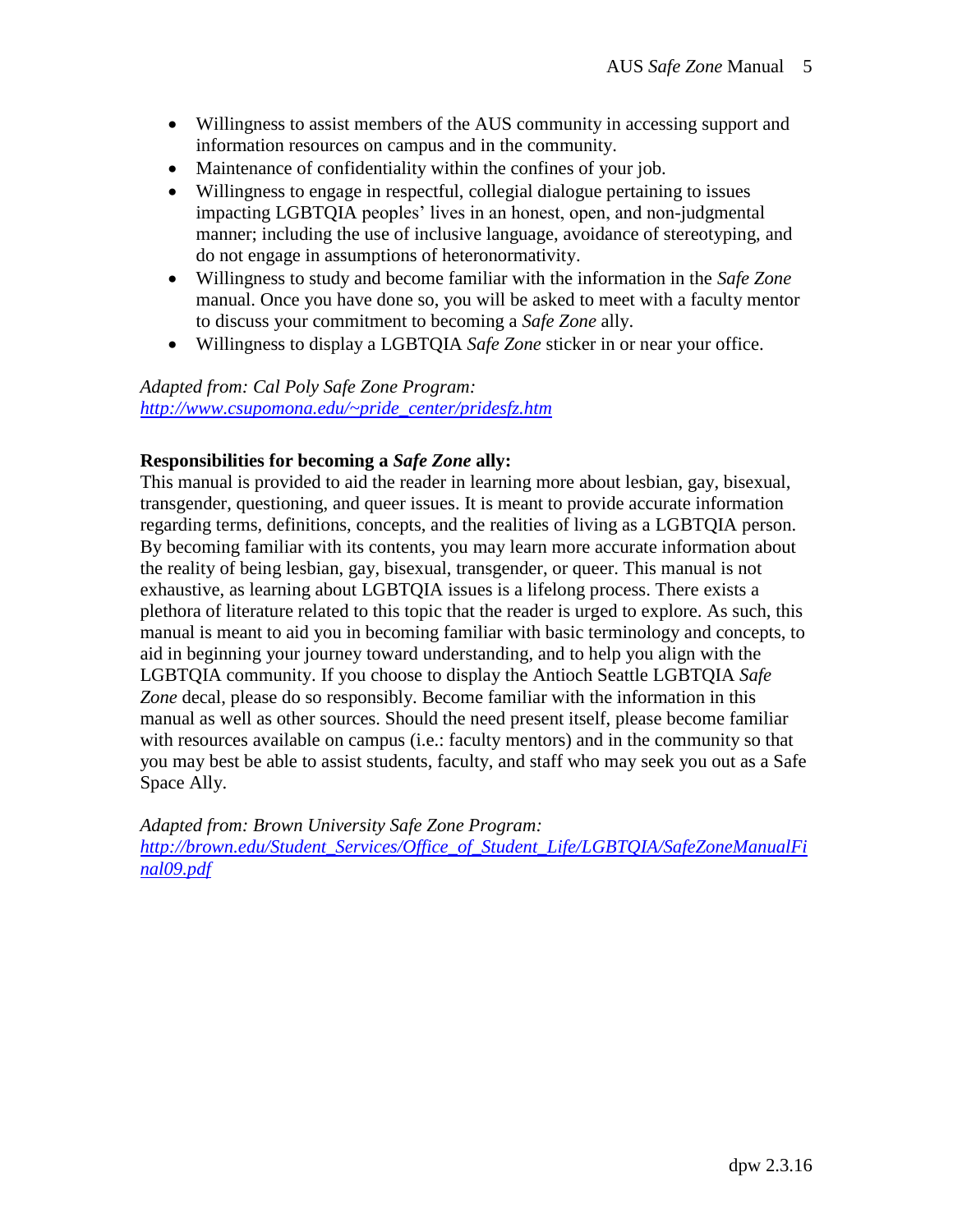# **Getting Oriented Terms and Definitions**

*Please note: The members of the LGBTQIA community are unique and do not fit into distinct categories. However, sometimes labels are needed/used for political reasons and to increase visibility. These terms and definitions represent a place to start. It is important to note that members of the LGBTQIA community may have different meanings and opinions of these definitions. What is most important is that you respect how a person chooses to self-identify or define.* 

*(Adapted from: Wall, Vernon A. and Nancy J. Evans (Eds.) "Using Psychological development theories to understand and work with gay and lesbian persons" Beyond Tolerance: Gays, Lesbians and Bisexuals on Campus. American College Personal Association. 1991.)*

# **Terms Related to Sexual Orientation:**

**Sexual Orientation:** Sexual orientation is an enduring emotional, romantic, sexual, or affectional attraction (or lack thereof) toward others. It is distinguished from other components of sexuality including biological sex, gender identity (the psychological sense of being male or female), and the social gender role (adherence to cultural norms for feminine and masculine behavior). Sexual orientation exists within a complex, nonlinear spectrum and includes asexuality, heterosexuality, homosexuality, bisexuality, and queer-sexuality to name a few. Most scientists today agree that sexual orientation is most likely the result of a complex interaction of environmental, cognitive and biological factors. There is also considerable recent evidence to suggest that biology, including genetic or hormonal factors, play a significant role in a person's sexuality. It's important to recognize that there are likely many reasons for a person's sexual orientation, and the reasons may be different for different people. Human beings cannot choose to be either gay or straight. For most people, sexual orientation emerges in early adolescence without any prior sexual experience. Psychologists do not consider sexual orientation to be a conscious choice that can be voluntarily changed. Sexual orientation is different from sexual behavior because it refers to feelings and self-concept. Individuals may or may not express their sexual orientation in their behaviors. As a result it is important not to make assumptions about people based on their identity or their behavior. For example, someone who identifies as a lesbian may occasionally have sexual relationships with men or may have had them in the past, and a man who identifies as heterosexual may occasionally have same-sex sexual encounters but not identify as gay. While it may be tempting to make judgments about an apparent disparity between someone's identity and behavior, social identity is complex and personal, and it is much more productive to accept a person for whom they are and understand that most people's life experiences do not fit neatly into a label. *(Adapted from the APA Help Center website: [http://www.apahelpcenter.org/articles/article.php?id=31\)](http://www.apahelpcenter.org/articles/article.php?id=31).*

## **Affectional Orientation:**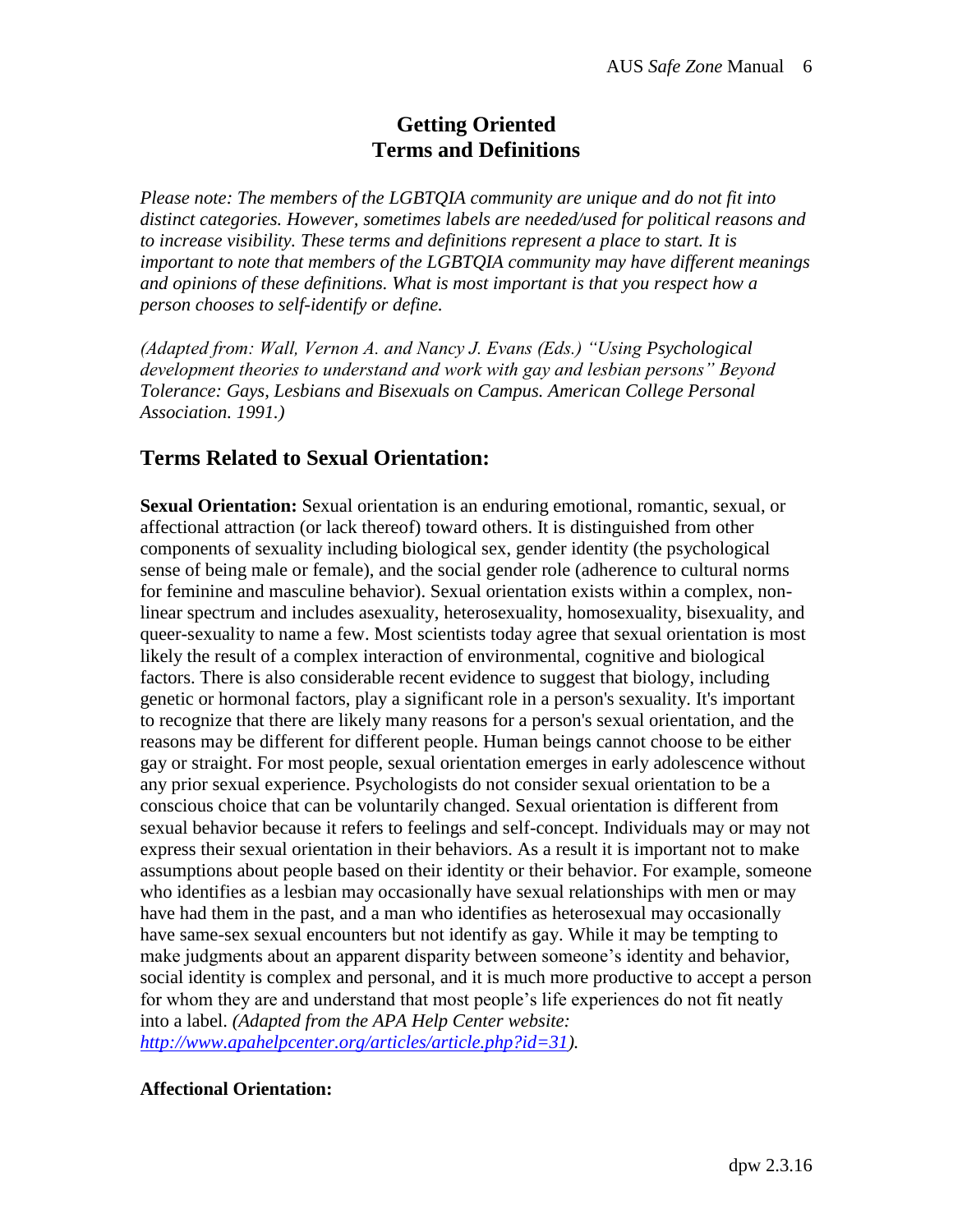A recent term used to refer to variations in emotional and sexual attraction. The term is preferred by some over "sexual orientation" because it indicates that the feelings and commitments involved are not solely (or even primarily) sexual in nature. This term emphasizes the affective emotional component of attractions and relationships, including heterosexual as well as LGBTQIA orientations. *(Adapted from the APA Help Center website: [http://www.apahelpcenter.org/articles/article.php?id=31\)](http://www.apahelpcenter.org/articles/article.php?id=31).*

**Ally (Heterosexual Ally):** Someone who is a friend, advocate, and/or activist for LGBTQIA people. A heterosexual ally is someone who is willing to confront heterosexism in themselves and others. The term ally is also generally used for any member of a dominant group who is a friend, advocate or activist for people in an oppressed group. (*Adapted from: Brown University Safe Zone Program: [http://brown.edu/Student\\_Services/Office\\_of\\_Student\\_Life/LGBTQIA/SafeZoneManualFi](http://brown.edu/Student_Services/Office_of_Student_Life/lgbtq/SafeZoneManualFinal09.pdf) [nal09.pdf\)](http://brown.edu/Student_Services/Office_of_Student_Life/lgbtq/SafeZoneManualFinal09.pdf)*

**Asexual:** A person who is not sexually attracted to either men or women and does not have a desire to engage in sexual activity with a partner. Asexuality is a sexual orientation and differs from celibacy, which is a choice to abstain from sex. Some asexual people have a desire to form intimate but nonsexual romantic relationships, and will date and seek long-term partnerships. (*Adapted from: San Diego State University Safe Zone Program: [http://www.safezones.sdsu.edu/allies.htm\)](http://www.safezones.sdsu.edu/allies.htm).*

**Butch/Femme or Lipstick Lesbian:** A lesbian or gay woman who prefers traditionally masculine (butch), or feminine (femme), dress, style, expression, or identity. Use caution with these terms, as they can be taken offensively, mainly because they are still often used offensively. *(Adapted from Worcester Polytechnical Institute Safe Zone Program: [http://users.wpi.edu/~alliance/index.html\)](http://users.wpi.edu/~alliance/index.html).*

**Bisexual:** A term used to identify someone who has romantic and/or sexual feelings, attractions, and/or relationships with more than one gender. This does not necessarily mean that bisexuals have relationships with both men and women at the same time, as this is a common stereotype. It also does not mean that a person is equally attracted to men and women. Levels of attraction may vary. A bisexual person can also be defined as someone who has romantic and/or sexual feelings, attractions and/or relationships with people of *any* gender (rather than saying both genders). (*Adapted from: Brown University Safe Zone Program:*

*[http://brown.edu/Student\\_Services/Office\\_of\\_Student\\_Life/LGBTQIA/SafeZoneManualFi](http://brown.edu/Student_Services/Office_of_Student_Life/lgbtq/SafeZoneManualFinal09.pdf) [nal09.pdf\)](http://brown.edu/Student_Services/Office_of_Student_Life/lgbtq/SafeZoneManualFinal09.pdf)*

**Biphobia:** The fear, hatred, or intolerance of bisexual people. *(Adapted from the APA Help Center website: [http://www.apahelpcenter.org/articles/article.php?id=31\)](http://www.apahelpcenter.org/articles/article.php?id=31).*

**Camp or Campy:** In LGBT communities, (especially gay men) this term may be used to describe behavior that exaggerates gay mannerisms or stereotypes. Such exaggeration is often powerful in its ability to reveal the absurdity of gender expectations. *(Adapted from*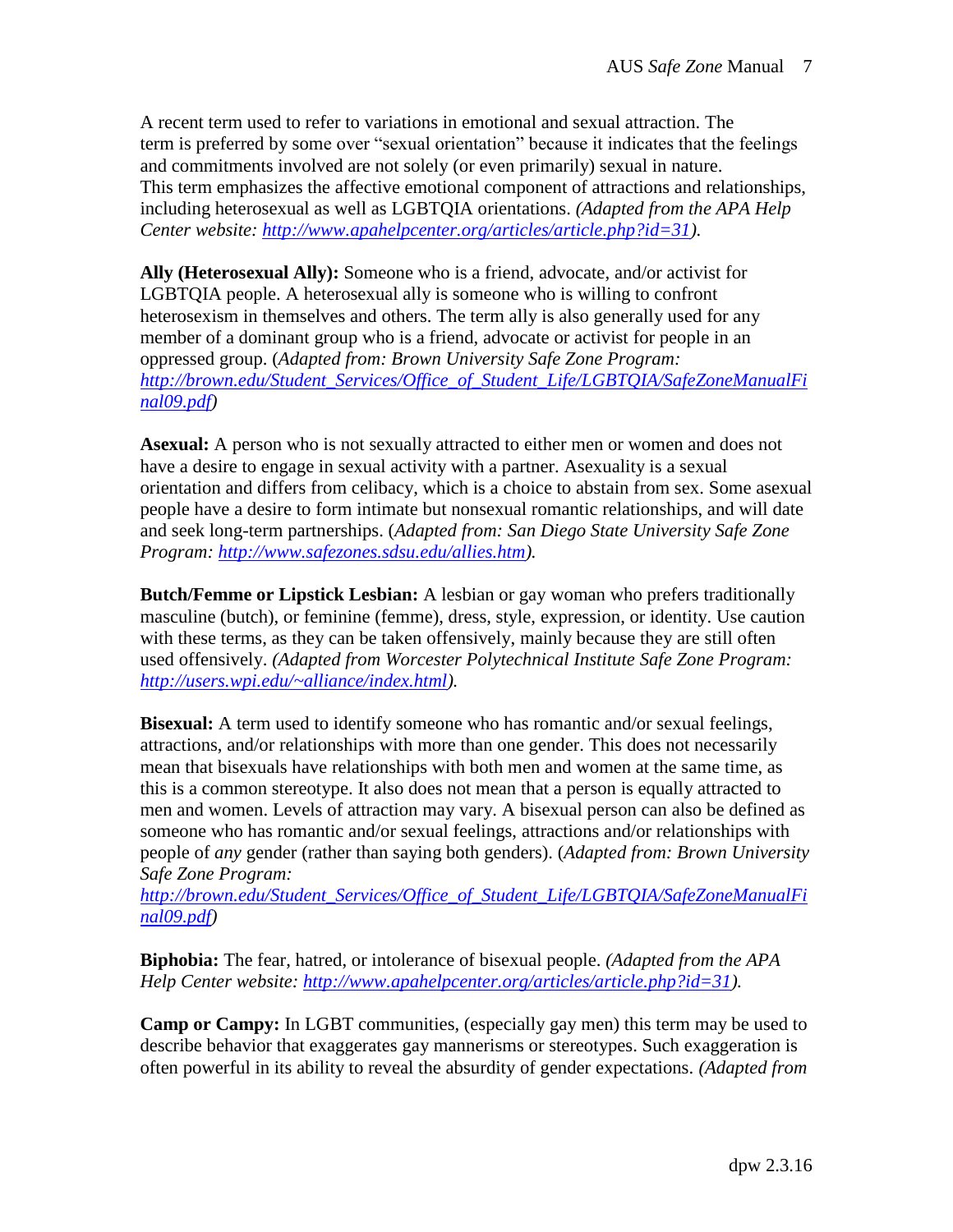*Worcester Polytechnical Institute Safe Zone Program: [http://users.wpi.edu/~alliance/index.html\)](http://users.wpi.edu/~alliance/index.html).*

**Closeted or In the Closet:** A term commonly used to describe an individual who is hiding their sexual orientation from others. (*Adapted from: Brown University Safe Zone Program:*

*[http://brown.edu/Student\\_Services/Office\\_of\\_Student\\_Life/LGBTQIA/SafeZoneManualFi](http://brown.edu/Student_Services/Office_of_Student_Life/lgbtq/SafeZoneManualFinal09.pdf) [nal09.pdf\)](http://brown.edu/Student_Services/Office_of_Student_Life/lgbtq/SafeZoneManualFinal09.pdf)*

**Coming Out:** The term used to describe the process by which LGBTQIA persons recognize, acknowledge, accept, and make known to others their sexual identities. *(Adapted from the APA Help Center website: [http://www.apahelpcenter.org/articles/article.php?id=31\)](http://www.apahelpcenter.org/articles/article.php?id=31).*

**Cross-dressing:** Wearing clothing not usually associated with one's birth sex. People (gay and straight) may cross dress for a variety of reasons including personal expression, sexual gratification, entertainment, or expressing ones' gender identity. (*Adapted from: San Diego State University Safe Zone Program: [http://www.safezones.sdsu.edu/allies.htm\)](http://www.safezones.sdsu.edu/allies.htm).*

**Drag queen/Drag king:** Used by people who present socially in clothing, name, and/or pronouns that differ from their everyday gender, usually for enjoyment, entertainment, and/or self-expression. Drag queens typically have everyday lives as men. Drag kings typically live as women and/or butches when not performing. Unless they are drag performers themselves, most transgender people would be offended by being confused with drag queens or drag kings. (*Adapted from: Brown University Safe Zone Program: [http://brown.edu/Student\\_Services/Office\\_of\\_Student\\_Life/LGBTQIA/SafeZoneManualFi](http://brown.edu/Student_Services/Office_of_Student_Life/lgbtq/SafeZoneManualFinal09.pdf) [nal09.pdf\)](http://brown.edu/Student_Services/Office_of_Student_Life/lgbtq/SafeZoneManualFinal09.pdf)*

**Dyke:** Once known as a derogatory term for lesbian, the word dyke was reclaimed by lesbians in the 1970's as a slang, empowering term. Many lesbians now refer to themselves as dykes. The term *baby dyke* is often used for a dyke who is newly out. *(Adapted from Worcester Polytechnical Institute Safe Zone Program: [http://users.wpi.edu/~alliance/index.html\)](http://users.wpi.edu/~alliance/index.html).*

**Family:** Often used by LGBTQIA communities to identify other members of the community.

**Effeminate:** Used to identify a person (usually male) who expresses and/or presents culturally/stereotypically feminine characteristics. This is often viewed as a culturally negative term. (*Adapted from: San Diego State University Safe Zone Program: [http://www.safezones.sdsu.edu/allies.htm\)](http://www.safezones.sdsu.edu/allies.htm).*

**Faggot/Fag:** A derogatory word frequently used to denote a gay male. The origin of the word in regard to gay men is unknown. (*Adapted from: San Diego State University Safe Zone Program: [http://www.safezones.sdsu.edu/allies.htm\)](http://www.safezones.sdsu.edu/allies.htm).*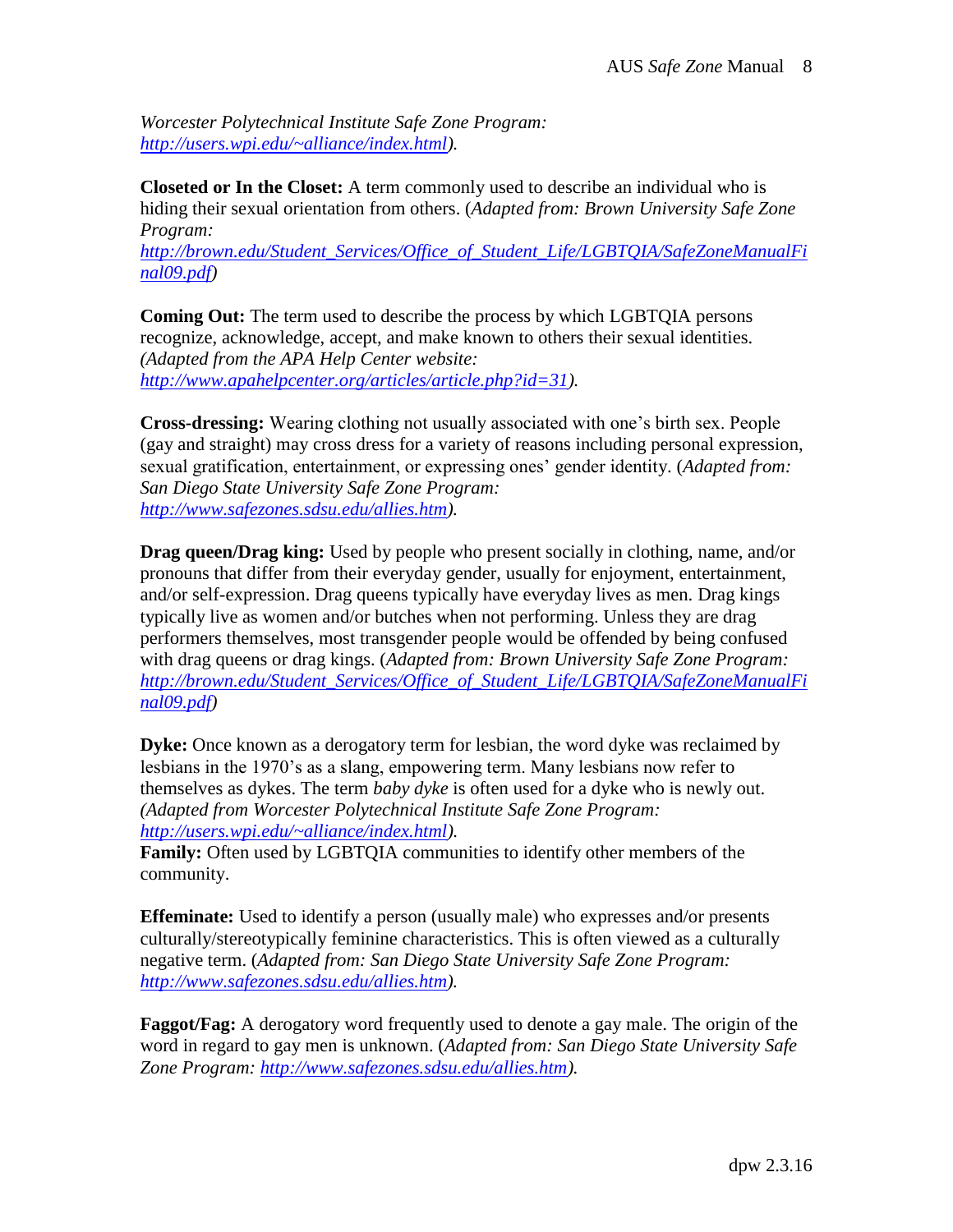**Gay:** Usually refers to men who have romantic and/or sexual feelings, attractions, and/or relationships with other men. Some women may also prefer the term gay and thus identify themselves as gay. (*Adapted from: Brown University Safe Zone Program: [http://brown.edu/Student\\_Services/Office\\_of\\_Student\\_Life/LGBTQIA/SafeZoneManualFi](http://brown.edu/Student_Services/Office_of_Student_Life/lgbtq/SafeZoneManualFinal09.pdf) [nal09.pdf\)](http://brown.edu/Student_Services/Office_of_Student_Life/lgbtq/SafeZoneManualFinal09.pdf)*

**Heterosexual:** A person who has romantic and sexual feelings, attractions, and/or relationships with someone considered to be the opposite gender. *(Adapted from the APA Help Center website: [http://www.apahelpcenter.org/articles/article.php?id=31\)](http://www.apahelpcenter.org/articles/article.php?id=31).*

**Heterosexism:** The societal, cultural, institutional, and individual beliefs and practices that promote privilege to heterosexuals while subordinating and denigrating LGBTQIA people. The main element differentiating heterosexism from prejudice and discrimination is the use of institutional power and authority to support prejudices and enforce discriminatory behaviors in systematic ways with far-reaching outcomes and effects. (*Adapted from: Brown University Safe Zone Program: [http://brown.edu/Student\\_Services/Office\\_of\\_Student\\_Life/LGBTQIA/SafeZoneManualFi](http://brown.edu/Student_Services/Office_of_Student_Life/lgbtq/SafeZoneManualFinal09.pdf) [nal09.pdf\)](http://brown.edu/Student_Services/Office_of_Student_Life/lgbtq/SafeZoneManualFinal09.pdf)*

**Heterosexual Privilege:** The benefits and advantages that heterosexuals receive in a heterosexist culture. (*Adapted from: Brown University Safe Zone Program: [http://brown.edu/Student\\_Services/Office\\_of\\_Student\\_Life/LGBTQIA/SafeZoneManualFi](http://brown.edu/Student_Services/Office_of_Student_Life/lgbtq/SafeZoneManualFinal09.pdf) [nal09.pdf\)](http://brown.edu/Student_Services/Office_of_Student_Life/lgbtq/SafeZoneManualFinal09.pdf)*

**Homophobia:** The fear, hatred, or intolerance of people who identify, or are perceived to be, LGBTQIA persons.

**Homophobia (Internalized):** The fear of being, or being viewed by others, as LGBTQIA due to internalized and accepted societal prejudices, myths and lies about LGBTQIA people Homophobic behavior can range from telling jokes about lesbians and gay men, to acts of physical violence. (*Adapted from: Brown University Safe Zone Program:*

*[http://brown.edu/Student\\_Services/Office\\_of\\_Student\\_Life/LGBTQIA/SafeZoneManualFi](http://brown.edu/Student_Services/Office_of_Student_Life/lgbtq/SafeZoneManualFinal09.pdf) [nal09.pdf\)](http://brown.edu/Student_Services/Office_of_Student_Life/lgbtq/SafeZoneManualFinal09.pdf)*

**In the Life:** Often used by communities of color to denote inclusion in the SGL (see below) or LGBTQIA communities. (*Adapted from: Brown University Safe Zone Program:*

*[http://brown.edu/Student\\_Services/Office\\_of\\_Student\\_Life/LGBTQIA/SafeZoneManualFi](http://brown.edu/Student_Services/Office_of_Student_Life/lgbtq/SafeZoneManualFinal09.pdf) [nal09.pdf\)](http://brown.edu/Student_Services/Office_of_Student_Life/lgbtq/SafeZoneManualFinal09.pdf)*

**Lesbian:** A woman who has romantic, affectional, and/or sexual feelings, attractions, and/or relationships with other women.

**LGBTQIA:** Lesbian, Gay, Bisexual, Transgender, Questioning and/or Queer, Intersex, Asexual and/or Ally.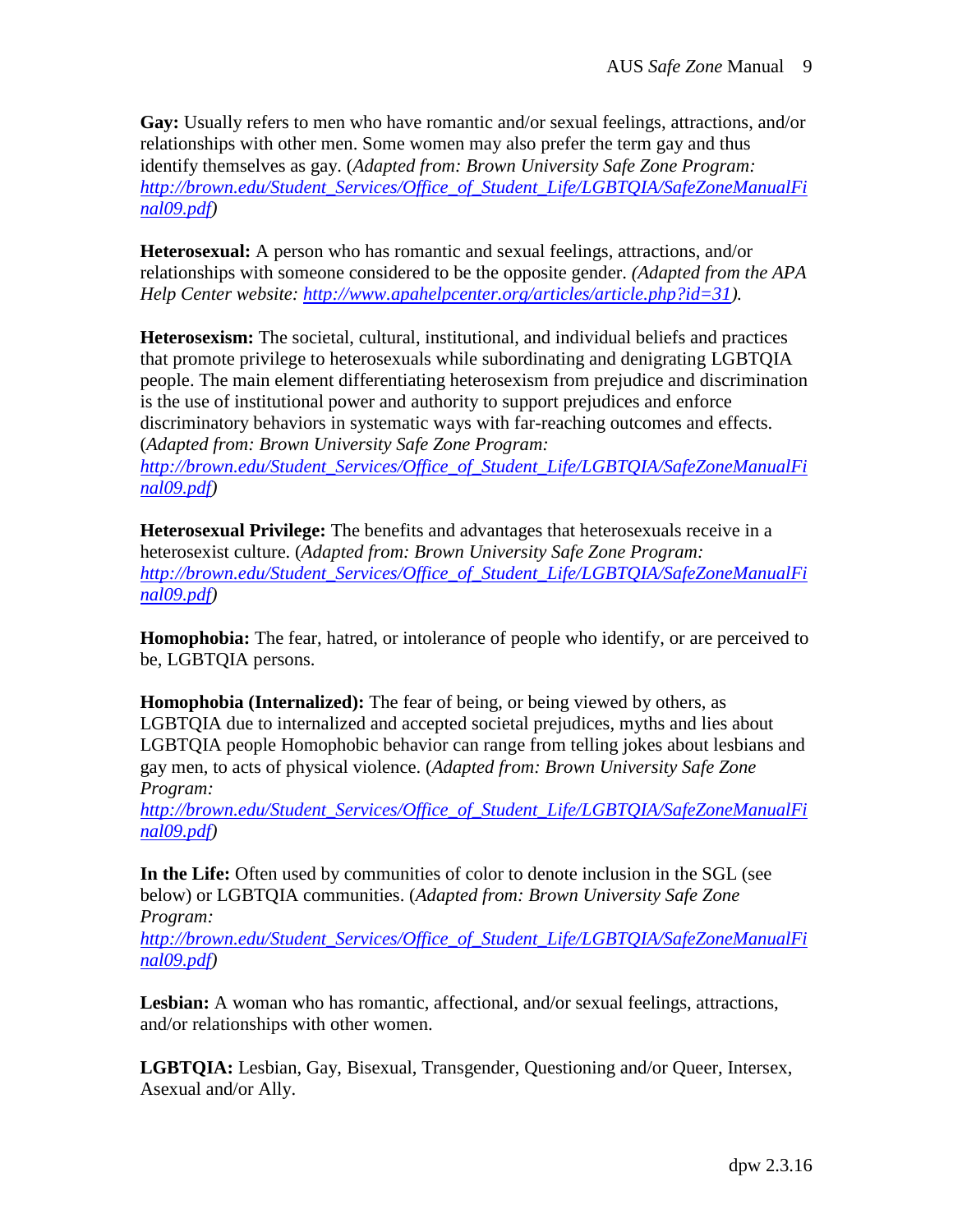**Metrosexual:** A term popularized in the 1990s referring to a heterosexual male that assumes characteristics traditionally associated with gay male stereotypes. *(Adapted from Worcester Polytechnical Institute Safe Zone Program: [http://users.wpi.edu/~alliance/index.html\)](http://users.wpi.edu/~alliance/index.html).*

**Outing:** The act of revealing someone else's LGBTQIA identity without permission. (*Adapted from: Brown University Safe Zone Program: [http://brown.edu/Student\\_Services/Office\\_of\\_Student\\_Life/LGBTQIA/SafeZoneManualFi](http://brown.edu/Student_Services/Office_of_Student_Life/lgbtq/SafeZoneManualFinal09.pdf) [nal09.pdf\)](http://brown.edu/Student_Services/Office_of_Student_Life/lgbtq/SafeZoneManualFinal09.pdf)*

**Pansexual, omnisexual, and pomosexual**: (postmodern sexuality)**:** Sometimes substitute terms for bisexual, rather than referring to *both* or bi. *Omni* refers to all gender attraction, and is used mainly by those who wish to express acceptance of all gender possibilities including transgender and intersexed people, not just two. *Pansexuality* sometimes includes an attraction for less mainstream sexual activities, such as BDSM. (*Adapted from: Brown University Safe Zone Program:*

*[http://brown.edu/Student\\_Services/Office\\_of\\_Student\\_Life/LGBTQIA/SafeZoneManualFi](http://brown.edu/Student_Services/Office_of_Student_Life/lgbtq/SafeZoneManualFinal09.pdf) [nal09.pdf\)](http://brown.edu/Student_Services/Office_of_Student_Life/lgbtq/SafeZoneManualFinal09.pdf)*

**Pink Triangle**: An inverted triangle was first adopted by lesbian and gay culture starting in the 1970's in remembrance of homosexuals who were forced to wear pink triangles in Nazi concentration camps. Lesbians often wore the red and black triangles. (*Adapted from: San Diego State University Safe Zone Program: [http://www.safezones.sdsu.edu/allies.htm\)](http://www.safezones.sdsu.edu/allies.htm).*

**Pride:** A healthy safe respect, which, in the context of the LGBTQIA community, promotes

empowerment, education, safe living, and the sense that it is "okay to be gay." (*Adapted from: San Diego State University Safe Zone Program: [http://www.safezones.sdsu.edu/allies.htm\)](http://www.safezones.sdsu.edu/allies.htm).*

**Pride March:** A public procession or parade of LGBTQIA and their Allies to proclaim pride, solidarity, and unity. (*Adapted from: San Diego State University Safe Zone Program: [http://www.safezones.sdsu.edu/allies.htm\)](http://www.safezones.sdsu.edu/allies.htm).*

**Sexual Minority:** A group whose sexual identify, orientation or practices differ from the majority of the surrounding society.

**Straight:** A term originating in the gay community describing heterosexuals and meaning "to enter the mainstream," or "to go straight." *(Adapted from Worcester Polytechnical Institute Safe Zone Program: [http://users.wpi.edu/~alliance/index.html\)](http://users.wpi.edu/~alliance/index.html).*

**Stonewall:** The site of several nights of violent protests following a police raid committed on June 28, 1969 in New York City for no other reason than it was a drag bar.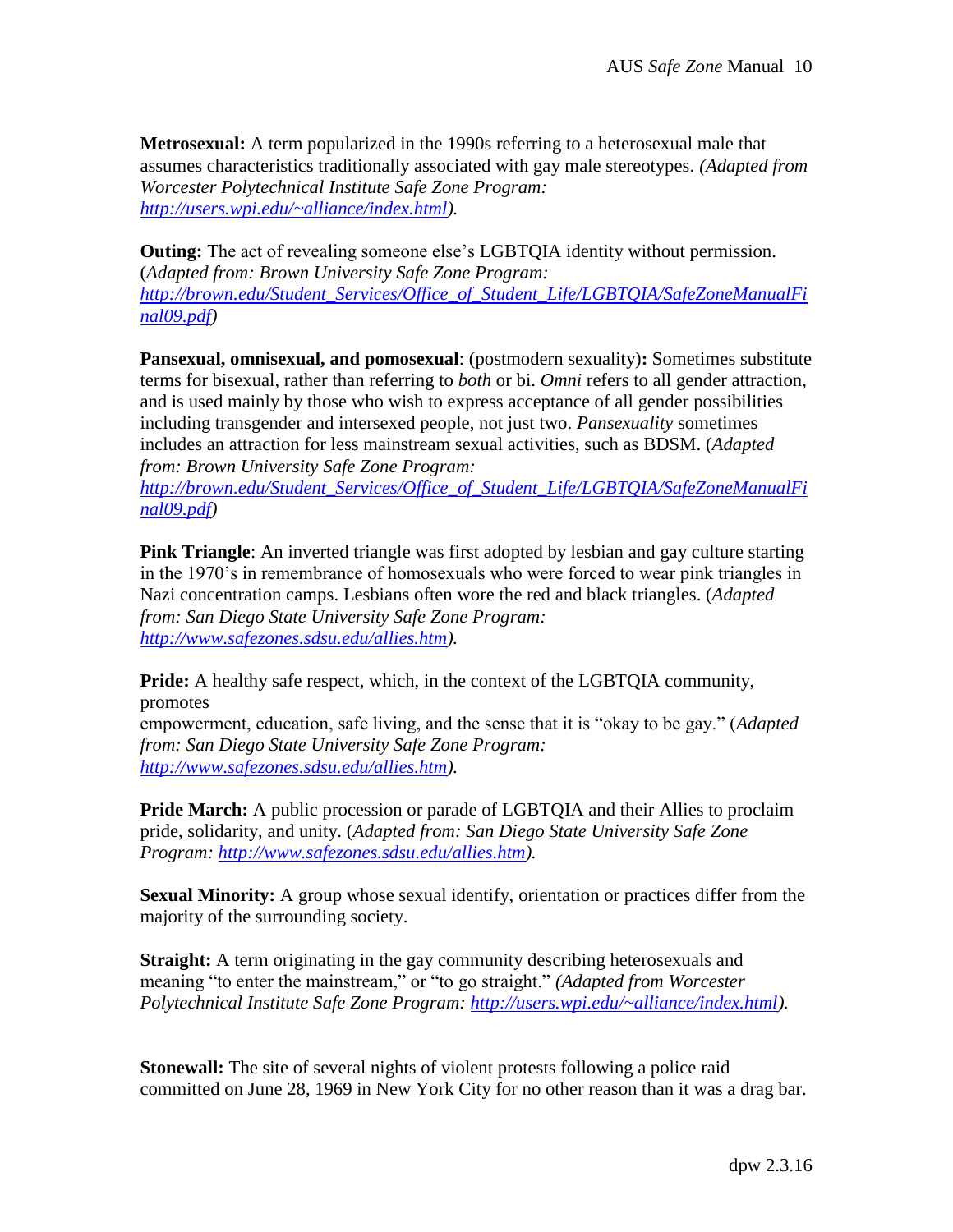Although not the nation's first gay-rights demonstration, Stonewall is regarded as the birth of the modern LGBTQIA movement. *(Adapted from Worcester Polytechnical Institute Safe Zone Program: [http://users.wpi.edu/~alliance/index.html\)](http://users.wpi.edu/~alliance/index.html).*

**Queen:** Often used within the LGBTQIA community to identify gay or bi males who take on traditional female characteristics or act in a more feminine way. *(Adapted from the APA Help Center website: [http://www.apahelpcenter.org/articles/article.php?id=31\)](http://www.apahelpcenter.org/articles/article.php?id=31).*

**Queer:** A term that some LGBTQIA people have claimed as an inclusive and positive way to describe themselves and their community. Some people use it as an umbrella term or as a term in and of itself. Some people choose not to use the word because of its derogatory and emotionally inflammatory history. *(Adapted from the APA Help Center website: [http://www.apahelpcenter.org/articles/article.php?id=31\)](http://www.apahelpcenter.org/articles/article.php?id=31).*

**Questioning:** The process of considering, exploring, or being confused about one's sexual orientation and/or gender identity.

**Rainbow Flag:** Originally designed in 1978 in San Francisco by artist Glibert Baker signifying the diversity and unity of the GLBT movement. There were eight colors in the flag; pink for sexuality, red for light, orange for healing, yellow for the sun, green for natural serenity, turquoise for art, indigo for harmony, and violet for spirit. In 1979, the flag was modified to its current six-stripe format (pink was omitted, blue was substituted for turquoise and indigo, and violet became a rich purple). *(Adapted from Worcester Polytechnical Institute Safe Zone Program: [http://users.wpi.edu/~alliance/index.html\)](http://users.wpi.edu/~alliance/index.html).*

**Sexual Preference:** Used historically to describe sexual orientation, this term can be misleading, as it implies a decision or choice. The term sexual orientation is preferred. *(Adapted from the APA Help Center website: [http://www.apahelpcenter.org/articles/article.php?id=31\)](http://www.apahelpcenter.org/articles/article.php?id=31).*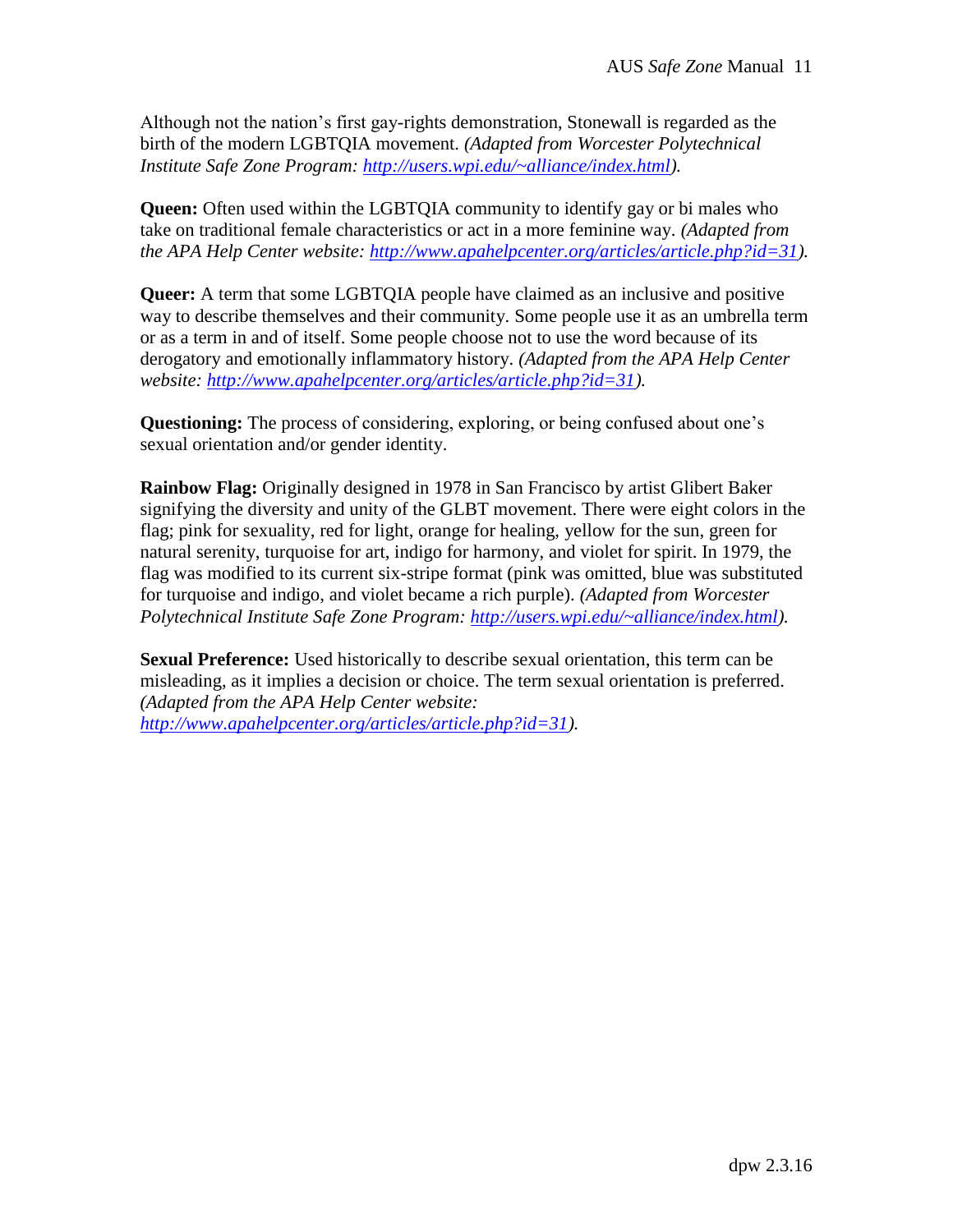# **Terms related to Gender, Gender Identity, and Gender Expression:**

*It is important to note that there are many ways one can describe and/or express gender. Gender identity refers to a person's felt sense of being a man, woman, gender-queer, bigender, transgender, or other gender identity. At birth we are usually assigned a gender of male or female based upon our outward physical appearance, and most people grow up with a sense of congruency insofar as assigned and felt gender. In addition, most of us grow up in a culture that expects individuals to fit into one of these two dichotomous categories, and our culture does not tend to tolerate exceptions or variations to these constructs. In reality, gender identity is not always that simple. It is not uncommon for some people, who were assigned one gender at birth, to experience incongruency with their "assigned" gender. For example, some people assigned the identity of boy at birth experience themselves as girls/women, and some people assigned the identity of girl at birth experience themselves as boys/men. Because such individuals do not fit into our culture's pre-prescribed dichotomous gender expectations, they may instead identify as gender-queer, bi-gender or another identity that best fits their own internal sense of gender.* 

*Individuals who feel a sense of incongruence with their assigned gender can follow a multitude of paths. While some seek gender affirmation through hormone treatment and/or gender reassignment surgery, others do not. For those who do, significant barriers including a lack of qualified medical professionals and a lack of social support oftentimes preclude many from securing the medical intervention they seek. In addition, most health insurance policies in the United States do not cover these procedures, furthering financial strain and inaccessibility. It is important to understand the difficulties that some gender-queer and trans-gender people face. There is a tremendous amount of prejudice and discrimination within the health care system and the community at large. This manual includes basic information about how to be an ally to transgender people along with additional resources you can access to learn more.*

(*Adapted from: Brown University Safe Zone Program:*

*[http://brown.edu/Student\\_Services/Office\\_of\\_Student\\_Life/LGBTQIA/SafeZoneManualFi](http://brown.edu/Student_Services/Office_of_Student_Life/lgbtq/SafeZoneManualFinal09.pdf) [nal09.pdf\)](http://brown.edu/Student_Services/Office_of_Student_Life/lgbtq/SafeZoneManualFinal09.pdf)*

**Androgyny:** Displaying characteristics of both, or neither, male or female traits.

**Binary Gender:** In the U.S. culture, gender is typically a binary construct (male/female). The term "opposite sex" also implies a binary construct and can be used to self-identify (i.e.: a male referring to a female as the opposite sex). *(Adapted from the APA Help Center website: [http://www.apahelpcenter.org/articles/article.php?id=31\)](http://www.apahelpcenter.org/articles/article.php?id=31).*

**Binary Gender Recognition:** Recognizes only two genders. Promotes the idea that all males should be male-identified and masculine, and all females should be femaleidentified and feminine. *(Adapted from Worcester Polytechnical Institute Safe Zone Program: [http://users.wpi.edu/~alliance/index.html\)](http://users.wpi.edu/~alliance/index.html).*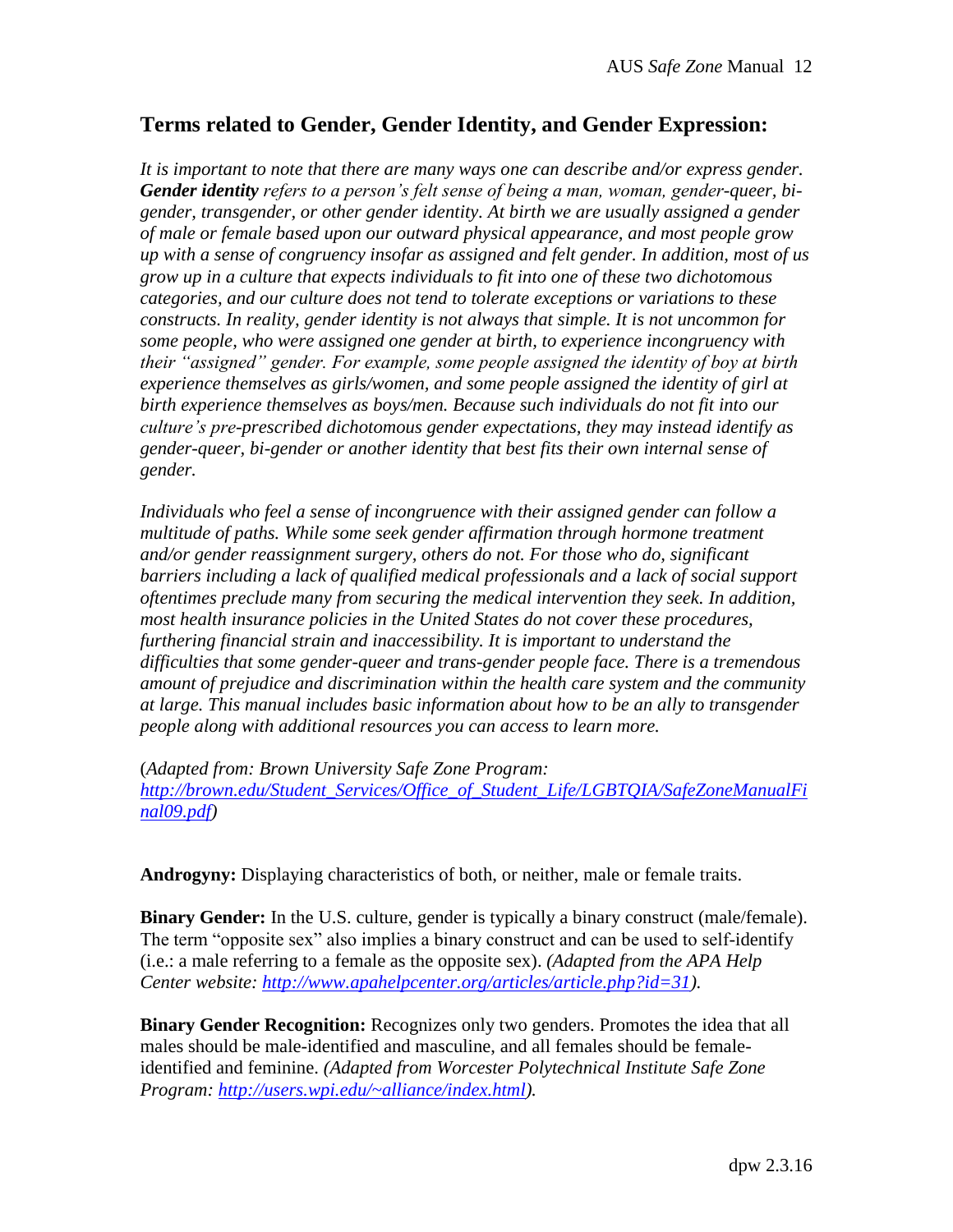**Biological Sex:** The dichotomous biological assignment of male or female based upon visible genitalia at birth. The biological sexes are commonly seen as mutually exclusive, and it is often believed that a person's sex should dictate their gender identity expression (i.e. those born with male genitalia should identify as men and behave in masculine ways, while those born with female genitalia should identify as women and behave in feminine ways). However, many individuals are born with sexual characteristics that cannot be categorized as wholly male or female (see Intersexed). (*Adapted from: Brown University Safe Zone Program:*

*[http://brown.edu/Student\\_Services/Office\\_of\\_Student\\_Life/LGBTQIA/SafeZoneManualFi](http://brown.edu/Student_Services/Office_of_Student_Life/lgbtq/SafeZoneManualFinal09.pdf) [nal09.pdf\)](http://brown.edu/Student_Services/Office_of_Student_Life/lgbtq/SafeZoneManualFinal09.pdf)*

**Cisgender/Cissexual:** Cis is a prefix meaning "on this side of" or "not across." Cisgender and Cissexual is a description of a non-transgender or non-transsexual man or woman when discussing trans issues. Cisgender/Cissexual individuals therefore have a gender identity and body concept that is culturally/socially congruent with their sex and gender designation at birth. These terms are less biased than the popular terms "biomen," "bioguy," or "biowomen." (*Adapted from: Brown University Safe Zone Program: [http://brown.edu/Student\\_Services/Office\\_of\\_Student\\_Life/LGBTQIA/SafeZoneManualFi](http://brown.edu/Student_Services/Office_of_Student_Life/lgbtq/SafeZoneManualFinal09.pdf) [nal09.pdf\)](http://brown.edu/Student_Services/Office_of_Student_Life/lgbtq/SafeZoneManualFinal09.pdf)*

**Cissexism:** Discrimination and invisibility experienced by transgender and/or gender queer people who do not conform to a binary gender, body concept, or anatomy that matches their sex designation at birth. (*Adapted from: Brown University Safe Zone Program:*

*[http://brown.edu/Student\\_Services/Office\\_of\\_Student\\_Life/LGBTQIA/SafeZoneManualFi](http://brown.edu/Student_Services/Office_of_Student_Life/lgbtq/SafeZoneManualFinal09.pdf) [nal09.pdf\)](http://brown.edu/Student_Services/Office_of_Student_Life/lgbtq/SafeZoneManualFinal09.pdf)*

**FTM/F2M:** Shortened term for female-to-male trans men. This term is not preferred or used by everyone and should not be used unless a person prefers it. (*Adapted from: Brown University Safe Zone Program:*

*[http://brown.edu/Student\\_Services/Office\\_of\\_Student\\_Life/LGBTQIA/SafeZoneManualFi](http://brown.edu/Student_Services/Office_of_Student_Life/lgbtq/SafeZoneManualFinal09.pdf) [nal09.pdf\)](http://brown.edu/Student_Services/Office_of_Student_Life/lgbtq/SafeZoneManualFinal09.pdf)*

**Gender:** Characteristics of masculine and femininity that are learned, promoted, or chosen. A person's biological/assigned sex does not always match their perceived or felt gender. *(Adapted from the APA Help Center website: [http://www.apahelpcenter.org/articles/article.php?id=31\)](http://www.apahelpcenter.org/articles/article.php?id=31).*

**Gender Affirmation:** This term refers to the social, legal, and/or medical process of affirming a gender identity and/or body concept different from a person's birth designation. This term is more clinically accurate than "sex change." Further, it is often more culturally sensitive than "transitioned." People seeking gender or body concept affirmation are already who they affirm themselves to be inside. A male, designated female at birth, is not a woman becoming a man, rather, his identity as a man motivates him to seek affirmation. (*Adapted from: Brown University Safe Zone Program:*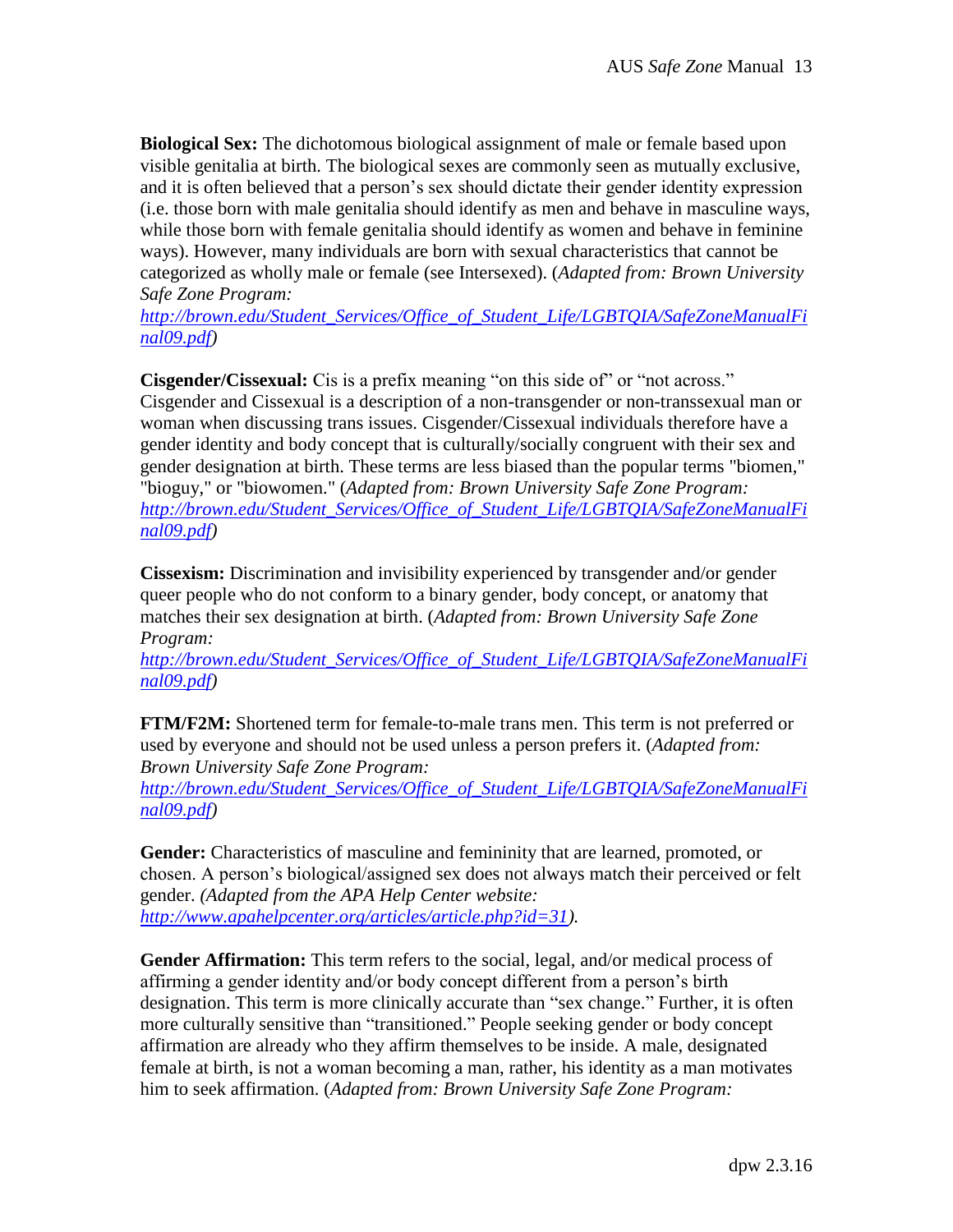*[http://brown.edu/Student\\_Services/Office\\_of\\_Student\\_Life/LGBTQIA/SafeZoneManualFi](http://brown.edu/Student_Services/Office_of_Student_Life/lgbtq/SafeZoneManualFinal09.pdf) [nal09.pdf\)](http://brown.edu/Student_Services/Office_of_Student_Life/lgbtq/SafeZoneManualFinal09.pdf)*

**Gender Bending:** The blurring the binary gender roles through behavior, dress, or other forms of expression. *(Adapted from Worcester Polytechnical Institute Safe Zone Program: [http://users.wpi.edu/~alliance/index.html\)](http://users.wpi.edu/~alliance/index.html).*

Gender Identity: How an individual views him or herself in terms of characteristics of gender. May be purely male, female, or as possessing characteristics of both. *(Adapted from Worcester Polytechnical Institute Safe Zone Program: [http://users.wpi.edu/~alliance/index.html\)](http://users.wpi.edu/~alliance/index.html).*

**Gender-neutral/Gender-free Pronouns:** Pronouns, which do not associate a gender with the person being discussed. The English language has no truly gender-neutral third person pronoun available, and women especially have criticized this, as many writers use "he" when referring to a generic individual in the third person. In addition, the dichotomy of "he and she" in English does not leave room for other gender identities, a source of frustration to the transgender and gender-queer communities. People who are limited by languages, which do not include gender-neutral pronouns, have attempted to create them, in the interest of greater equality. *(Adapted from Worcester Polytechnical Institute Safe Zone Program: [http://users.wpi.edu/~alliance/index.html\)](http://users.wpi.edu/~alliance/index.html).*

**Gender Roles:** The socially constructed and culturally specific behavior and appearance expectations imposed on women (femininity) and men (masculinity). *(Adapted from Worcester Polytechnical Institute Safe Zone Program: [http://users.wpi.edu/~alliance/index.html\)](http://users.wpi.edu/~alliance/index.html).*

**Gender Variant (GV):** This adjective is an umbrella term to describe people whose gender identities, expressions, and/or experiences are not limited to a single binary gender identity (i.e. man/woman). This term is not synonymous with trans, and is often used inaccurately to describe people of trans identity or experience, many of whom have binary identities. (*Adapted from: Brown University Safe Zone Program: [http://brown.edu/Student\\_Services/Office\\_of\\_Student\\_Life/LGBTQIA/SafeZoneManualFi](http://brown.edu/Student_Services/Office_of_Student_Life/lgbtq/SafeZoneManualFinal09.pdf) [nal09.pdf\)](http://brown.edu/Student_Services/Office_of_Student_Life/lgbtq/SafeZoneManualFinal09.pdf)*

Gender queer (GQ): A term preferred by some gender variant individuals whose gender identities do not fit within the man/woman binary. Some GQ people consider themselves neither men nor women, while others consider themselves a combination of both or a third gender. Some GQ people designated female at birth self-identify as FTX, meaning female-to-X, with X representing a non-binary gender ID. Some GQ people prefer third gender pronouns zie (zee) and hir (heer). Third gender pronouns should never be used for trans people who prefer to be identified with male or female pronouns. (*Adapted from: Brown University Safe Zone Program:*

*[http://brown.edu/Student\\_Services/Office\\_of\\_Student\\_Life/LGBTQIA/SafeZoneManualFi](http://brown.edu/Student_Services/Office_of_Student_Life/lgbtq/SafeZoneManualFinal09.pdf) [nal09.pdf\)](http://brown.edu/Student_Services/Office_of_Student_Life/lgbtq/SafeZoneManualFinal09.pdf)*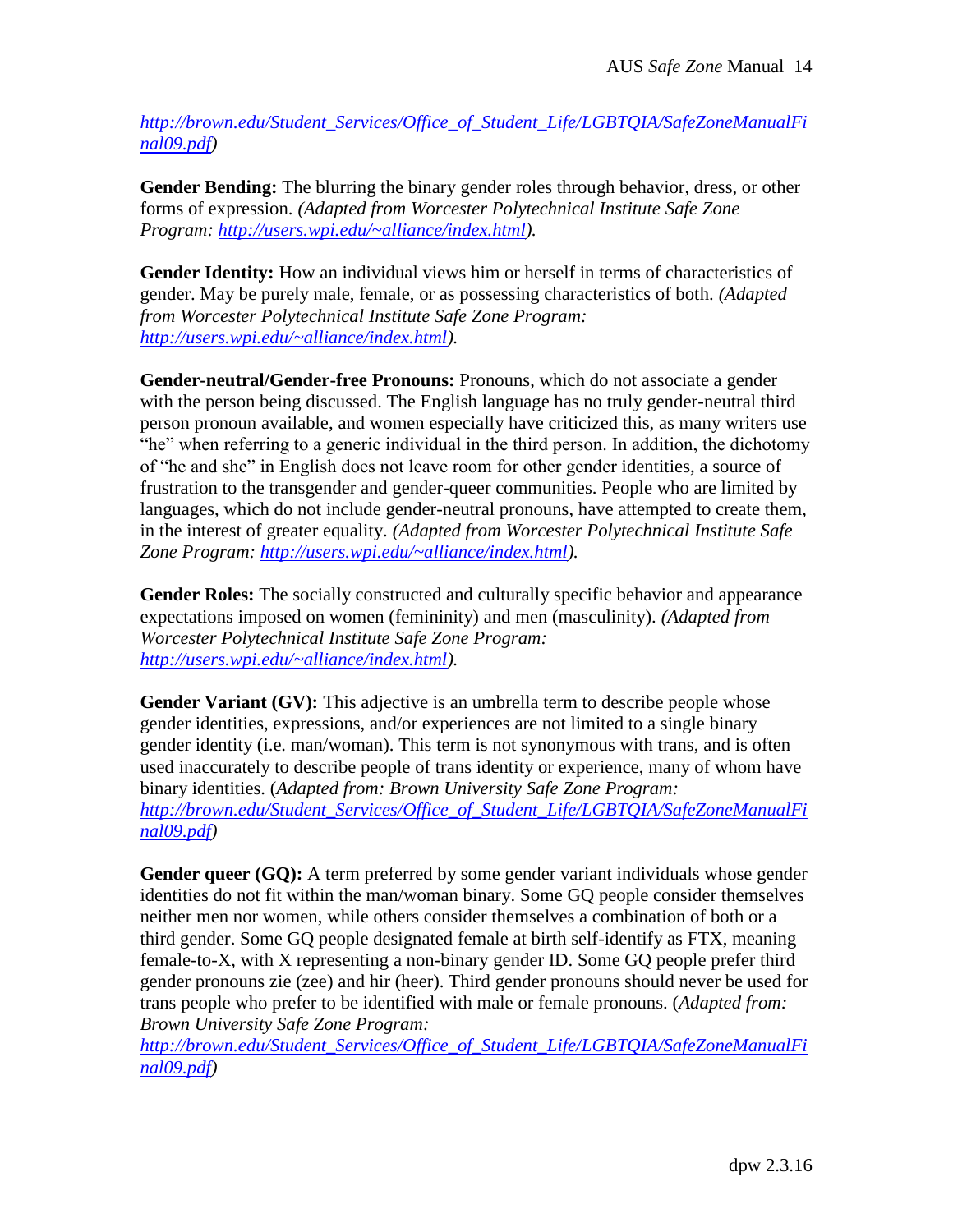**GRS:** Gender reassignment or affirmation surgery.

**Intersex:** The term intersex(ed) is preferred over hermaphrodite (an outdated/offensive term). This is a general term used for a variety of conditions in which a person is born with reproductive or sexual anatomy that does not appear to, or easily fit the dichotomous definitions of female or male. While an intersex condition may be present at birth, oftentimes the condition is not discovered until puberty or adulthood. In the United States, even children born with "atypical" reproductive or sexual anatomy are always assigned a gender at birth. As adolescents or adults, individuals with intersex conditions may change their gender if the one assigned at birth is not congruent with the gender with which they identify. Disorders of Sex Development is another term used by the medical establishment to identify various intersex conditions. This term is controversial, as some people feel that using the term disorder is offensive and pathologizing. (*Adapted from: Brown University Safe Zone Program:*

*[http://brown.edu/Student\\_Services/Office\\_of\\_Student\\_Life/LGBTQIA/SafeZoneManualFi](http://brown.edu/Student_Services/Office_of_Student_Life/lgbtq/SafeZoneManualFinal09.pdf) [nal09.pdf\)](http://brown.edu/Student_Services/Office_of_Student_Life/lgbtq/SafeZoneManualFinal09.pdf)*

**MTF/M2F:** Shortened term for male-to-female trans women. This term is not preferred or used by everyone and should not be used unless a person prefers it. (*Adapted from: Brown University Safe Zone Program:*

*[http://brown.edu/Student\\_Services/Office\\_of\\_Student\\_Life/LGBTQIA/SafeZoneManualFi](http://brown.edu/Student_Services/Office_of_Student_Life/lgbtq/SafeZoneManualFinal09.pdf) [nal09.pdf\)](http://brown.edu/Student_Services/Office_of_Student_Life/lgbtq/SafeZoneManualFinal09.pdf)*

**Man of Trans Experience/Woman of Trans Experience:** Term used by people who have experienced or plan to have a social and/or medical affirmation to change their birth-designated sex and/or gender, but who do not self-identify as trans. For example, a man of trans experience, designated female at birth. (*Adapted from: Brown University Safe Zone Program:*

*[http://brown.edu/Student\\_Services/Office\\_of\\_Student\\_Life/LGBTQIA/SafeZoneManualFi](http://brown.edu/Student_Services/Office_of_Student_Life/lgbtq/SafeZoneManualFinal09.pdf) [nal09.pdf\)](http://brown.edu/Student_Services/Office_of_Student_Life/lgbtq/SafeZoneManualFinal09.pdf)*

**Mispronouning:** The act of using incorrect pronouns. Mispronouning reinforces misinformation about trans people through incorrect pronoun cueing, constitutes legal harassment, and is considered a damaging form of verbal abuse in the trans community. (*Adapted from: Brown University Safe Zone Program:*

*[http://brown.edu/Student\\_Services/Office\\_of\\_Student\\_Life/LGBTQIA/SafeZoneManualFi](http://brown.edu/Student_Services/Office_of_Student_Life/lgbtq/SafeZoneManualFinal09.pdf) [nal09.pdf](http://brown.edu/Student_Services/Office_of_Student_Life/lgbtq/SafeZoneManualFinal09.pdf)*

**Passing:** Term used to describe individuals and situations where people of transgender/transsexual experience are not publicly identifiable as having a birthdesignated sex that diverges from their current gender identity and/or body concept. Many trans people are unable to pass. Those unable to pass are often marginalized/discriminated against (i.e.: access to medical affirmation services, use of bathrooms that match their gender identity, or use of preferred name and pronouns). (*Adapted from: Brown University Safe Zone Program:*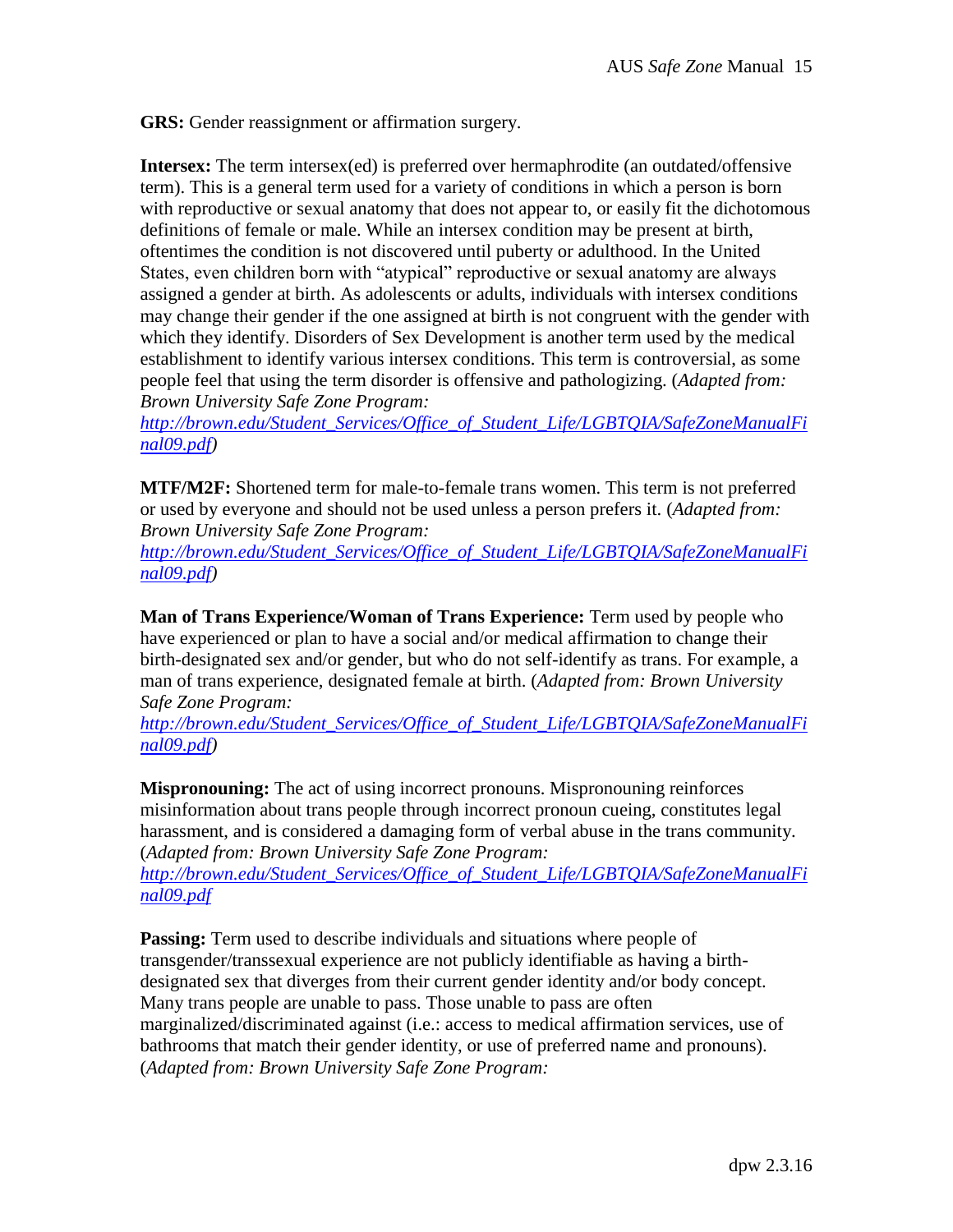*[http://brown.edu/Student\\_Services/Office\\_of\\_Student\\_Life/LGBTQIA/SafeZoneManualFi](http://brown.edu/Student_Services/Office_of_Student_Life/lgbtq/SafeZoneManualFinal09.pdf) [nal09.pdf\)](http://brown.edu/Student_Services/Office_of_Student_Life/lgbtq/SafeZoneManualFinal09.pdf)*

**Pre-Op (also Pre-Operative):** Transsexual individuals who have not attained gender affirmation surgery, but who desire to and are seeking that as an option. They may or may not "cross-live" full-time and may or may not take hormone therapy. They may also seek surgery to change secondary sex characteristics.

**Post-Op (also Post-Operative):** Transsexual individuals who have undergone sex affirmation surgery, and/or other surgeries to change secondary-sex characteristics such as breast, Adam's apple, or body contours.

**Pronoun cueing:** The act of modeling the use of a person's preferred pronoun(s) and establishing a person's perceived gender in an interpersonal situation. (*Adapted from: Brown University Safe Zone Program: [http://brown.edu/Student\\_Services/Office\\_of\\_Student\\_Life/LGBTQIA/SafeZoneManualFi](http://brown.edu/Student_Services/Office_of_Student_Life/lgbtq/SafeZoneManualFinal09.pdf)*

*[nal09.pdf](http://brown.edu/Student_Services/Office_of_Student_Life/lgbtq/SafeZoneManualFinal09.pdf)*

**SRS:** Sex reassignment or affirmation surgery.

**Stealth:** Term used to describe people who are not open about their trans history or status in some or all aspects of life. This term is not interchangeable with the concept of being closeted. (*Adapted from: Brown University Safe Zone Program: [http://brown.edu/Student\\_Services/Office\\_of\\_Student\\_Life/LGBTQIA/SafeZoneManualFi](http://brown.edu/Student_Services/Office_of_Student_Life/lgbtq/SafeZoneManualFinal09.pdf) [nal09.pdf](http://brown.edu/Student_Services/Office_of_Student_Life/lgbtq/SafeZoneManualFinal09.pdf)*

**Deep stealth:** Refers to people who choose not to disclose their trans history or status in all major areas of their lives. Many deep stealth people do not tell their medical providers about their trans history or status. (*Adapted from: Brown University Safe Zone Program: [http://brown.edu/Student\\_Services/Office\\_of\\_Student\\_Life/LGBTQIA/SafeZoneManualFi](http://brown.edu/Student_Services/Office_of_Student_Life/lgbtq/SafeZoneManualFinal09.pdf) [nal09.pdf](http://brown.edu/Student_Services/Office_of_Student_Life/lgbtq/SafeZoneManualFinal09.pdf)*

**TGI:** An acronym that can be used as an umbrella term. This adjective refers to people who are transgender, transsexual, Two Spirit, gender queer, gender variant, pangender, and/or intersex. (*Adapted from: Brown University Safe Zone Program: [http://brown.edu/Student\\_Services/Office\\_of\\_Student\\_Life/LGBTQIA/SafeZoneManualFi](http://brown.edu/Student_Services/Office_of_Student_Life/lgbtq/SafeZoneManualFinal09.pdf) [nal09.pdf\)](http://brown.edu/Student_Services/Office_of_Student_Life/lgbtq/SafeZoneManualFinal09.pdf)*

**Trans (trans or T):** An umbrella adjective that describes individuals with transgender and/or transsexual experience or identity. Trans people of any gender identity may have any sexual orientation (heterosexual, gay, bisexual, etc.). Many people of trans experience do not have a trans identity, rather, they may identify simply as men or women. As such, it is important not to automatically use "trans" terminology unless the individual prefers it. Many people of transsexual experience do not identify as LGB or queer and may be offended if sexual orientation is assumed. It can be awkward if you are not sure how someone identifies, but it is much better to ask rather than assume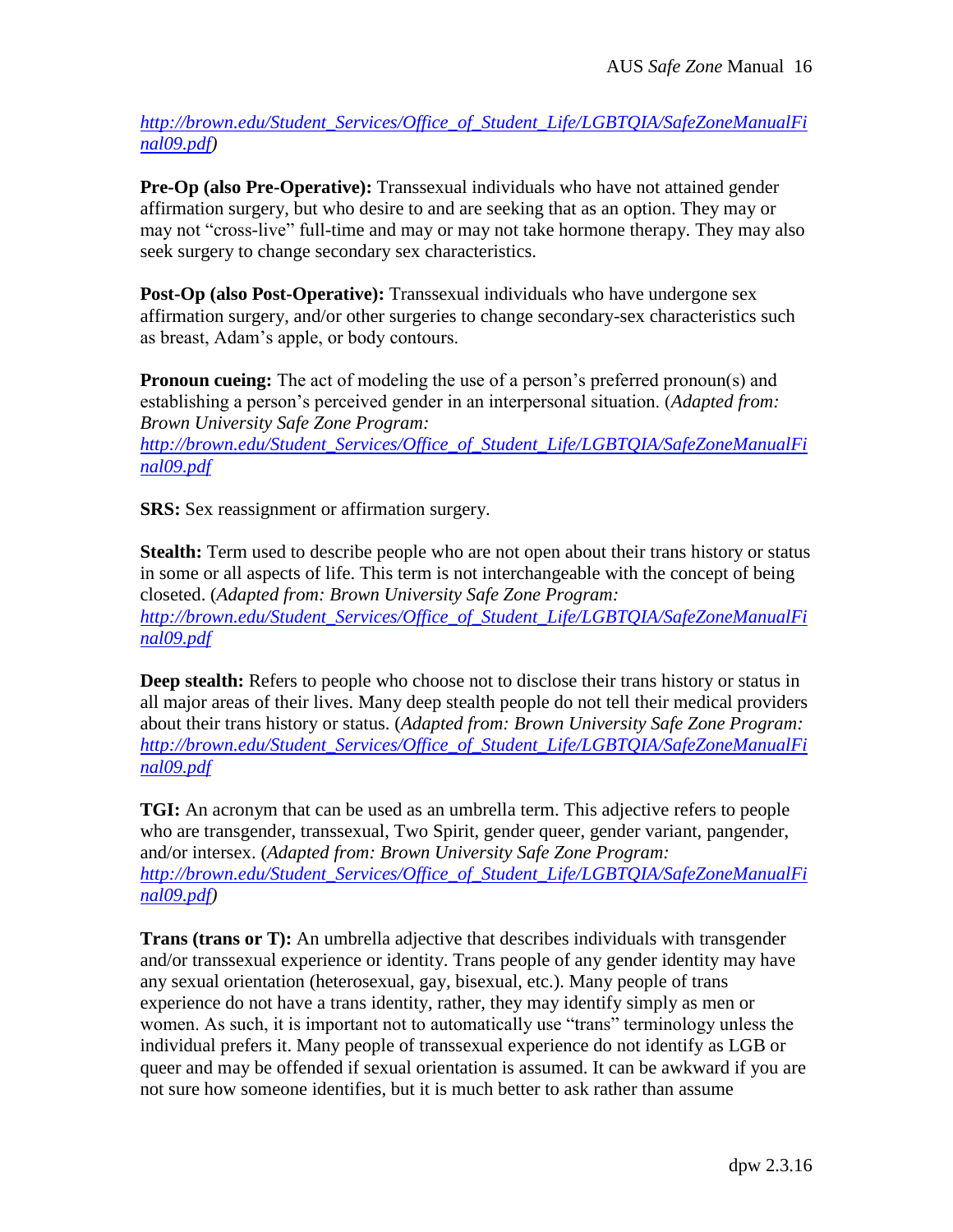incorrectly. Overwhelming people will appreciate it if you take the effort to find out which terms they prefer. (*Adapted from: Brown University Safe Zone Program: [http://brown.edu/Student\\_Services/Office\\_of\\_Student\\_Life/LGBTQIA/SafeZoneManualFi](http://brown.edu/Student_Services/Office_of_Student_Life/lgbtq/SafeZoneManualFinal09.pdf) [nal09.pdf\)](http://brown.edu/Student_Services/Office_of_Student_Life/lgbtq/SafeZoneManualFinal09.pdf)*

**Trans man:** Used by some people who were designated female at birth, but who identify as men. Trans men often seek or have undergone medical interventions to change their bodies. It is important to understand that trans men are men and should be treated accordingly, whether or not they pass visually as men or have had any medical intervention. (*Adapted from: Brown University Safe Zone Program: [http://brown.edu/Student\\_Services/Office\\_of\\_Student\\_Life/LGBTQIA/SafeZoneManualFi](http://brown.edu/Student_Services/Office_of_Student_Life/lgbtq/SafeZoneManualFinal09.pdf) [nal09.pdf\)](http://brown.edu/Student_Services/Office_of_Student_Life/lgbtq/SafeZoneManualFinal09.pdf)*

**Trans woman:** Used by people who were designated male at birth, but who identify as women. Trans women often seek or have undergone medical interventions to change their bodies. It is important to understand that trans women are women and should be treated accordingly, whether or not they pass visually as women or have had any medical intervention. (*Adapted from: Brown University Safe Zone Program: [http://brown.edu/Student\\_Services/Office\\_of\\_Student\\_Life/LGBTQIA/SafeZoneManualFi](http://brown.edu/Student_Services/Office_of_Student_Life/lgbtq/SafeZoneManualFinal09.pdf) [nal09.pdf\)](http://brown.edu/Student_Services/Office_of_Student_Life/lgbtq/SafeZoneManualFinal09.pdf)*

**Transgender (TG):** Historically, transgender was used as an umbrella term to describe a broad range of people whom experience and express gender differently than prevailing cultural norms. Increasingly, this adjective is used specifically to describe people whose gender identities do not match their sex designation at birth. For example, an individual designated male at birth that identifies as a women. Some people no longer consider transgender an inclusive umbrella term. Many trans advocates avoid the adjective transgender, because it encourages usage of transgender as a noun (i.e. a transgender), which many people consider offensive, objectifying and dehumanizing. As mentioned earlier, if you're in doubt of the terminology preferred by an individual you should ask. (*Adapted from: Brown University Safe Zone Program:*

*[http://brown.edu/Student\\_Services/Office\\_of\\_Student\\_Life/LGBTQIA/SafeZoneManualFi](http://brown.edu/Student_Services/Office_of_Student_Life/lgbtq/SafeZoneManualFinal09.pdf) [nal09.pdf\)](http://brown.edu/Student_Services/Office_of_Student_Life/lgbtq/SafeZoneManualFinal09.pdf)*

**Transsexual (TS):** An adjective that describes people whose **body concept** differs from biological/genetic sex assignment at birth. **Body concept** refers to a person's "felt sex" or "kinesthetic sex." Body concept functions at both a physiological and psychological level and should not be confused with gender role or masculine/feminine behavior. People of transsexual experience may or may not seek medical intervention (sex reassignment surgery and/or hormone therapy) to acquire physical attributes that reflect their body concept. While some individuals choose to self-identify by using transsexual as a noun (i.e. I am a transsexual), many consider this usage offensive. Rather, many want to be referred to simply as male or female, based on their body concept rather than their current embodiment or degree of medical transition. (*Adapted from: Brown University Safe Zone Program:*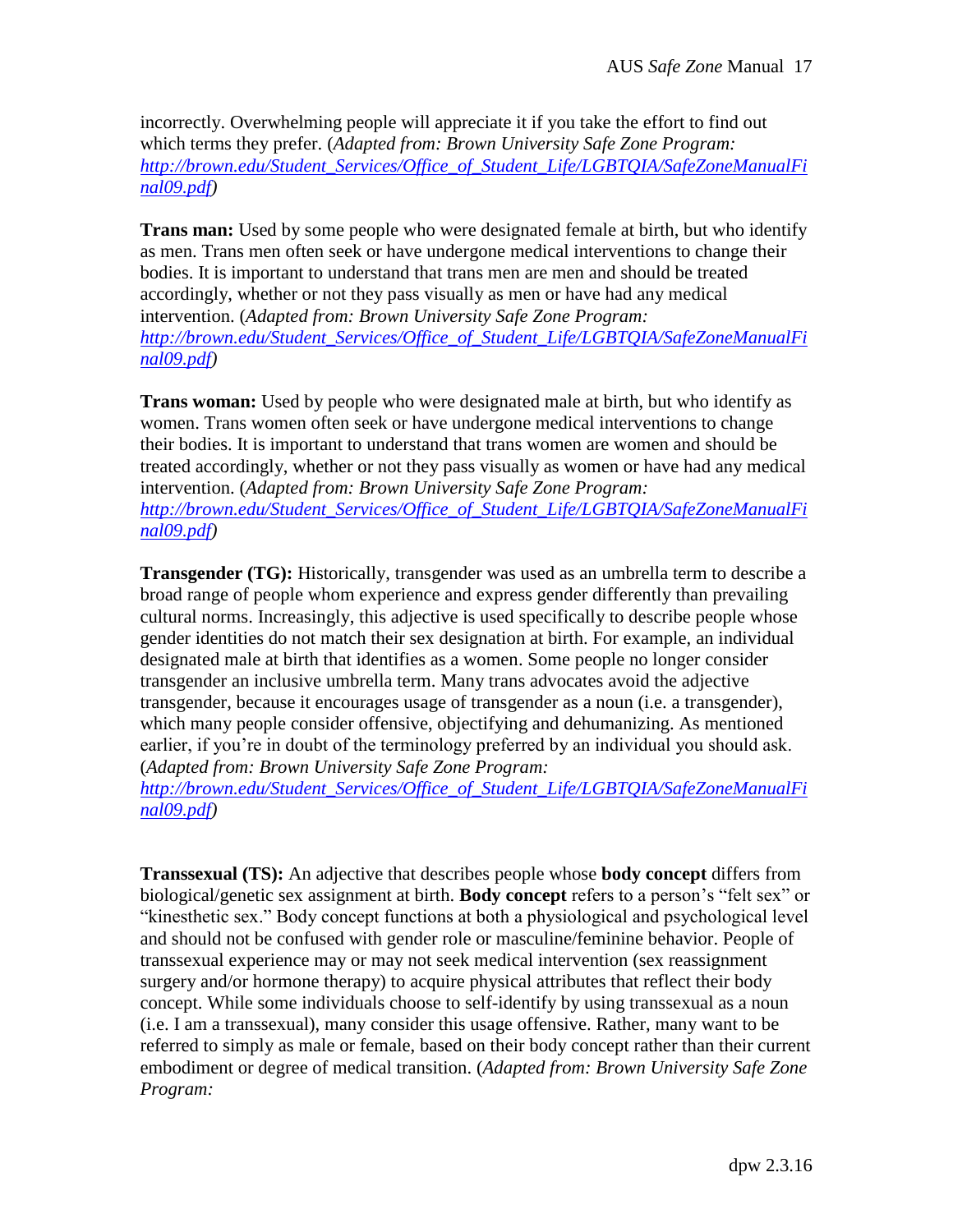*[http://brown.edu/Student\\_Services/Office\\_of\\_Student\\_Life/LGBTQIA/SafeZoneManualFi](http://brown.edu/Student_Services/Office_of_Student_Life/lgbtq/SafeZoneManualFinal09.pdf) [nal09.pdf\)](http://brown.edu/Student_Services/Office_of_Student_Life/lgbtq/SafeZoneManualFinal09.pdf)*

**Transvestite:** Generally used as a derogatory term to refer to a person who dresses in clothes traditionally associated with persons of the opposite gender. Often misused to denote an individual of trans experience or a cross dresser. (*Adapted from: San Diego State University Safe Zone Program: [http://www.safezones.sdsu.edu/allies.htm\)](http://www.safezones.sdsu.edu/allies.htm).*

**Two Spirit (2S):** This term is popular as both an adjective and a noun among many Native American/First Nations peoples who feel that they have two spirits, a male and female spirit, living within a single body. This term is also used by some contemporary GLB, transgender, and intersexed Native American/First Nation people to describe people with same-gender partners or attractions. There are different terms for Two-Spirit individuals in various Native American/First Nation languages. Many consider it offensive when non-Native American/First Nations identify as Two Spirit, as this concept has culturally specific historical roots and meanings. (*Adapted from: Brown University Safe Zone Program:*

*[http://brown.edu/Student\\_Services/Office\\_of\\_Student\\_Life/LGBTQIA/SafeZoneManualFi](http://brown.edu/Student_Services/Office_of_Student_Life/lgbtq/SafeZoneManualFinal09.pdf) [nal09.pdf\)](http://brown.edu/Student_Services/Office_of_Student_Life/lgbtq/SafeZoneManualFinal09.pdf)*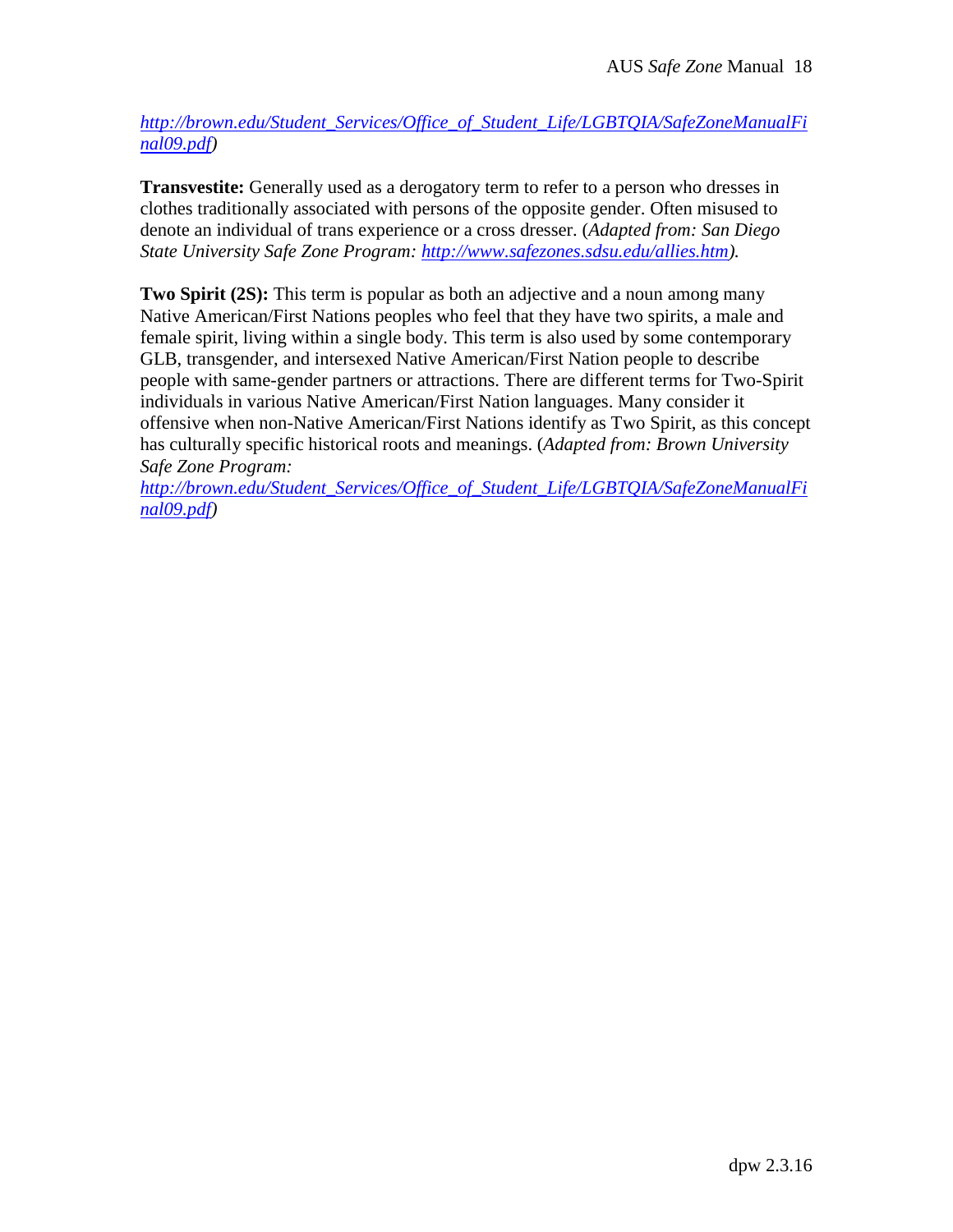# **What is Homophobia?**

**Homophobia** *(Adapted from Worcester Polytechnical Institute Safe Zone Program: [http://users.wpi.edu/~alliance/index.html\)](http://users.wpi.edu/~alliance/index.html).*

Homophobia takes many different forms. It can take the form of physical acts of hate, violence, verbal assault, vandalism or blatant discrimination, such as firing an employee, evicting someone from his or her housing, or denying access to public accommodations based solely on sexual orientation or perceived/assumed sexual orientation. There are also many other forms of homophobia and heterosexism that are oftentimes overlooked. These "more subtle" actions may seem insignificant by comparison, but include such things as exclusion, slights, remarks, and other forms of covert bias. It is important for supportive allies of the gay and lesbian community to recognize various homophobic levels of attitude so that they may take steps towards changing these attitudes.

• Looking at a lesbian or gay man and automatically thinking of her/his sexuality rather than seeing her/him as a whole, complex person.

• Changing your seat in a meeting because a gay or lesbian person sat in the chair next to yours.

• Thinking you can "spot one."

• Using the terms "lesbian" or "gay" as accusatory.

• Thinking that a lesbian (if you are female) or gay man (if you are male) is making sexual advances if she/he touches you.

• Feeling repulsed by public displays of affection between lesbians and gay men but accepting the same displays of affection between heterosexuals.

• Not confronting a homophobic remark for fear of being identified with lesbians and gays.

• Not asking about a woman's female lover or a man's male lover although you regularly ask "How is your husband/wife?" when you run into a heterosexual friend.

• Feeling gays and lesbians are too outspoken about lesbian and gay civil rights.

• Avoidance of, or feeling discussions about gay or lesbian issues are not necessary since you are "okay" with these issues.

• Assuming that everyone you meet is heterosexual.

• Being outspoken about gay rights, but making sure everyone knows you are straight.

• Feeling that a lesbian is just a woman who could not find a man or that a lesbian is a woman who wants to be a man.

• Feeling a gay man is just a man who could not find a woman or that a gay man is a man who wants to be a woman.

• Worrying about the effect a lesbian or gay volunteer/co-worker will have on your work or your clients.

• Failing to be supportive when your gay friend is sad about a quarrel or breakup.

• Asking lesbian or gay colleagues to speak about lesbian or gay issues, but not about other issues about which they may be knowledgeable.

• Focusing exclusively on someone's sexual orientation and not on other issues of concern.

• Being afraid to ask questions about lesbian or gay issues when you do not know the answers.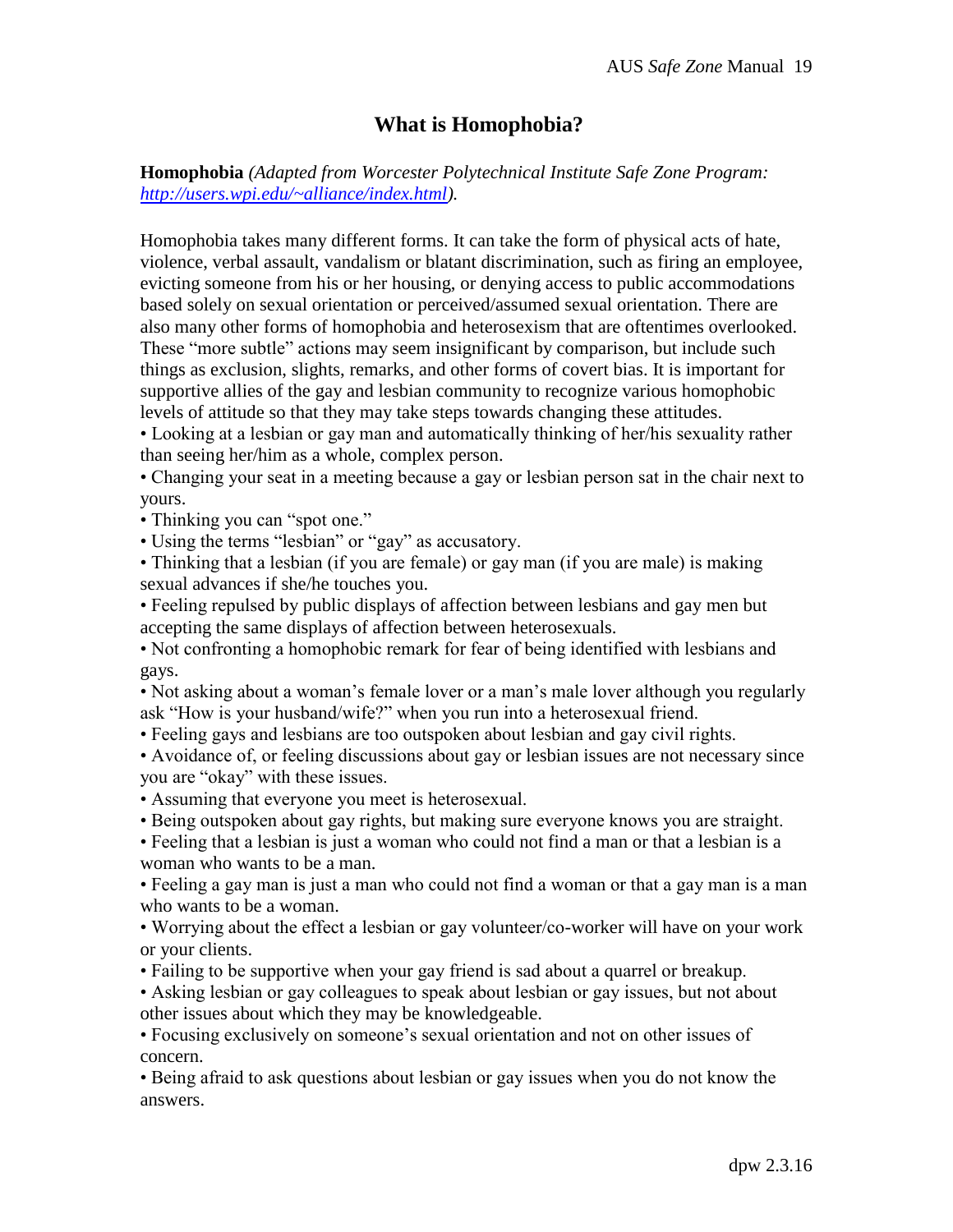**How Homophobia Hurts Everyone** *(Adapted from work written by Warren Blumenfeld, Editor of Homophobia: How We All Pay the Price)*

You do not have to be lesbian, gay, bisexual, or queer (or know someone who is) to be negatively affected by homophobia. Though homophobia actually oppresses LGBTQIA individuals, it also hurts heterosexuals in the following ways:

- Homophobia can inhibit the ability of heterosexuals to form close, intimate relationships with members of their own gender for fear of being perceived as lesbian, gay, or bisexual.
- Homophobia can lock people into rigid gender-based roles that restrict creativity and self-expression.
- Homophobia can push heterosexual men to constantly prove their masculinity.
- Homophobia can result in lesbian baiting (an accusatory charge of lesbianism) being used to control women's autonomy and to question their femininity.
- Homophobia is often used to stigmatize heterosexuals who are perceived by others as LGBTQIA, and who are a friend or relation of someone who is LGBTQIA.
- Homophobia can compromise human integrity by pressuring people to treat others badly, actions that serve to diminish their basic humanity.
- Homophobia, combined with sexual taboos, can result in the invisibility or erasure of the lives and sexuality of lesbians, gay men, and bisexuals in school-based education discussions, keeping vital information from students. Such erasure can contribute to the spread of AIDS and other sexually transmitted infections.
- Homophobia can deter individuals from taking part in certain social activities. People who are heterosexual are discouraged from participating in lesbian and gay-identified activities for fear of being labeled.
- Homophobia can pressure young people to become heterosexually active to prove to themselves and others that they are normal. This premature sexual involvement can result in emotional distress, as well increases the chance of teen pregnancy and the spread of sexually transmitted diseases.
- Homophobia can prevent some lesbians, gay men, and bisexuals from developing an authentic self-identity and adds to the pressure to marry. This can be traumatic not only for them, but also for their heterosexual spouses and children, should they feel compelled to get married.
- Homophobia can inhibit appreciation of other types of diversity, making it unsafe for everyone, because each person has unique traits not considered mainstream or dominant. We are all diminished when any one of us is demeaned.
- In a clinical sense, homophobia is an intense, irrational fear of same sex relationships that can become overwhelming to the person. In common usage, homophobia is the fear of intimate relationships with person of the same sex.
- By challenging homophobia, people are not only fighting the oppression of lesbians, gays, and bisexuals, but are also striving for a society that accepts and celebrates the differences in all of us.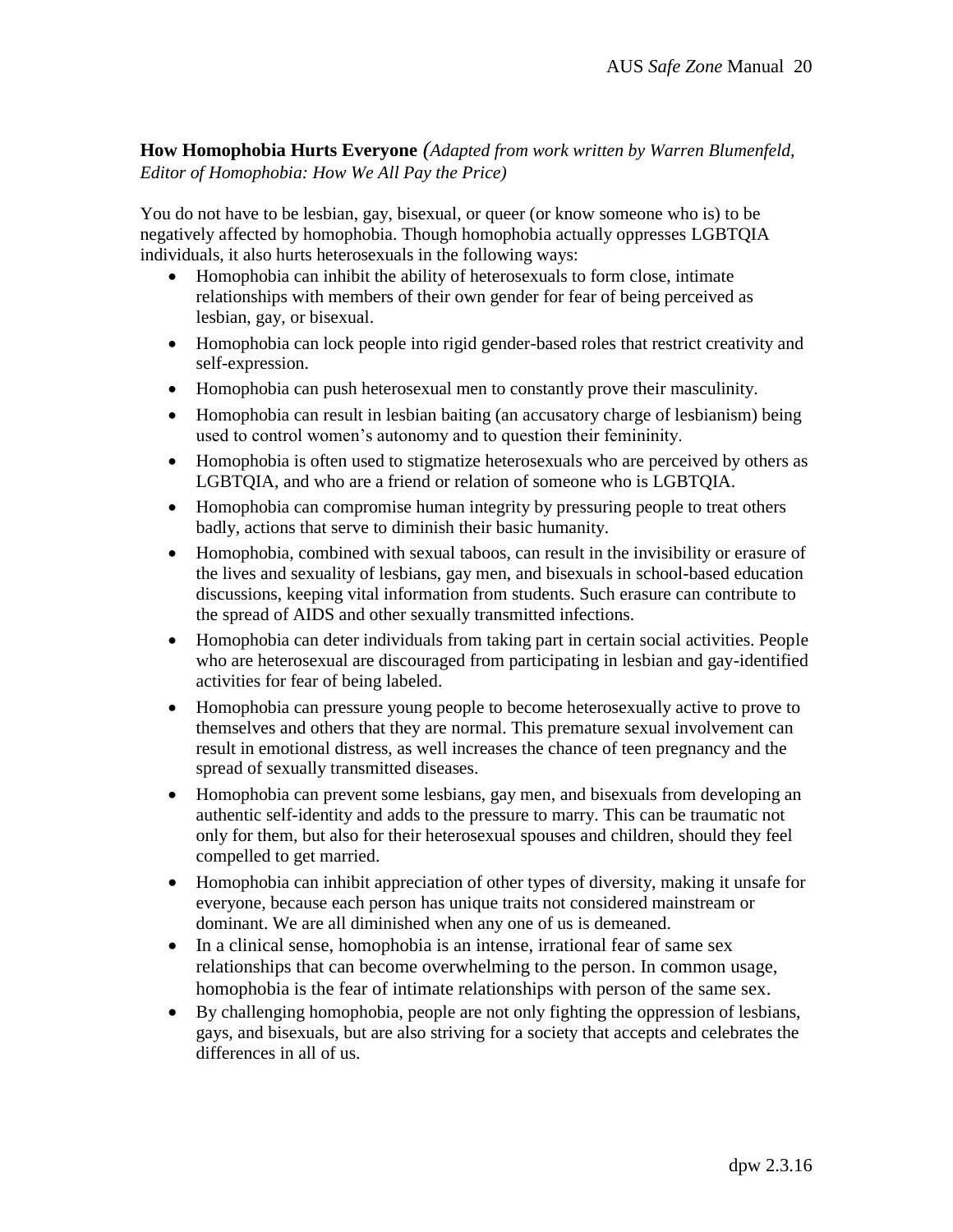**Homophobic Levels of Attitude**: *(Adapted from Worcester Polytechnical Institute Safe Zone Program: [http://users.wpi.edu/~alliance/index.html\)](http://users.wpi.edu/~alliance/index.html).*

- **Repulsion**: Homosexuality is seen as a "crime against nature." Gays are viewed as sick, crazy, immoral, sinful, wicked, etc. and anything is justified to change them (e.g. prison, hospitalization, negative behavior therapy, including electric shock).
- **Pity**: Heterosexual chauvinism. Heterosexuality is more mature and certainly to be preferred. Any possibility of becoming straight should be reinforced and those who seem to be born "that way" should be pitied, "the poor dears."
- **Tolerance**: Homosexuality is just a phase of adolescent development that many people go through and most people "grow out of." Thus, gays are less mature than straights and should be treated with the protectiveness and indulgence one uses with a child. Gays and lesbians should not be given positions of authority (because they are still working through adolescent behaviors).
- **Acceptance**: Still implies there is something to "accept," characterized by such statements as "you're not a gay to me, you're a person," "What you do in bed is your own business," "That's fine as long as you don't flaunt it." Denies social and legal realities. Ignores the pain of invisibility and stress of closet behavior. "Flaunt" usually means say or do anything that makes people aware.

**Positive Levels of Attitude**: *(Adapted from Worcester Polytechnical Institute Safe Zone Program: [http://users.wpi.edu/~alliance/index.html\)](http://users.wpi.edu/~alliance/index.html).*

- **Support**: Basic American Civil Liberties Union (ACLU) approach. Work to safeguard the rights of gays and lesbians. Such people may be uncomfortable themselves, but they are aware of the climate and the irrational unfairness.
- **Admiration**: Acknowledges that being gay/lesbian in our society takes strength. Such people are willing to truly look at themselves and work on their own homophobic attitudes.
- **Appreciation**: Value the diversity of people and see gays as a valid part of that diversity. These people are willing to combat homophobia in themselves and in others.
- **Nurturance**: Assume that gay and lesbian people are indispensable in our society. They view gays and lesbians with affection and delight and are willing to be gay advocates and allies.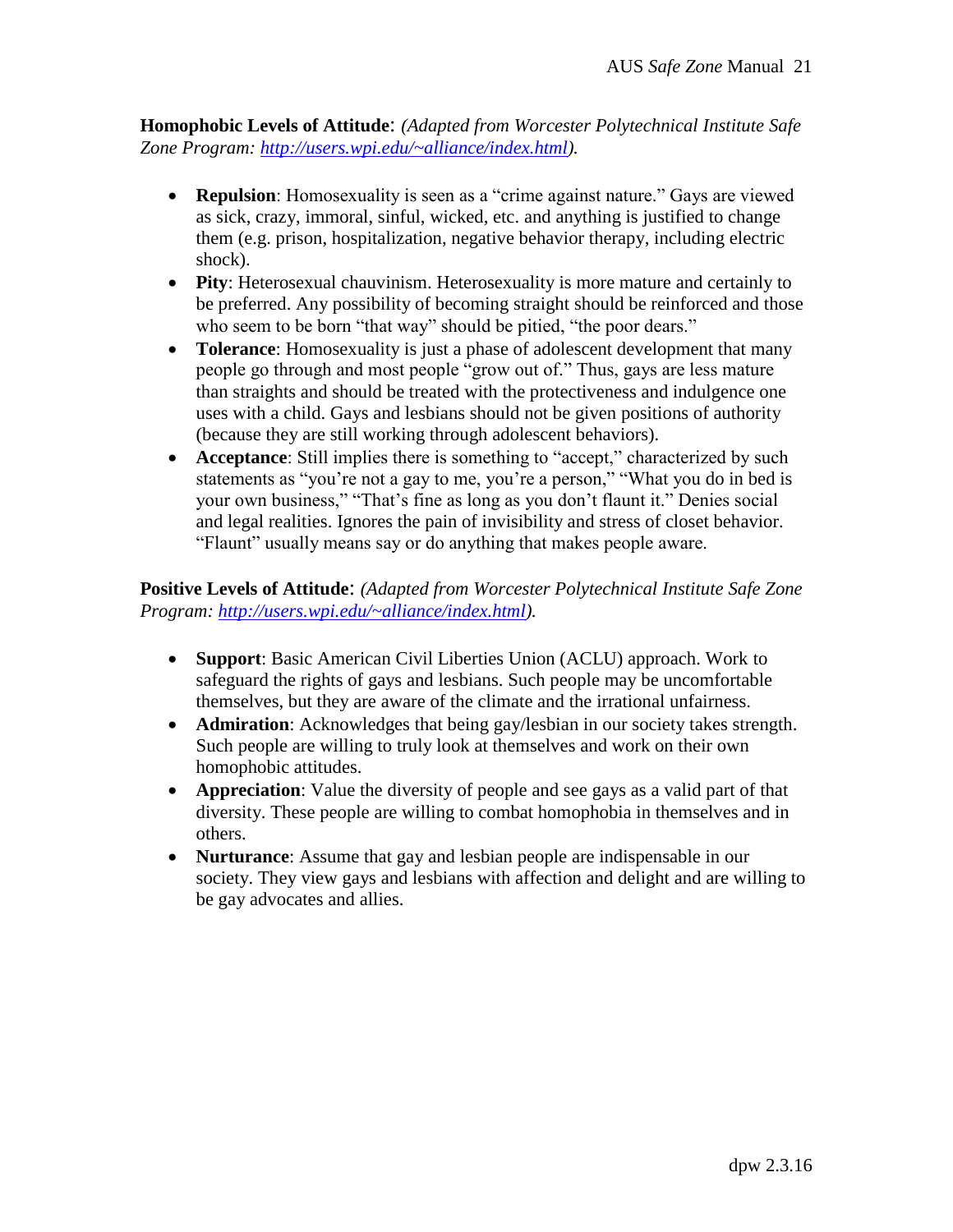# **What is Bisexuality**?

**Bisexuality:** Although there is a definition of bisexuality (as a sexual orientation) given in the terms section of this manual, it is important to note that the use of the word bisexual as a label and identity varies from group to group and from individual to individual. Further, no one definition can fully describe all the different types of bisexuals that exist. Presented below are just a few of the more popular definitions currently in use:

- Someone who is capable of feeling romantic, spiritual, and/or sexual attraction for any gender.
- A person who loves despite gender.
- One who loves individuals first and gender second.
- An individual open to sexual or emotional exploration with someone of any gender.

### *(Adapted from: Brown University Safe Zone Program: [http://brown.edu/Student\\_Services/Office\\_of\\_Student\\_Life/LGBTQIA/SafeZoneManualFi](http://brown.edu/Student_Services/Office_of_Student_Life/lgbtq/SafeZoneManualFinal09.pdf) [nal09.pdf\)](http://brown.edu/Student_Services/Office_of_Student_Life/lgbtq/SafeZoneManualFinal09.pdf)*

#### **Common Myths about Bisexuality Dispelled:**

*Myth 1:* "Bisexuality doesn't really exist. People who consider themselves bisexuals are going through a phase, or they are confused, undecided, or fence sitting. They will realize that they are actually homosexual or heterosexual."

*Reality*: Bisexuality is a legitimate sexual orientation. While some people go through a transitional period of bisexuality as part of exploring lesbian/gay or heterosexual identity, some bisexuals explore homosexuality as a transitional phase in their coming out as bisexuals. For many others bisexuality remains the primary orientation. Many bisexuals may feel oppressed and confused while living in a society where bisexuality is oftentimes denied by both homosexual and heterosexual individuals. Fence sitting is a misnomer; there is no "fence" between homosexuality and heterosexuality except in the minds of people who rigidly divide the two. Whether an individual is an "experimenting heterosexual" or a bisexual depends upon how s/he defines her/himself, rather than on a rigid standard. While there are people for whom bisexual behavior is trendy, this does not negate the people who come out to a bisexual identity amidst pain and confusion and claim it with pride.

*Myth 2*: "Bisexuals are equally attracted to both sexes. Bisexual means having concurrent lovers of both sexes."

*Reality:* Most bisexuals are primarily attracted to either men or women, but do not deny the lesser attraction, whether or not they act on it. Some bisexuals are never sexual with women, or men, or either. Bisexuality is about dreams, desires, and capacities as much as it is about acts. Bisexuals are people who can have lovers of either sex, not people who must have lovers of both sexes. Some bisexual people may have concurrent lovers, but bisexuals do not need to be with both sexes in order to feel fulfilled.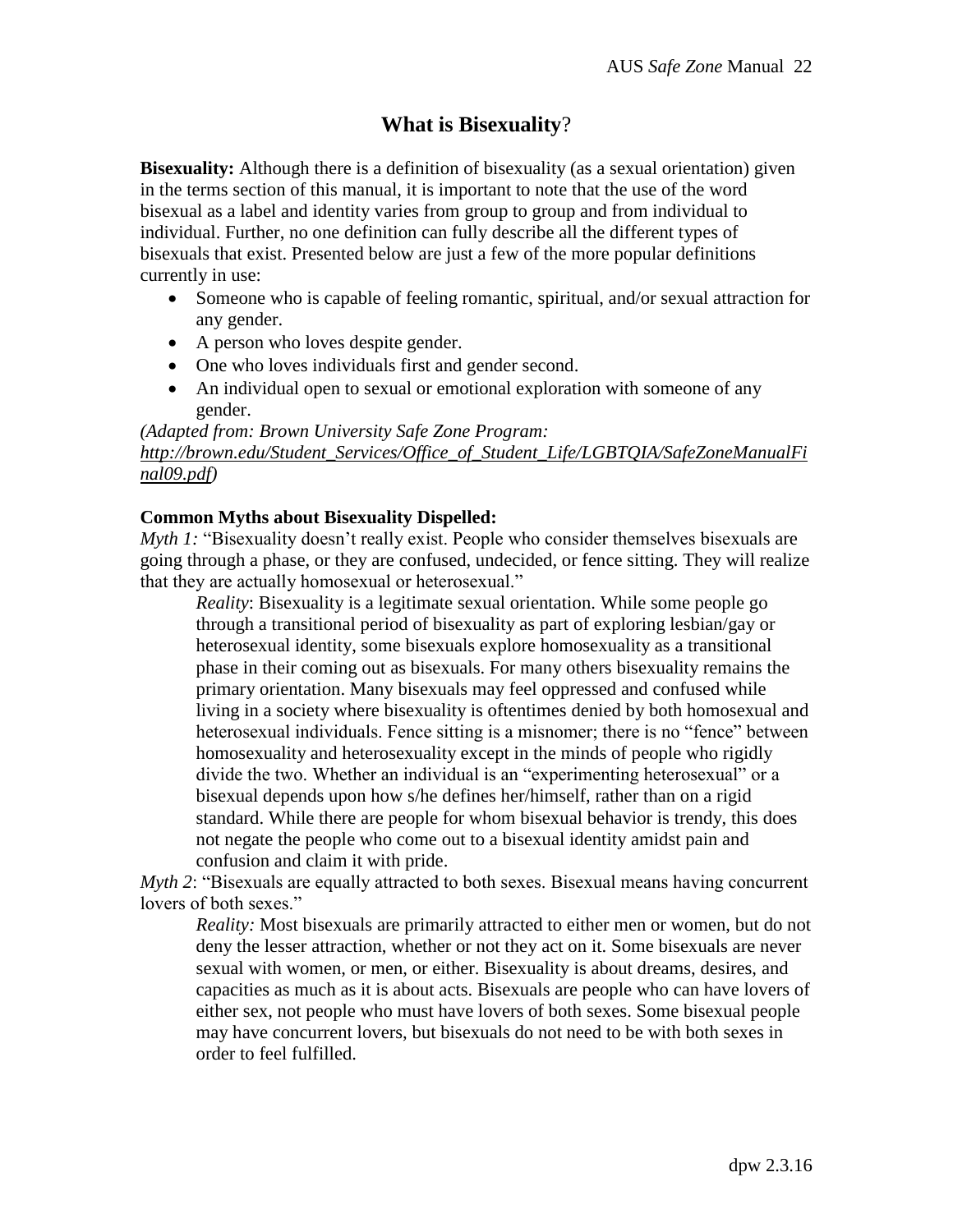*Myth 3*: "Bisexuals are promiscuous hypersexual swingers who are attracted to every woman and man they meet. Bisexuals cannot be monogamous, nor can they or live in traditional committed relationships. They could never be celibate."

*Reality*: Bisexual people have a range of sexual behaviors. Like lesbians, gays or heterosexuals, some have multiple partners, some have one partner, and some go through periods without any partners. Promiscuity is no more prevalent in the bisexual population than in other groups of people.

*Myth 4*: "Politically speaking, bisexuals are traitors to the cause of lesbian/gay liberation. They pass as heterosexual to avoid trouble and maintain heterosexual privilege. *Reality*: Obviously there are bisexuals who pass as heterosexual to avoid trouble. There are also many lesbians and gays who do this. To "pass" for heterosexual and deny the part of you that loves people of the same gender is just as painful and damaging for a bisexual as it is for a lesbian or gay person."

*Myth 5*: "Bisexuals get the best of both worlds and a doubled chance for a partner." *Reality*: Combine our society's extreme heterosexism and homophobia with lesbian and gay hesitance to accept bisexuals into their community and it might be more accurate to say that bisexuals get the worst of both worlds. As to the doubled chance for a date theory, that depends more upon the individual's personality then it does upon her/his bisexuality. Bisexuals don't radiate raw sex any more than lesbians, gays, or heterosexuals. If a bisexual woman has a hard time meeting people, her bisexuality won't help much.

*(Adapted from: Wall, Vernon A. and Nancy J. Evans (Eds.) "Using Psychological development theories to understand and work with gay and lesbian persons" Beyond Tolerance: Gays, Lesbians and Bisexuals on Campus. American College Personal Association. 1991.)*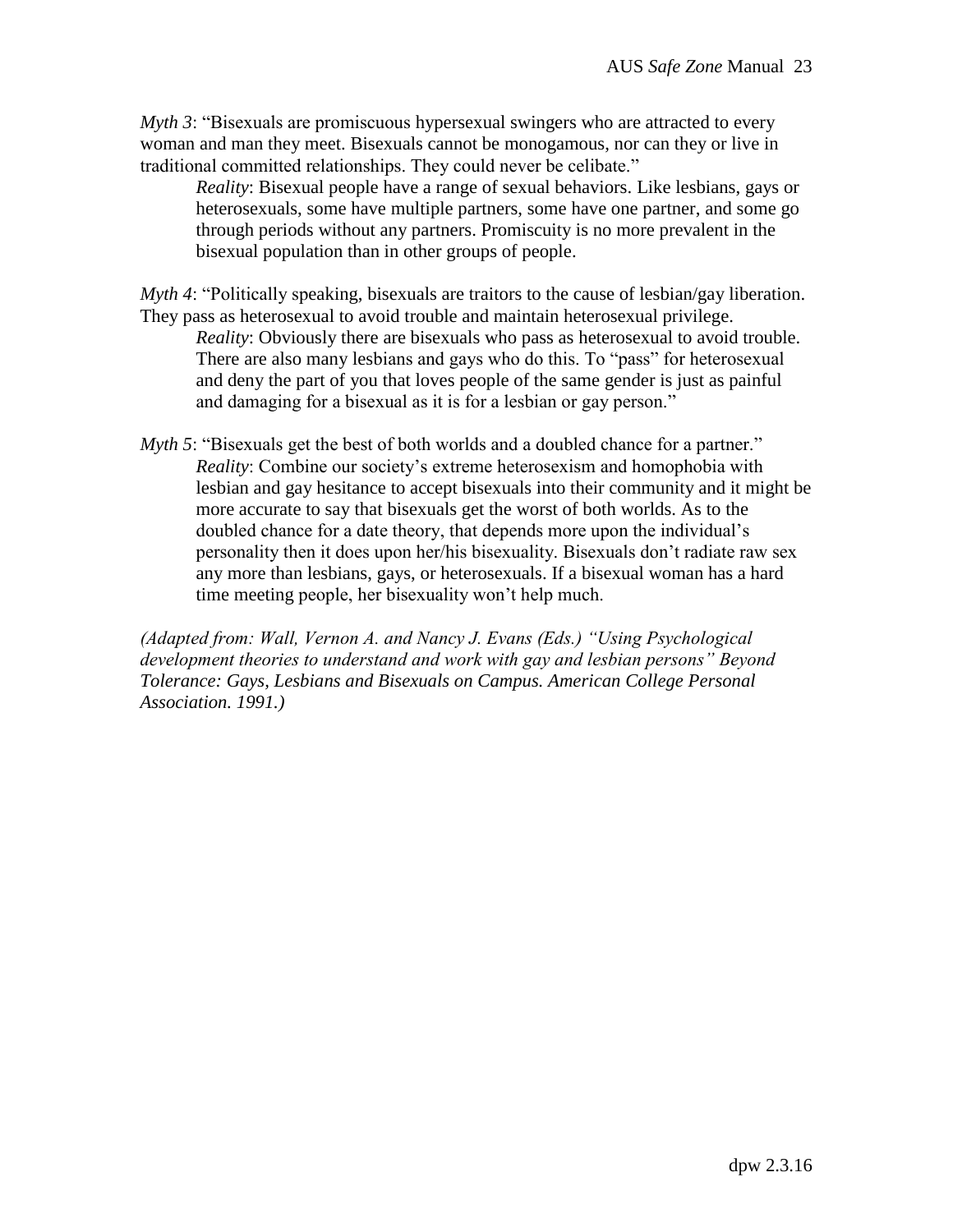# **Straight But Not Narrow**

### **How to Be an Ally to Lesbian, Gay, Bisexual, & Gender Queer People:**

- Use the words gay, lesbian, bisexual, gender queer, or queer instead of homosexual, as the majority of LGBQIA people do not identify with or use the word homosexual to describe themselves.
- Avoid heterosexual assumptions by using non-gender specific language. For example: "Are you seeing someone?" or "Are you in a committed relationship?" instead of "Do you have a boyfriend/girlfriend?" or "Are you married?" Use the word partner or significant other instead of boyfriend/girlfriend or husband/wife.
- Do not assume the sexual orientation of another person even when that person is married or in a committed relationship. Many bisexuals, and even some gay men and lesbians, are in heterosexual relationships.
- Do not assume someone who is transgender is gay or that the person is seeking to transition to in order to become heterosexual.
- Challenge your own assumptions, expectations, and conceptions about genderrelated roles.
- Speak out against statements and jokes that attack LGBTQIA people. Letting others know you find anti-LGBTQIA statements and jokes offensive and unacceptable can markedly reduce homophobia.
- Educate yourself about LGBTQIA history, culture, and concerns. Read LGBTQIA publications, and support the businesses that advertise in them.
- Raise LGBTQIA issues, concerns, and experiences in your family, workplace, school, religious community, and neighborhood.
- Educate children about families that have two moms or two dads.
- Establish an LGBTQIA welcoming committee in your faith community.
- Support and involve yourself in LGBTQIA organizations and causes.
- Write letters to your political representatives asking them to support legislation that positively affects LGBTQIA people.
- March and/or attend annual Pride Parades.

(*Adapted from: Brown University Safe Zone Program:*

*[http://brown.edu/Student\\_Services/Office\\_of\\_Student\\_Life/LGBTQIA/SafeZoneManualFi](http://brown.edu/Student_Services/Office_of_Student_Life/lgbtq/SafeZoneManualFinal09.pdf) [nal09.pdf](http://brown.edu/Student_Services/Office_of_Student_Life/lgbtq/SafeZoneManualFinal09.pdf)*)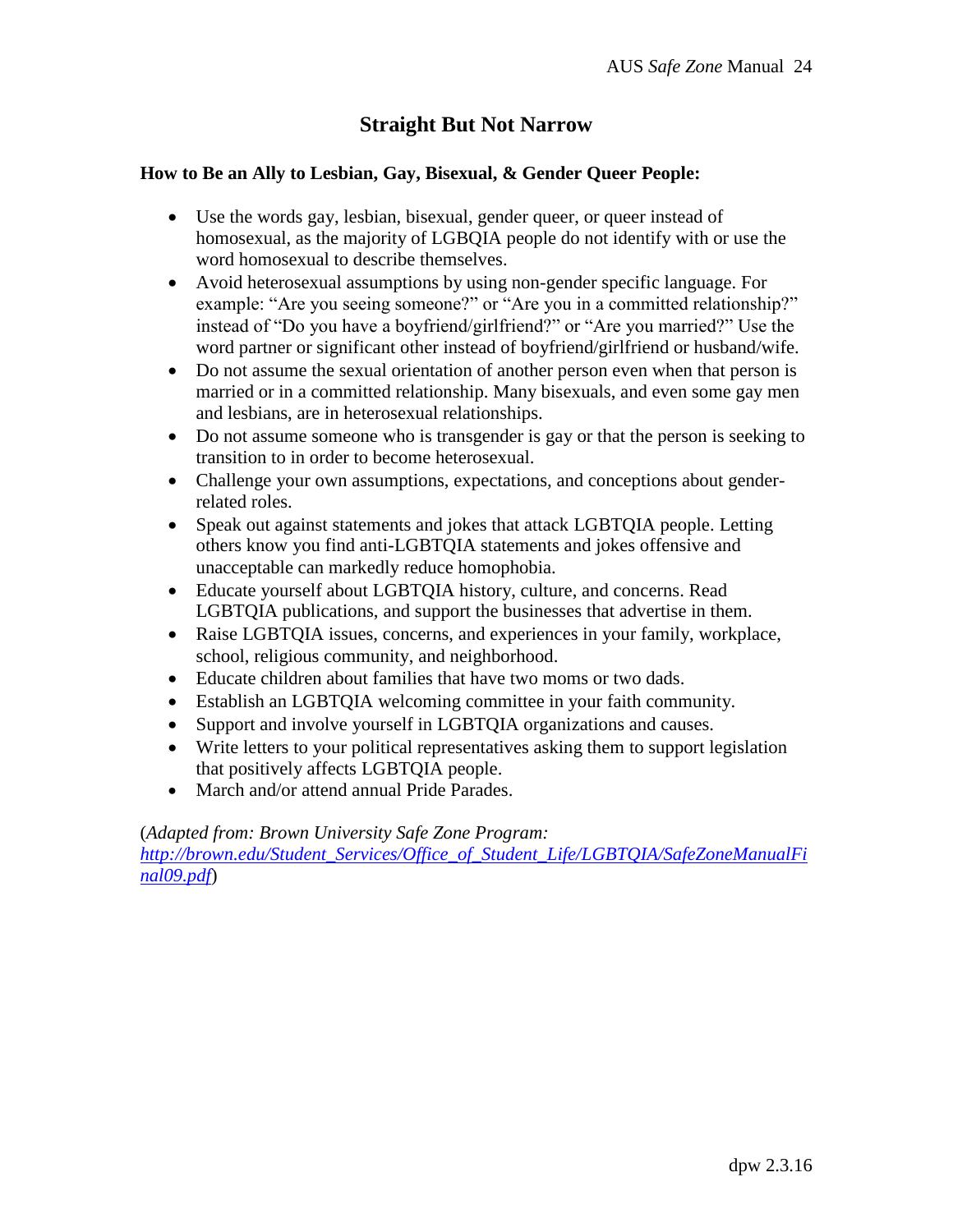# **Coming Out Issues**

#### **Coming Out:**

The phrase, coming out (of the closet), is used to describe the process of, and the extent to which one identifies as lesbian, gay, bisexual, transgender, or queer. It includes first coming out to oneself and then deciding how and when to come out to others. It can be a long and difficult struggle for many LGBTQIA individuals, as they have had to live with the many facets of oppression and discrimination related to sexual and/or gender identification. Coming out to others is an experience unique to LGBTQIA persons. The decision to come out to another person involves disclosing one's sexual side, which is for the most part viewed as being a private matter.

Oftentimes, individuals have to challenge their own attitudes and move from negative self-concept to feelings of appreciation and admiration. Not everyone experiences internalized homophobia, but for those who do, it can take years of painful work to develop a positive lesbian, gay or bisexual identity. As a person overcomes internalized homophobia they are faced with decisions of when and to whom they will disclose their sexual identity. Coming out is a never-ending process throughout an individual's lifetime because our cultural standard is to assume heterosexuality. Over time it does tend to get easier to come out to others, but some people remain fearful over long periods of time due to the lack of acceptance that still exists in many places.

Some are afraid of being rejected; while others worry that their sexual identity will be the overriding focus in future interactions with the other person. However, coming out does not always result in negative consequences. It can develop a sense of relief and a sense of closeness. Other issues related to an individual's coming out include: the extent of the revelation (should everyone know or should disclosure be selective?), timing, anticipation, and consequences.

The decision not to come out to others is referred to as passing. Our culture tends to assume heterosexuality and persons who do not correct the heterosexual assumption are considered to be passing as heterosexuals. Some individuals may believe that passing is preferable in an environment built on heterosexual norms. These individuals can experience significant conflict as they make decisions on when to pass and when to be open. Further, some live with fear about their secret being revealed. Those passing or living "in the closet" may also experience hostility from other "out" LGBTQIA individuals who feel that they are not being honest with themselves or others. *(Adapted from: San Diego State University Safe Zone Program: [http://www.safezones.sdsu.edu/allies.htm\)](http://www.safezones.sdsu.edu/allies.htm) and the Brown University Safe Zone Program: [http://brown.edu/Student\\_Services/Office\\_of\\_Student\\_Life/LGBTQIA/SafeZoneManualFi](http://brown.edu/Student_Services/Office_of_Student_Life/lgbtq/SafeZoneManualFinal09.pdf) [nal09.pdf\)](http://brown.edu/Student_Services/Office_of_Student_Life/lgbtq/SafeZoneManualFinal09.pdf)*

LGBTQIA individuals might be afraid of losing friendships and family connections, losing closeness in relationships, being the subject of gossip, being harassed, being physically assaulted, losing financial support from family members, being thrown out of the house, rejection by family/friends, losing their jobs, losing their children.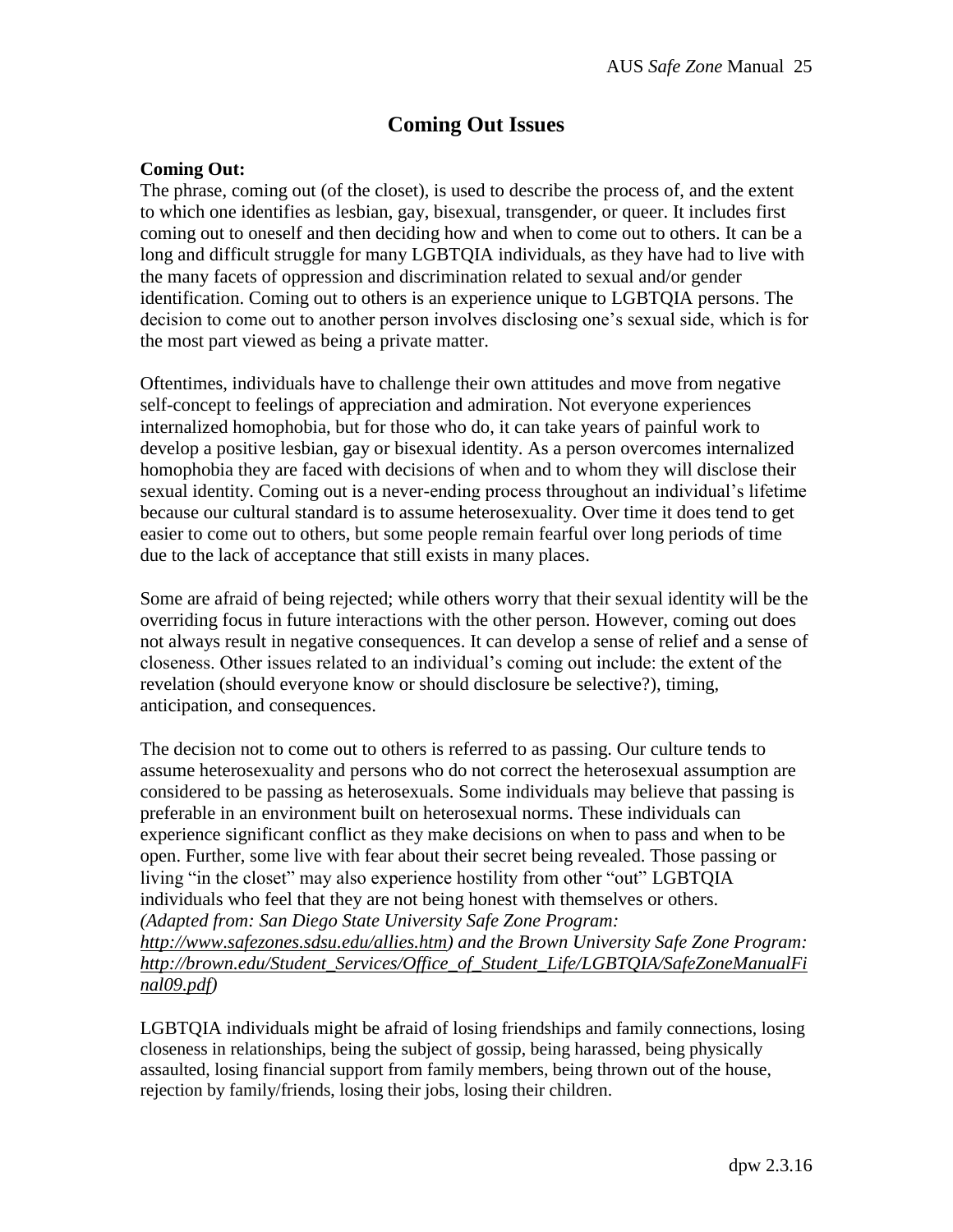LGBTQIA persons have a variety of reasons for coming out to others. Some reasons include the desire to end the secrecy; to feel closer and more congruent around friends, family, coworkers, etc.; to stop expending energy by hiding an essential part of themselves; to feel like they have integrity; to make a statement that being LGBTQIA is okay.

#### **What might lesbian, gay men and bisexual people be afraid of?**

- Losing friendships and family connections
- Losing closeness in relationships
- Being the subject of gossip
- Being harassed
- Being physically assaulted
- Losing financial support from family members
- Being thrown out of the house
- Losing their jobs
- Losing their children

#### **Why might lesbian, gay men and bisexual people want to come out to others?**

- To end the secrecy
- To feel closer to friends, family, coworkers, etc.
- To be able to be whole around friends, family, coworkers, etc.
- To stop wasting energy by hiding an essential part of themselves
- To feel like they have integrity
- To make a statement that being LGB is and okay

#### **How might lesbian, gay men and bisexual people feel about coming out to someone?**

- Scared
- Vulnerable
- Relieved
- Concerned about how the person will react
- Proud

#### **How might an individual feel after someone has come out to them?**

- Disbelieving
- Uncomfortable
- Not sure what to say
- Not sure what to do next
- Wondering why the person came out
- Scared
- Shocked
- Angry
- Disgusted
- Supportive
- Flattered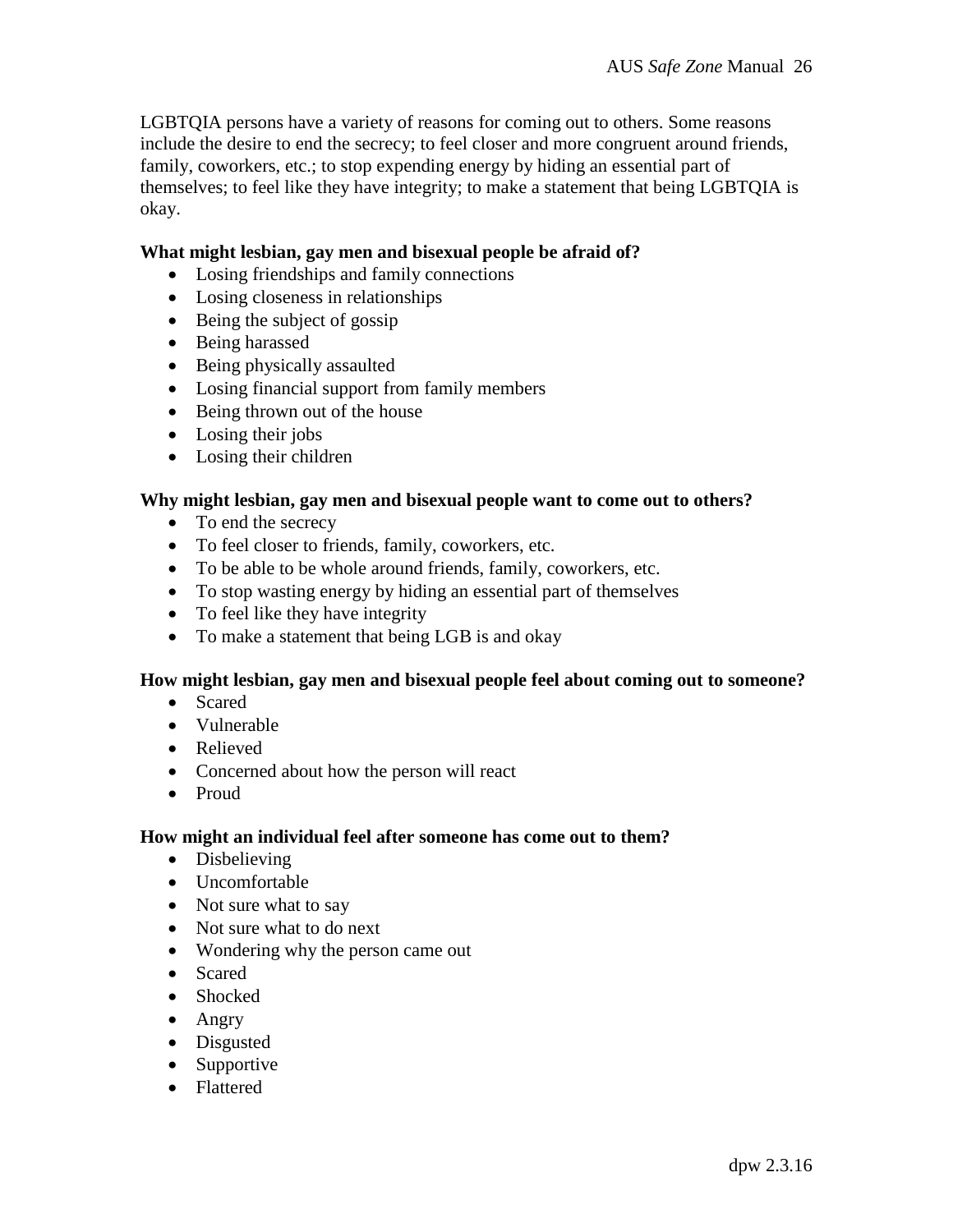• Honored

**What do lesbian, gay men and bisexual people want from the people they come out to?** 

- Acceptance
- Support
- Understanding
- Comfort
- A closer relationship
- Hearing that disclosure will not negatively affect the relationship
- An acknowledgement of their feelings

### **What are some situations in which someone might come out to you?**

- They may have chosen to come out to you because you are a close friend or family member, and they want to have an honest and genuine relationship with you.
- They may feel that you are a person who will be understanding and accepting, and so they trust you with this very personal information.
- They may not be sure how you will react, but they prefer to be honest and are tired of putting time and energy into hiding their identity.
- They may decide to come out to you before they really know you, in order to establish an honest relationship from the beginning.
- They may come out to you because some aspect of your professional relationship makes it difficult to continue to hide their sexual orientation.
- They may come out to you because you are in a position to assist them with a concern, determine their access to certain resources, or address policies that affect their life.

#### **Ways that you can help when someone comes out to you:**

- Remember that the person has not changed. They are still the same person you know; you just have more information about them now than you did before. If you are shocked, don't let the shock lead you to view the person as suddenly different.
- Don't ask questions that would have been considered inappropriate before their disclosure.
- Don't assume that you know what it means for the person to be lesbian, gay or bisexual. Every person's experience is different.
- They may not want you to do anything necessarily. They may just need someone to listen.
- Consider it an honor that they have trusted you with this very personal information. Thank them for trusting you.
- Clarify with them what level of confidentiality they expect from you. They may not want you to tell anyone else, or they may be out to others and not be concerned with who finds out.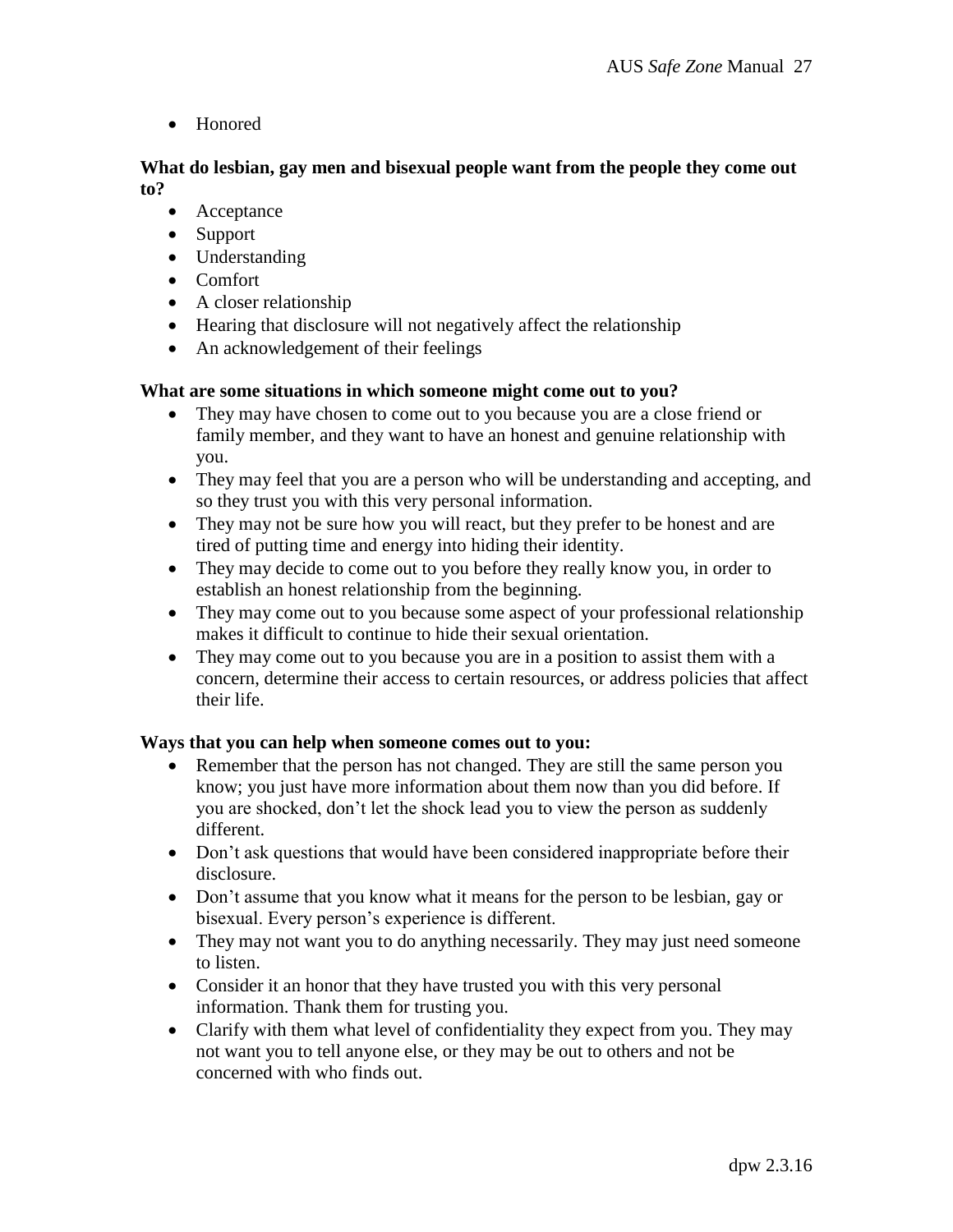- If you don't understand something or have questions, remember that people who are lesbian, gay or bisexual are often willing to help you understand their life experiences.
- If you would like more information, ask in an honest and considerate way. If you show a genuine and respectful interest in their life, they will most likely appreciate it. Some good questions to ask are:

-How long have you known that you are lesbian/gay/bisexual? -Are you seeing anyone?

-Has it been hard for you having to hide your sexual orientation? -Is there some way that I can help you?

-Have I ever offended you unknowingly?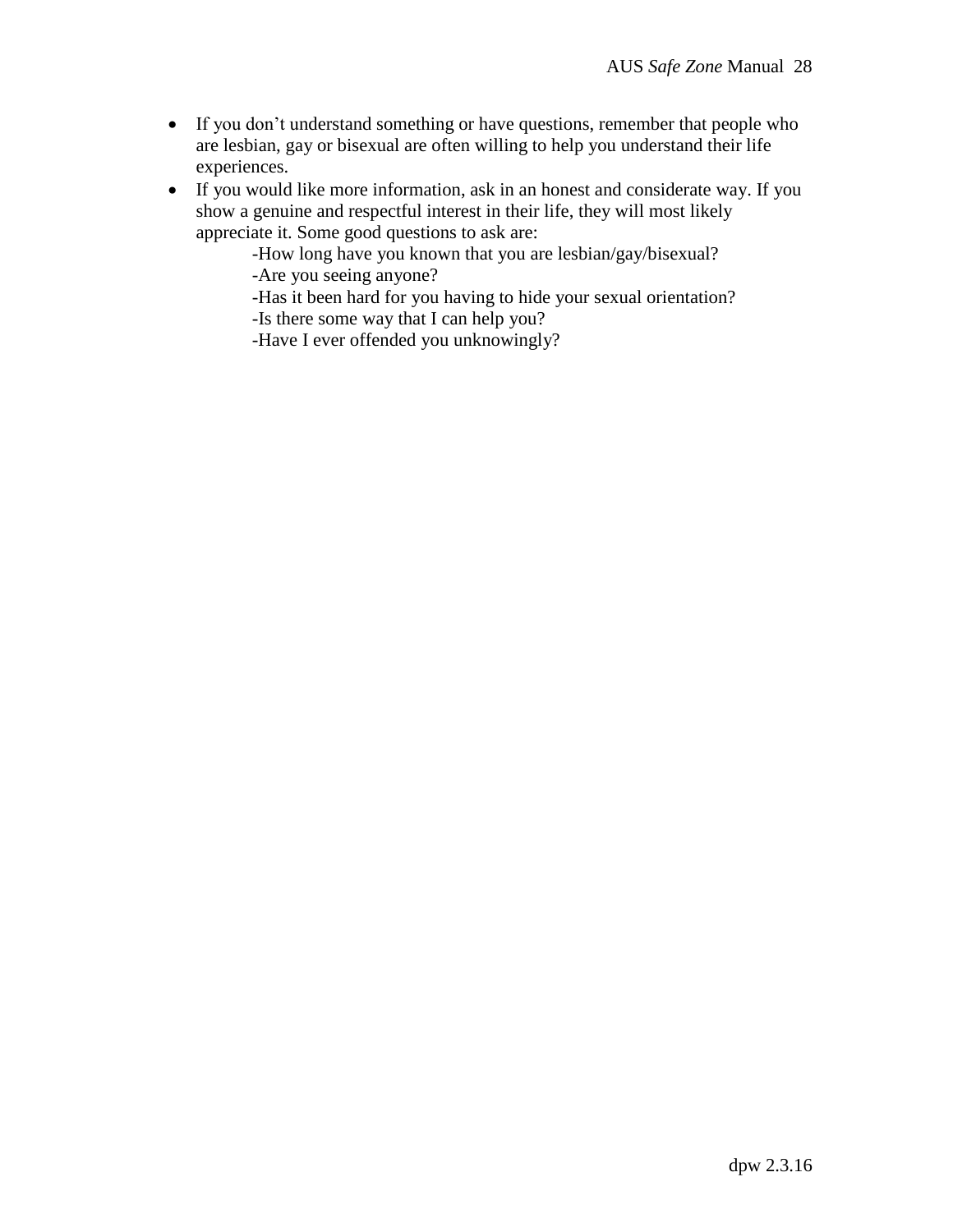# **What is Heterosexual Privilege?**

**Heterosexual Privilege:** The benefits and advantages an individual receives as a result of identifying as heterosexual in a heterosexist culture.

Progress continues to be made in many areas regarding civil rights for LGBTQI people, however, the progress is not consistent or widespread across the United States. As of June 2015, due to a legal case considered by the United States Supreme Court (Windsor vs. US), all 50 states allow same-sex marriage. Some states are beginning to provide equal rights for trans individuals while other states continue to pass laws further restricting and denying rights. Privilege can be used as a tool or a weapon. As a weapon it can deny and restrict. As a tool it can be used to remove barriers to equal rights.

Recognizing how heterosexism, homophobia and heterosexual privilege manifest in our culture can be overwhelming. It is normal for those with privilege to feel guilty about having privilege. It is important for individuals to acknowledge feelings of guilt in order to move beyond it and to use their power and privilege to make positive changes. Anyone can use their privilege to be a powerful ally to LGBTQI people. Please see the "How to be an ally" sections for ideas about using heterosexual privilege to afford change.

(*Adapted from: Brown University Safe Zone Program:*

*[http://brown.edu/Student\\_Services/Office\\_of\\_Student\\_Life/LGBTQIA/SafeZoneManualFi](http://brown.edu/Student_Services/Office_of_Student_Life/lgbtq/SafeZoneManualFinal09.pdf) [nal09.pdf\)](http://brown.edu/Student_Services/Office_of_Student_Life/lgbtq/SafeZoneManualFinal09.pdf)*

**Advantages of heterosexual privilege:** If you are heterosexual (or, in some cases, simply perceived as heterosexual, i.e.: closeted):

- You can go wherever you want knowing you will not be harassed, beaten or killed because of your sexuality.
- You do not have to worry about being mistreated by the police or victimized by the criminal justice system based upon your sexuality.
- You can express affection toward another (i.e.: kissing, hugging, holding hands) in most social situations and not expect hostile, demeaning, or violent reactions from others.
- You are more likely to see sexually laden images of people of your sexuality without these images provoking public consternation or censorship.
- You can discuss your relationships and publicly acknowledge your partner (such as having a picture of your partner on your desk) without fearing that people may disapprove or think that you are being blatant.
- If your partner is a citizen of another country, he or she can apply for residency based on your relationship.
- You can be assured that your basic civil rights will not be denied or outlawed because some people disapprove of your sexuality.
- You can expect that your children will be given texts in schools that implicitly support your kind of family unit and that they will not be taught that your sexuality is a perversion.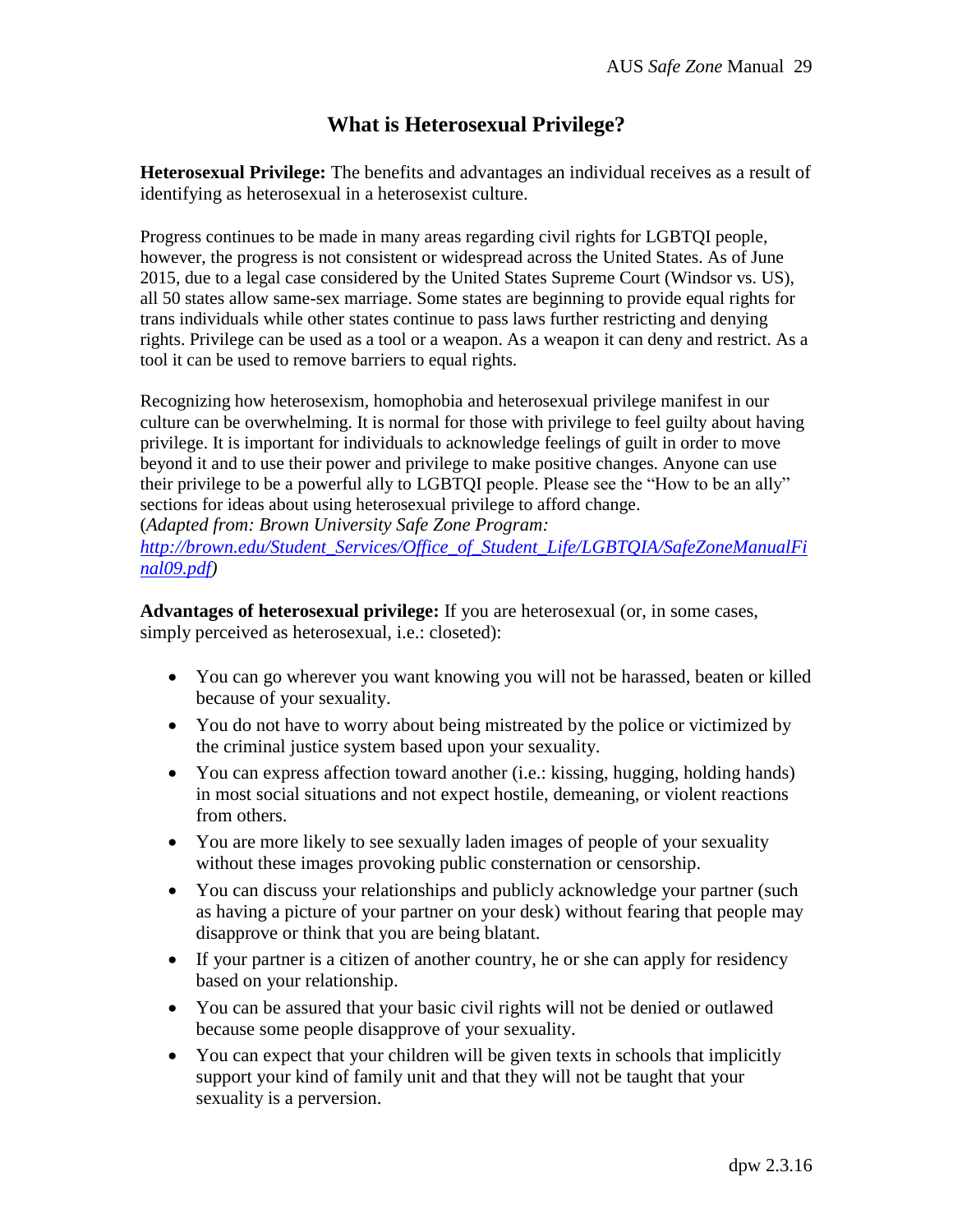- You can approach the legal system, social service organizations, and government agencies without fearing discrimination because of your sexuality.
- You can raise, adopt, and teach children without people believing that you will molest them or force them into your sexuality. Moreover, people generally will not try to take away your children because of your sexuality.
- You can belong to the religious denomination of your choice and know your sexuality will not be denounced by its religious leaders.
- You can easily find a neighborhood in which residents will accept how you have constituted your household.
- You know that you will not be fired from a job or denied promotion based on your sexuality.
- You can expect to see people of your sexuality presented positively on nearly every television show and in nearly every movie.
- You can expect to be around others of your sexuality most of the time. You do not have to worry about being the only one of your sexuality in a class, job, or social situation.
- You can act, dress, and talk as you choose without it being considered a reflection on people of your sexuality.
- You can teach about lesbians, gay men, and bisexuals without being seen as having a bias because of your sexuality or forcing a homosexual agenda.

## (*Adapted from: Brown University Safe Zone Program:*

*[http://brown.edu/Student\\_Services/Office\\_of\\_Student\\_Life/LGBTQIA/SafeZoneManualFi](http://brown.edu/Student_Services/Office_of_Student_Life/lgbtq/SafeZoneManualFinal09.pdf) [nal09.pdf\)](http://brown.edu/Student_Services/Office_of_Student_Life/lgbtq/SafeZoneManualFinal09.pdf)*

## **Examples of Heterosexism:**

• Someone's life partner was excluded from intensive care on the basis they are "friends" not family.

• Some gays and lesbians found that living in rural areas generally means being isolated "in the closet."

• When they find their posters for support meetings or dances defaced or removed, gays and lesbians feel discounted and physically threatened. This is not good for their health and sense of safety.

• Gay and lesbian young people found that heterosexism and homophobia in their schools encouraged them to drop out. If they stayed in school, they found themselves more vulnerable to mental health difficulties including suicide attempts.

• A bank would not let a same sex couple open a joint bank account unless they identified themselves as "friends." The bank insisted they were not "spouses" and assumed "partner" meant business partner. These women felt angry and discounted.

• A same sex couple could not get each other covered by health benefits at work and had to pay more for coverage as two single individuals.

• Anti-gay jokes and humor on campuses and in work places created a hostile environment in which students and workers were afraid to disclose their minority sexual orientation. Being closeted is not good for your mental health.

• The word "faggot" was spray-painted on a house and a mailbox in a gay man's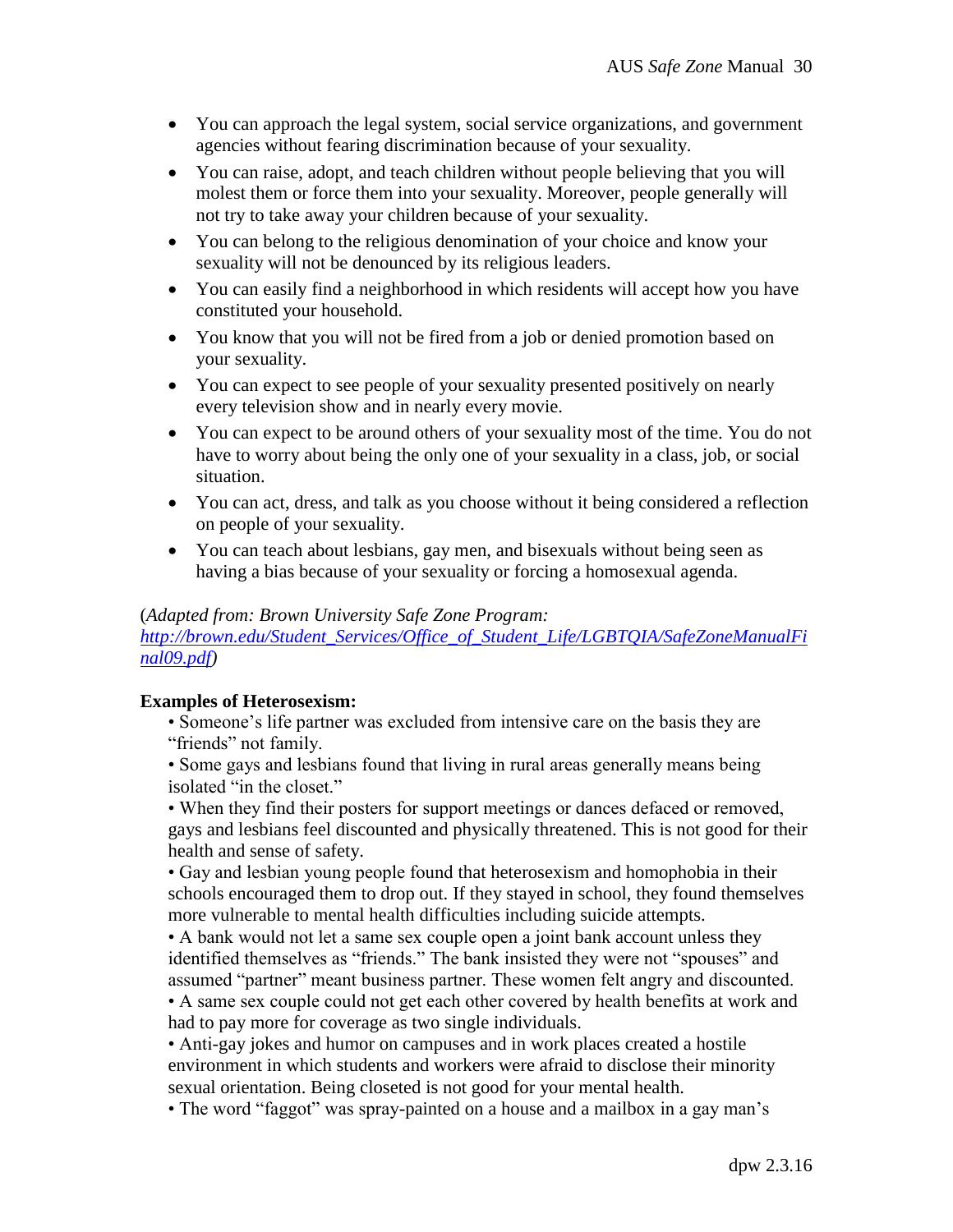# neighborhood.

*(Adapted from: Heterosexism Enquirer. Memorial University of Newfoundland: http://www.mun.ca/the/).*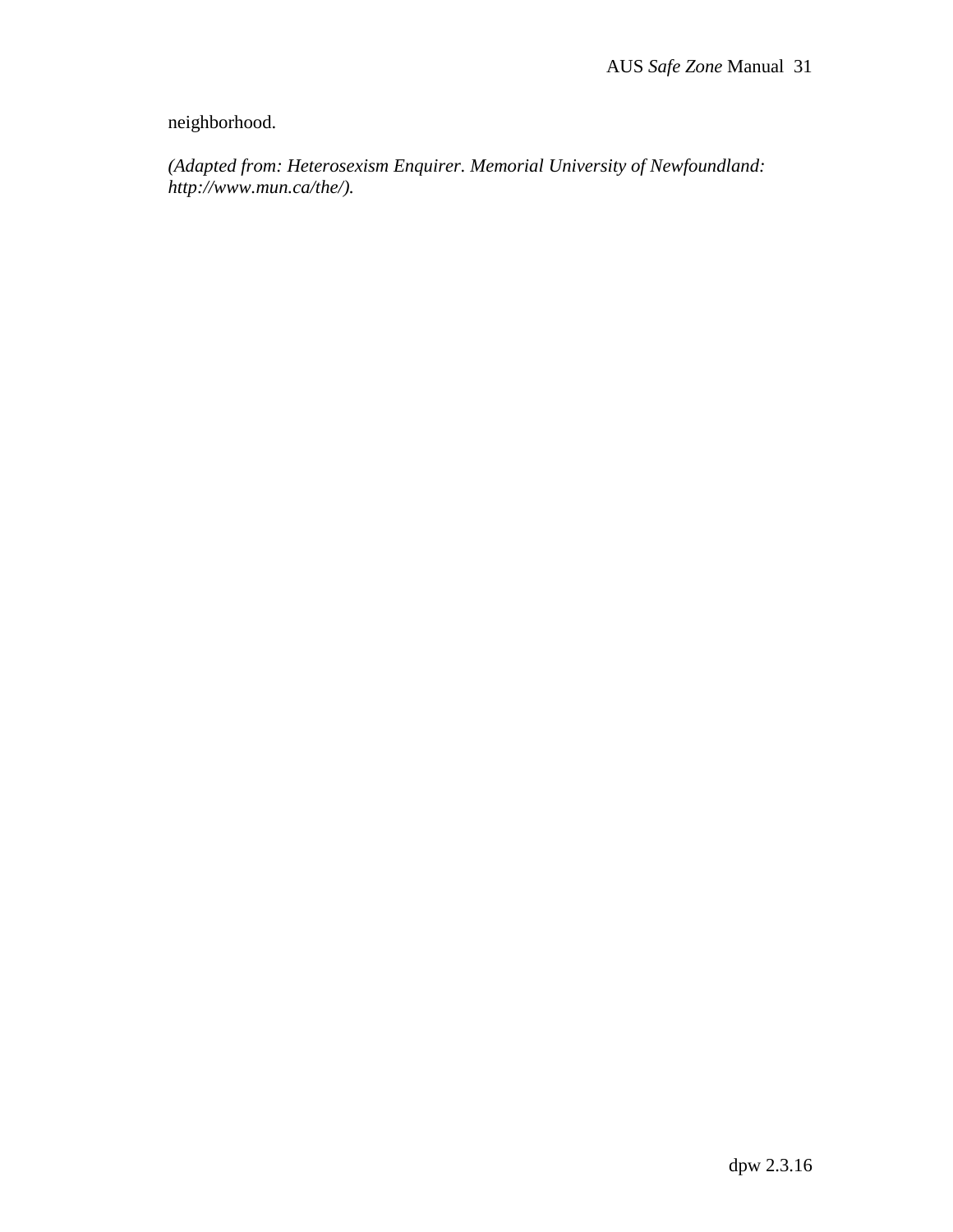# **Trans/Transgender Issues**

This section was adapted from the *Resources* section of "Lifelines Rhode Island's" website (www.lifelinesri.org). This section provides a broad overview, and is not meant to provide a comprehensive understanding of trans issues. Please visit the website for additional information.

#### **What does trans/transgender mean?**

Historically, "transgender" was a term used to describe individuals who wanted to live some or all of the time in a gender other than the one they were assigned at birth, but who did not want hormones or surgery. This is no longer the case as many individuals who identify as transgender desire hormones and/or surgery to affirm their internal sense of gender rather than the gender assigned at birth. "Trans" has also been an umbrella term used to describe individuals from transgender, transsexual, cross dresser, two-spirit, gender variant, gender queer, and intersex groups. While many of these groups share similar political issues, many find the blanket term "trans" inaccurate and offensive. As such, many prefer not to be labeled with the term "transgender." In addition, some gender queer, androgynous, bi-gender, and/or multi-gender people do not consider themselves transgender because trans is still often associated with a binary gender construct (i.e.: transition form male to female). Despite popular usage of the terms "LGBT community" and "trans community," most trans people are not actually part of either, particularly straight and/or stealth (not openly acknowledged) trans people.

Adapted from materials written by Y. Gavriel Ansara, Founder of **Lifelines Rhode Island**, a *grassroots advocacy, education, and support initiative to meet the needs of transgender, transsexual, Two Spirit, genderqueer, androgyne, bi-gender, multigender and intersex (TGI/gender-spectrum) people across the Ocean State: [www.lifelinesri.org](http://www.lifelinesri.org/)*

#### **What is a transsexual?**

Transsexual is a term used to describe an individual who has a gender identity that does not correspond with the sex/gender assigned at birth. Instead, these individuals identify with the opposite sex or a sex other than the one they were assigned at birth (also known as a *transgender* individual). The term *transsexual* was first used by physicians and usually carried a stigma of mental illness, unlike *transgender, which* is used as a selfidentifying term. Transsexual usually refers to those who desire and/or currently receive hormone therapy and/or sex reassignment surgery to the opposite sex. Using the term transgender or transsexual interchangeably can obscure the diverse needs among trans people and can contribute inadequate care. Transsexuals do not define themselves based on their degree of medical transition, but instead as male, female, or another gender.

*Adapted from materials written by Y. Gavriel Ansara, Founder of Lifelines Rhode Island, a grassroots advocacy, education, and support initiative to meet the needs of transgender, transsexual, Two Spirit, genderqueer, androgyne, bi-gender, multigender and intersex (TGI/gender-spectrum) people across the Ocean State: [www.lifelinesri.org](http://www.lifelinesri.org/)*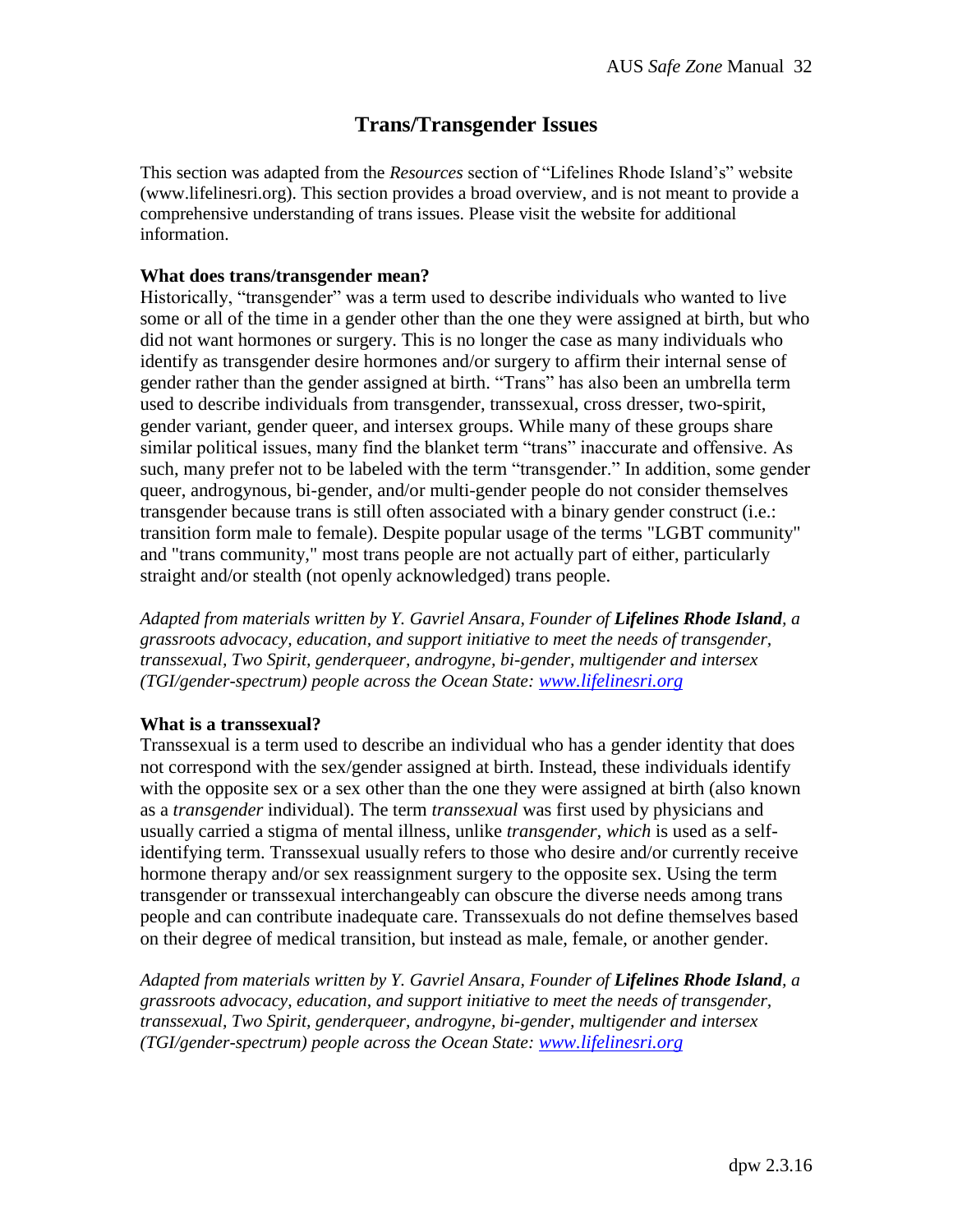#### **What is the gender identity of a transgender person?**

There is no "template" for how transgender individuals identify, as the issues surrounding gender and gender identity are complex. While some identify as transgender, man/woman of trans experience, or affirmed man/woman, others identify simply as a boy/man or a girl/woman. Further, some may identify as a Trans boy/man or a Trans girl/woman. It is important to note that some transgender individuals may have a more ambiguous gender identity such as androgyne, genderqueer, bi-gender, two-spirit, multi-gender, or other self-identified gender.

(*Adapted from: Brown University Safe Zone Program: [http://brown.edu/Student\\_Services/Office\\_of\\_Student\\_Life/LGBTQIA/SafeZoneManualFi](http://brown.edu/Student_Services/Office_of_Student_Life/lgbtq/SafeZoneManualFinal09.pdf) [nal09.pdf\)](http://brown.edu/Student_Services/Office_of_Student_Life/lgbtq/SafeZoneManualFinal09.pdf).*

### **What are transgender rights?**

In December of 2014, the United States Department of Justice has officially expanded its legal definition of sex discrimination, prohibited by Title VII of the 1964 Civil Rights Act, to include discrimination based on gender identity. Enforcement of such antidiscrimination policies and laws vary significantly from state to state, however. Transgender people deserve to have the same rights as other individuals which should include: a life without discrimination and violence based on gender identity and expression; access to social services such as homeless shelters, rape crisis shelters, and medical clinics; access to education and employment; equal treatment by law enforcement; equal housing rights; access to public accommodations such as shops, restaurants, public transportation, and bathrooms; and the right to get married. (*Adapted from: Brown University Safe Zone Program:*

*[http://brown.edu/Student\\_Services/Office\\_of\\_Student\\_Life/LGBTQIA/SafeZoneManualFi](http://brown.edu/Student_Services/Office_of_Student_Life/lgbtq/SafeZoneManualFinal09.pdf) [nal09.pdf\)](http://brown.edu/Student_Services/Office_of_Student_Life/lgbtq/SafeZoneManualFinal09.pdf).*

## **How can I help support Transgender Rights?**

You can help by learning more about transgender rights, by supporting relevant organizations, and by talking to family and friends about these important issues. *The National Center for Transgender Equality,* the *National Transgender Advocacy Coalition*, and the *Sylvia Rivera Law Project* work to secure transgender rights on a national level. In addition, become familiar with local, state and federal laws protecting (or not protecting) transgender rights, including the "Matthew Shepard & James Byrd Jr. Hate Crimes Prevention Act."

(*Adapted from: Brown University Safe Zone Program: [http://brown.edu/Student\\_Services/Office\\_of\\_Student\\_Life/LGBTQIA/SafeZoneManualFi](http://brown.edu/Student_Services/Office_of_Student_Life/lgbtq/SafeZoneManualFinal09.pdf) [nal09.pdf\)](http://brown.edu/Student_Services/Office_of_Student_Life/lgbtq/SafeZoneManualFinal09.pdf).*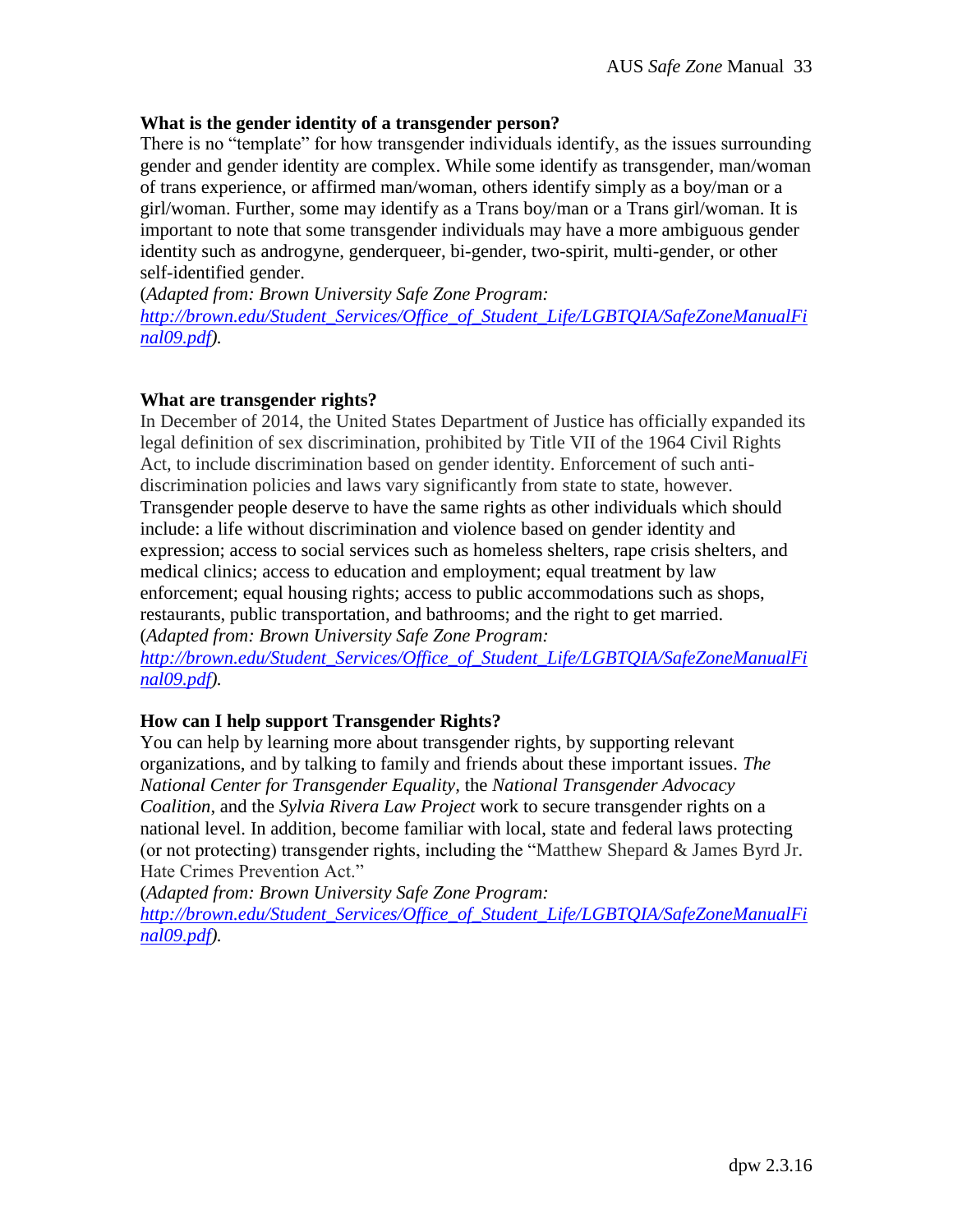#### **Transgender Emergence – a developmental model:**

The process of developing a gender identity is a normative process that everyone experiences, but for gender variant people the process is complicated by cultural expectations that are at dissonance with their core sense of self. The emergence process describes an adaptive stage model for transgender men and women who are coming to terms with their own gender variance and moving from an experience of denial and selfhatred to one of self-respect and gender congruence. These stages are fluid, not necessarily linear, and are impacted by many other identity issues. These stages are not meant to "label" people or define transgender maturity.

**Awareness:** In this stage a person begins to be aware that the source of feeling different from others may be related to gender. People in this stage are often in great distress. An ally can help by listening and normalizing the experiences the person is having.

**Seeking Information/Reaching Out:** In the second stage, a person may seek to gain education and support about gender variation. An ally can help by facilitating access to accurate information and encouraging outreach.

**Disclosure to Significant Others:** The third stage involves the disclosure of gender difference to significant others, spouses, partners, family members and friends. An ally can help by encouraging the person to prepare for these disclosures suggesting professional support if it seems appropriate.

**Exploration/Identity and Self-Labeling:** The fourth stage involves the exploration of various (transgender) identities. An ally can help by remaining open to various possible gender identities and expressions, supporting the person's articulation and comfort with a unique gendered identity.

**Exploration:** Transition Issues/Possible Body Modification. The fifth stage involves exploring options for transition regarding identity, presentation, and body modification. An ally can help by remaining open to this process, and advocating toward their manifestation.

**Integration:** Acceptance and Post-Transition Issues. In the sixth stage the person is able to integrate and synthesize (transgender) identity. An ally can help by supporting transition-related issues, such as on-campus safety, resources, and education.

*(Adapted from Transgender Emergence: Therapeutic Guidelines for Working With Gender-Variant People and Their Families by Arlene Istar Lev C.S.W.-R, C.A.S.A.C)*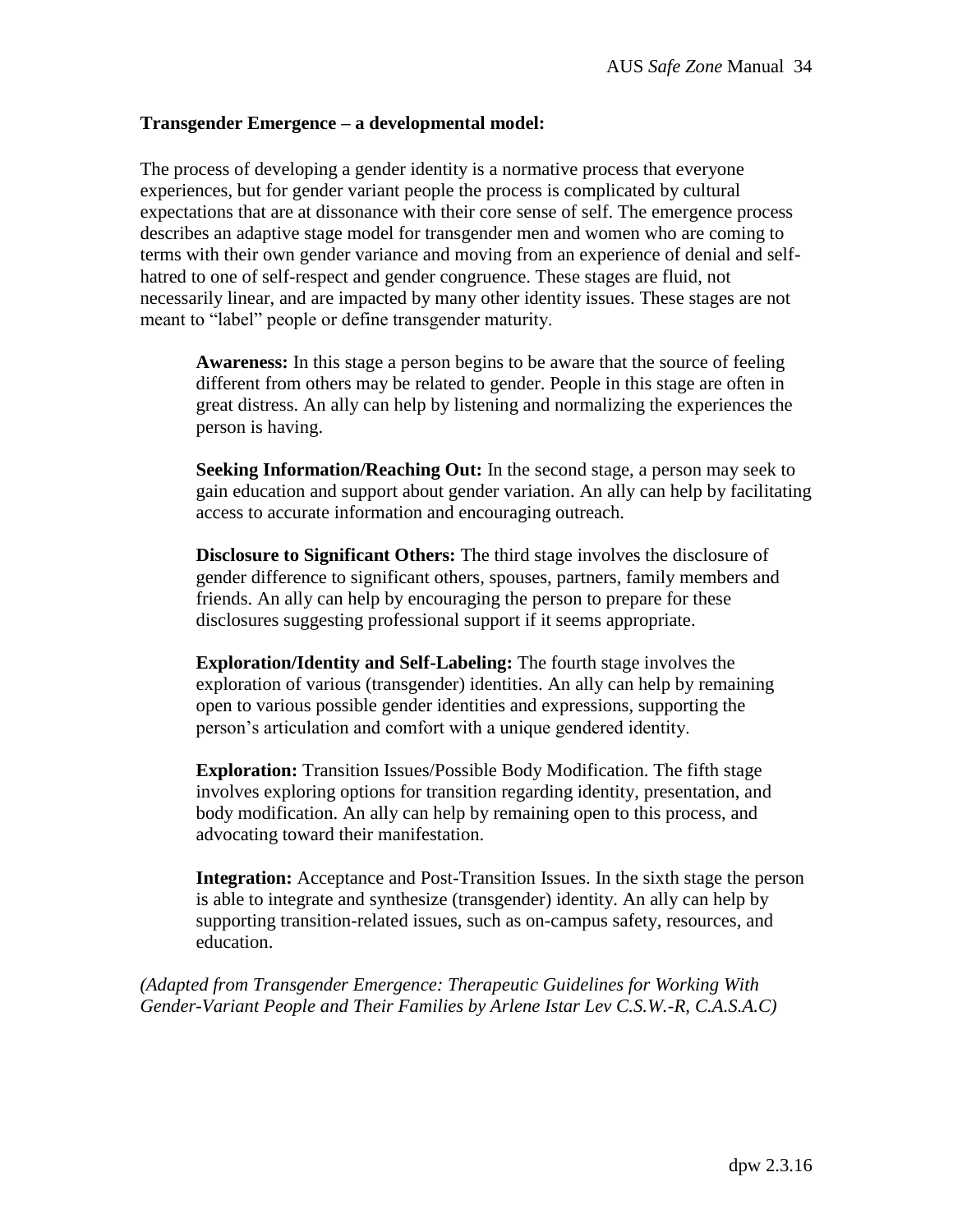## **Working with Trans People: Some Things to Keep in Mind:**

Do not be afraid to ask a trans person by which pronoun they preferred to be addressed. While it may be uncomfortable to ask, it is better to ask than to use the wrong pronoun. If you have a question, make sure you ask yourself whether or not the question is relevant to the situation at hand. It is important that you are respectful of an individual's private information and not to ask personal questions simply to satiate your own curiosity. Also, never ask if someone has had hormones and/or surgery yet. This is typically experienced as an overstepping of boundaries, and thus can be experienced as offensive. Further, there is no one surgery that trans people access.

Do not assume that all trans people are comfortable being lumped together with the LGBQIA community. While many trans people do identify as gay, lesbian, bisexual, or queer, many do not.

Do not assume that someone who has revealed a trans experience to identify as a trans person. Many trans people do not consider being trans an identity and do not want to be part of a trans community. In LGBTQIA development models the highest level of identity development and identity integration is to be openly LGBTQIA. For many transgender people, openly identifying as transgender would be regressive and unhealthy. Many transgender people are healthiest and achieve the most positive developmental gains when they are able to affirm an identity simply as a man or a woman.

Respect trans peoples right to privacy and their right to control disclosure of their trans experience.

Avoid using sensational, offensive or inaccurate catch phrases such as "a man trapped in a woman's body," "sex change," "hermaphrodite," "transvestite," "trannie," etc. If you are working with someone medically, ask for their preferred body terms. For example, a man who was designated female at birth might prefer you to use the term chest rather than breasts. What is important to keep in mind is that there is no one size fits all approach to quality care for transgender people.

(*Adapted from: Brown University Safe Zone Program: [http://brown.edu/Student\\_Services/Office\\_of\\_Student\\_Life/LGBTQIA/SafeZoneManualFi](http://brown.edu/Student_Services/Office_of_Student_Life/lgbtq/SafeZoneManualFinal09.pdf) [nal09.pdf\)](http://brown.edu/Student_Services/Office_of_Student_Life/lgbtq/SafeZoneManualFinal09.pdf)*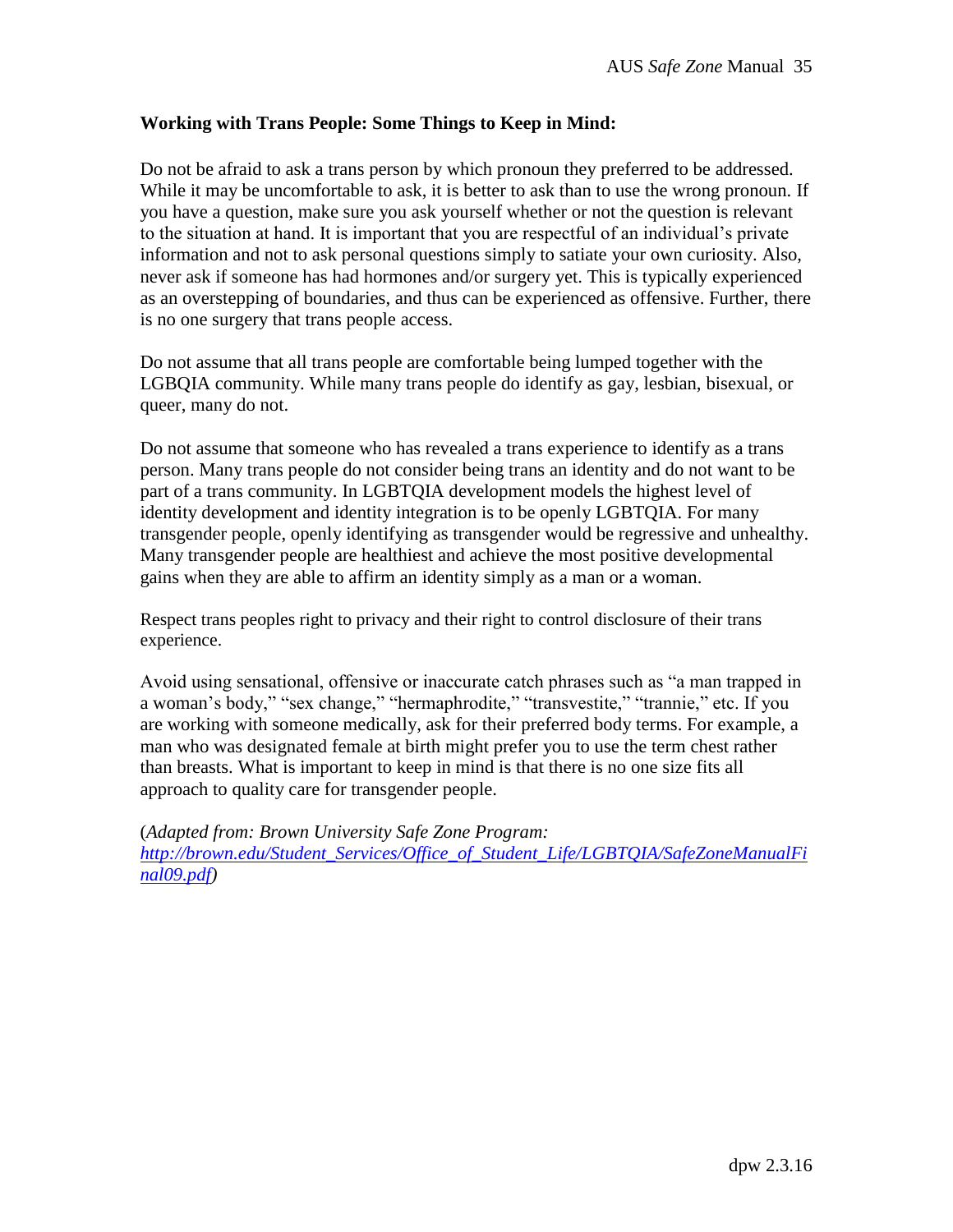#### **How to be an ally to Transgender People:**

- Validate people's gender expression. It is important to refer to transgender people by the pronoun appropriate to their gender identity. In other words, if someone identifies as female, then refer to the person as she; if someone identifies as male, refer to the person as he. If you are not sure, ask. Never use the word "it" when referring to someone who is transgender. To do so is demeaning, insulting, and disrespectful. Some transgender people prefer to use gender- neutral pronouns such as hir instead of her, and sie or ze instead of she and he, or they and them.
- Use non-gendered language to avoid making gender assumptions. Refer to people by name, instead of calling them sir, ma'am, or Mr./Ms.
- Examine and challenge your own conceptions about gender related expectations, roles, and behaviors. Do not expect people to conform to society's beliefs about women and men.
- Do not assume that someone who is transgender is lesbian, gay, or bisexual, or that a person will seek to transition to become heterosexual.
- Use the word cross dresser instead of transvestite, as the latter term is often considered pejorative due to word's clinical and pathological history.
- Never ask transgender people about how they have sex or what their genitals look like. This is inappropriate in every situation.
- Do not share the gender identity of individuals without their permission. Do not assume that everyone knows. The decision to tell others about one's gender should be left to the individual.
- When you learn about someone's transgender identity, do not assume that it is a fad or trend.
- While public discussions about transgenderism and transsexuality are a relatively recent phenomenon, most transgender people have felt themselves to be gender different from early childhood and have often struggled to be accepted by others. It is important to trust that someone's decision to present themselves as differently gendered is not made lightly or without due consideration.
- Educate yourself and others about the experiences of transgender people. Introduce trainings, readings, and other resources to your colleagues to continue educational efforts to deconstruct social norms around gender, sex, and sexual orientation.
- Work to change campus policies in areas such as housing, employment, student records and forms, and health care that discriminate against transgender people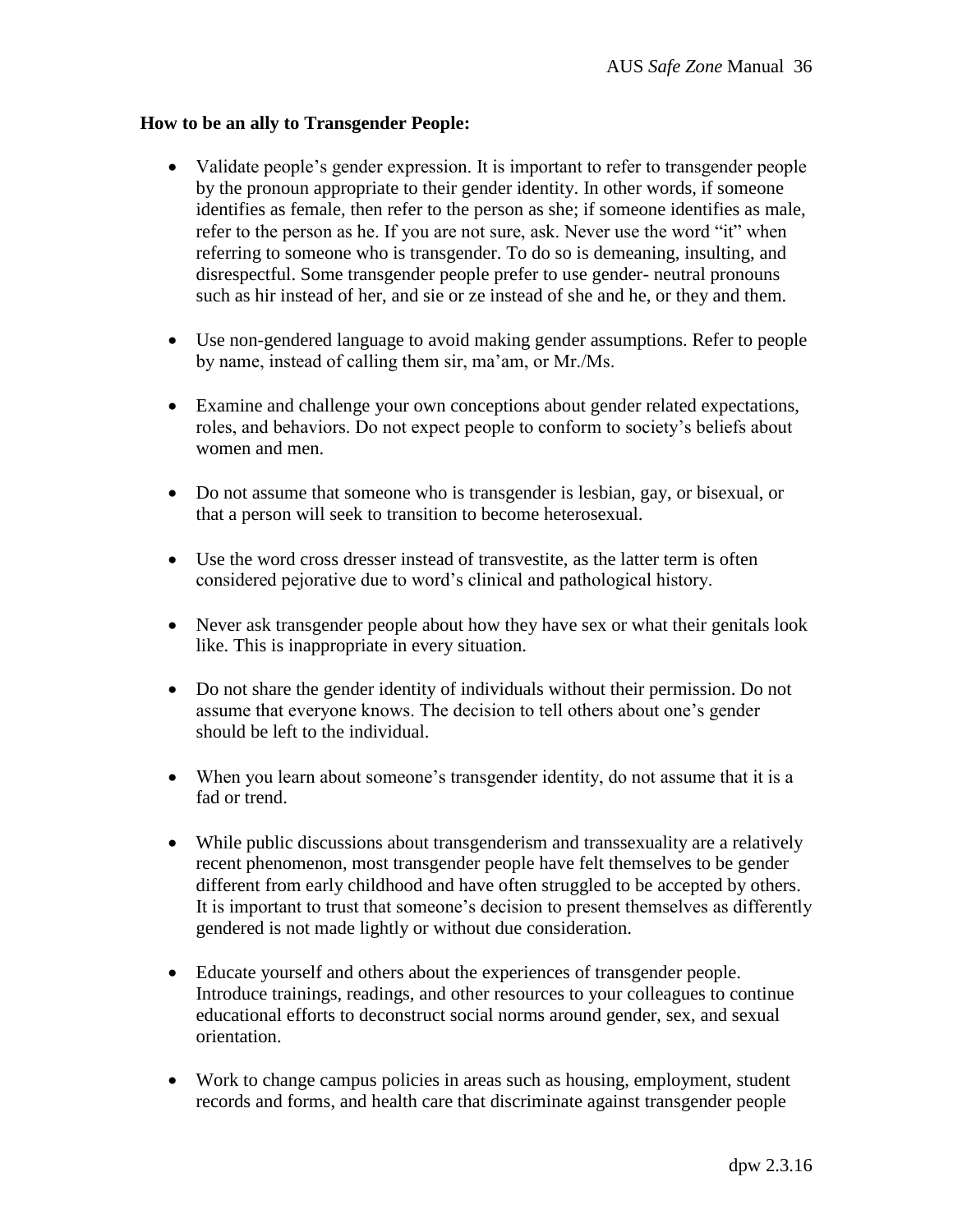and seek to include gender identity/expression in your school's nondiscrimination policy.

 Be aware of gendered spaces. Be sensitive to the fact that bathrooms, locker rooms, and gender specific events can create potential embarrassments or violence for trans people. Advocate to change campus policies regarding gendered spaces (i.e.: unisex bathroom).

*Adapted from materials from The Stonewall Center, University of Massachusetts, Amherst, the Southern Arizona Gender Alliance: [http://www.tgnetarizona.org.](http://www.tgnetarizona.org/)* 

## **Examples of "Gender-Normative" Privilege:**

- Use public restrooms without fear of verbal abuse, physical intimidation, or arrest.
- Use public facilities such as gym locker rooms and store changing rooms without stares, fear, or anxiety.
- Strangers don't assume they can ask you what your genitals look like and how you have sex.
- Your validity as a man/woman/human is not based on how much surgery you've had or how well you "pass" as non-transgender.
- You have the ability to walk through the world and generally blend-in, not being constantly stared or gawked at, whispered about, pointed at, or laughed at because of your gender expression.
- You can access gender exclusive spaces such as the Michigan Womyn's [*sic*] Music Festival, Greek Life, or Take Back the Night and not be excluded due to your trans status.
- Strangers call you by the name you provide, and don't ask what your "real name" [birth name] is and then assume that they have a right to call you by that name.
- You can reasonably assume that your ability to acquire a job, rent an apartment, or secure a loan will not be denied on the basis of your gender identity/expression.
- You have the ability to flirt, engage in courtship, or form a relationship and not fear that your biological status may be cause for rejection or attack, nor will it cause your partner to question their sexual orientation.
- If you end up in the emergency room, you do not have to worry that your gender will keep you from receiving appropriate treatment, or that all of your medical issues will be seen as a result of your gender.
- Your identity is not considered a mental pathology by the psychological and medical establishments.
- You have the ability to not worry about being placed in a sex-segregated detention center, holding facility, jail or prison that is incongruent with your identity.
- You have the ability to not be profiled on the street as a sex worker because of your gender expression.
- You are not required to undergo an extensive psychological evaluation in order to receive basic medical care.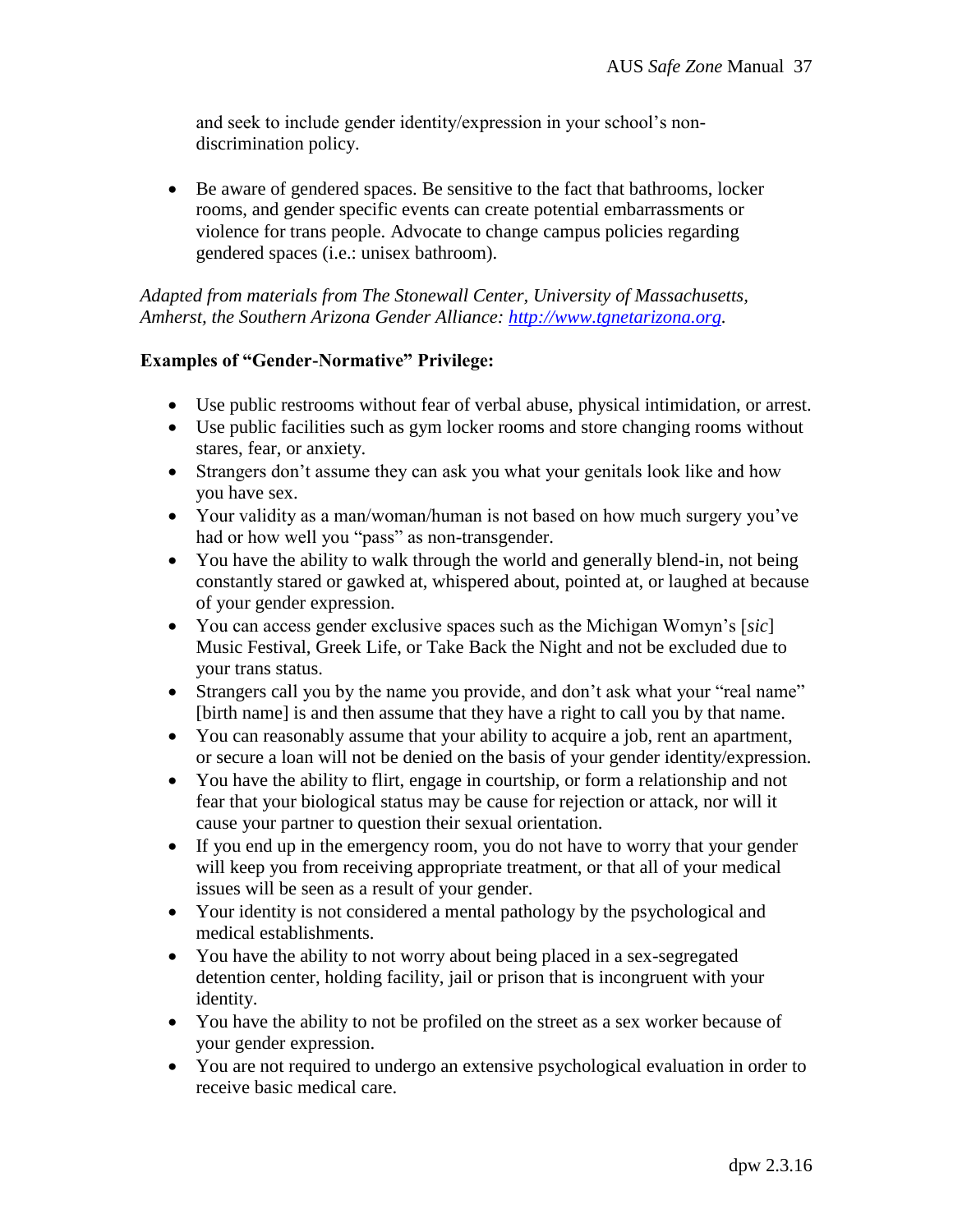- You do not have to defend you right to be a part of "Queer," and gays and lesbians will not try to exclude you from "their" equal rights movement because of your gender identity (or any equality movement, including feminist rights).
- If you are murdered (or have any crime committed against you), your gender expression will not be used as a justification for your murder.
- You can easily find role models and mentors to emulate who share your identity.
- Hollywood accurately depicts people of your gender in films and television, and does not solely make your identity the focus of a dramatic storyline, or the punchline [*sic*] for a joke.
- Be able to assume that everyone you encounter will understand your identity, and not think you're confused, misled, or hell-bound when you reveal it to them.
- Being able to purchase clothes that match your gender identity without being refused service/mocked by staff or questioned on your genitals.
- Being able to purchase shoes that fit your gender expression without having to order them in special sizes or asking someone to custom-make them.
- No stranger checking your identification or drivers license will ever insult or glare at you because your name or sex does not match the sex they believed you to be based on your gender expression.
- You can reasonably assume that you will not be denied services at a hospital, bank, or other institution because the staff does not believe the gender marker on your ID card to match your gender identity.
- Having your gender as an option on a form.
- Being able to tick a box on a form without someone disagreeing, and telling you not to lie. Yes, this happens.
- Not fearing interactions with police officers due to your gender identity.
- Being able to go to places with friends on a whim knowing there will be bathrooms there you can use.
- You don't have to convince your parents of your true gender and/or have to earn your parents' and siblings' love and respect all over again.
- You don't have to remind your extended family over and over to use proper gender pronouns (e.g., after transitioning).
- You don't have to deal with old photographs that did not reflect who you truly are.
- Knowing that if you're dating someone they aren't just looking to satisfy a curiosity or kink pertaining to your gender identity (e.g., the "novelty" of having sex with a trans- person).
- Being able to pretend that anatomy and gender are irrevocably entwined when having the "boy parts and girl parts" talk with children, instead of explaining the actual complexity of the issue. (Killermann, 2011)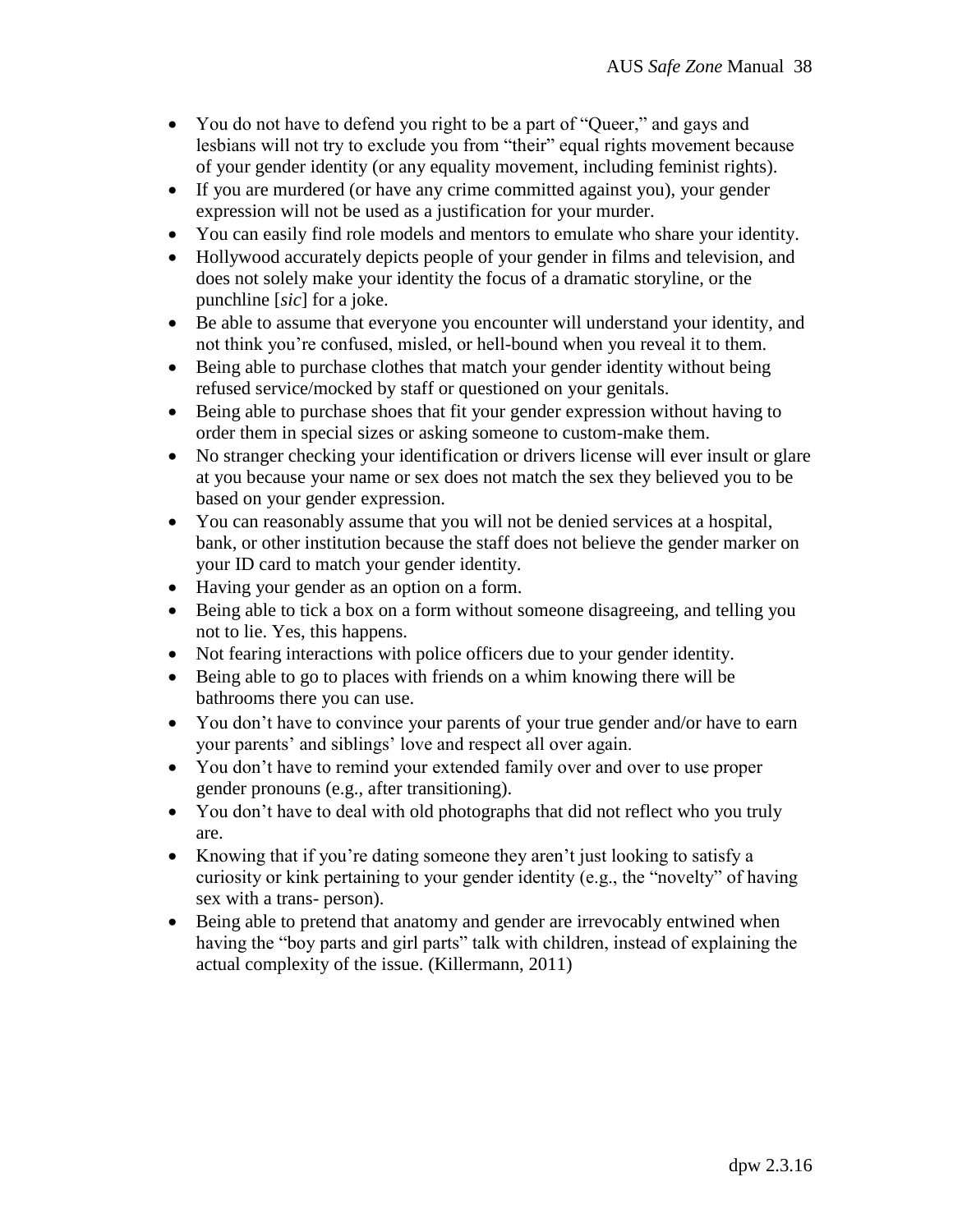# **Intersex Issues**

#### **What does intersex mean?**

An intersex individual is defined as one who is born with variation or ambiguity of external genitalia, internal genitalia, gonads, and/or sex chromosomes. While some variances do not manifest until adolescence, some are apparent at birth and can make it difficult for doctors to identify a baby as male or female. Despite the fact that these variances usually do not present with any medical or functional impairment, families are usually counseled to conform to the binary construct of gender by "assigning" a sex for the baby through surgical intervention. It is common for individuals who have had surgery as infants to experience significant compromises in sexual function and wellbeing as adults. Intersex people are sometimes referred to as "hermaphrodites," which is a term that is considered archaic and demeaning. It is also important to note that many cultures do not view intersex individuals as "defective." Rather, because these cultures are not tied to dichotomous constructs of gender, they conceptualize intersex individuals as simply another form of gender variation.

(*Adapted from: Brown University Safe Zone Program: [http://brown.edu/Student\\_Services/Office\\_of\\_Student\\_Life/LGBTQIA/SafeZoneManualFi](http://brown.edu/Student_Services/Office_of_Student_Life/lgbtq/SafeZoneManualFinal09.pdf) [nal09.pdf\)](http://brown.edu/Student_Services/Office_of_Student_Life/lgbtq/SafeZoneManualFinal09.pdf)*

The number of intersex individuals is difficult to determine. The Intersex Society of North America reports that 1 in 100 babies have some sort of variation of the external genitalia, but are not labeled as intersex. Also about 1 in 1,000 babies are born with ambiguous external genitalia and labeled as intersex. Many intersex individuals do not have ambiguous external genitalia, but have ambiguous or differing internal genitalia, sex chromosomes, gonadal sex or hormonal sex. Some of these individuals may not realize they are intersex until puberty when typical adolescent changes do not follow a predictable course (i.e.: the individual never reaches menarche, testes descend in a girl, or other unexpected physiological phenomenon). It is also possible for some people to never know they are intersex, or to find out in unexpected ways. For example, a woman track athlete testing positive for testosterone, not because she was taking testosterone, but because she has a undescended testicles which are secreting testosterone. (*Adapted from: Brown University Safe Zone Program:*

*[http://brown.edu/Student\\_Services/Office\\_of\\_Student\\_Life/LGBTQIA/SafeZoneManualFi](http://brown.edu/Student_Services/Office_of_Student_Life/lgbtq/SafeZoneManualFinal09.pdf) [nal09.pdf\)](http://brown.edu/Student_Services/Office_of_Student_Life/lgbtq/SafeZoneManualFinal09.pdf)*

## **What is a hermaphrodite?**

The term hermaphrodite literally refers to a "creature that has both male and female reproductive organs" which, for humans, only exists in myth. It is an out dated, improper term when used to refer to intersex individuals, and is often experienced as derogatory. While the term has been historically used as medical terminology, most intersex individuals feel prefer to use the self-identified term, *intersex* or v*ariations of sexual development* (VSD).

(*Adapted from: Brown University Safe Zone Program: [http://brown.edu/Student\\_Services/Office\\_of\\_Student\\_Life/LGBTQIA/SafeZoneManualFi](http://brown.edu/Student_Services/Office_of_Student_Life/lgbtq/SafeZoneManualFinal09.pdf) [nal09.pdf\)](http://brown.edu/Student_Services/Office_of_Student_Life/lgbtq/SafeZoneManualFinal09.pdf)*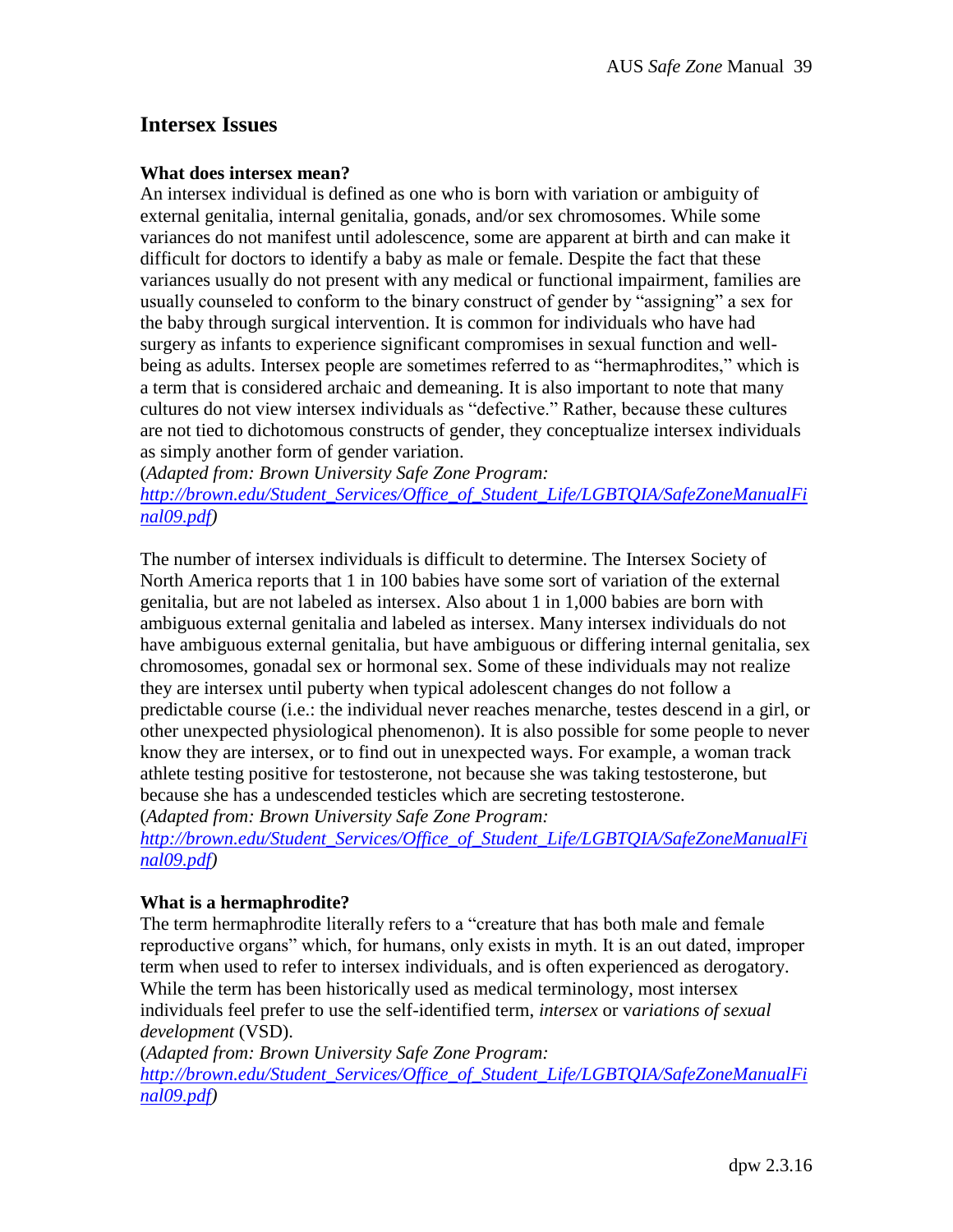#### **What are Disorders of Sex Development (DSD)?**

This diagnosis, and its guidelines, are used by medical doctors to describe atypical sexual development and intersexed individuals. Many intersex individuals oppose its usage, as it serves to further pathologize their bodies rather than viewing intersexed as a natural variance to the norm of male/female. For more information about this diagnosis, you can visit *Organization Intersex International* (OII): [http://oiiinternational.com](http://oiiinternational.com/)

#### **How do intersex individuals define their gender identity?**

Some intersexed individuals identify as a boy/man or a girl/woman. Some intersexed people have a more ambiguous gender identity, such as androgyne, genderqueer, bigender, multigender, two-spirit, or another self-identified gender. Although many of these individuals are categorized with medical diagnoses, these are not gender identities. The term intersexed can be a self-identified label, like transgender, but may not be a gender identity by itself. Many intersexed people do not identify as intersexed. They may prefer to be viewed as a person with a Variation of Sex Development (VSD) or another term. Learn about the specific variation. There are many intersex conditions, all of which have unique attributes. Respect the emotional impact of having biology that is non normative and being forced to choose from two categories of biology that do not necessarily fit feltsense. Respect that many intersexed people have a single, binary gender identity. Most intersexed people are not gender variant.

(*Adapted from: Brown University Safe Zone Program: [http://brown.edu/Student\\_Services/Office\\_of\\_Student\\_Life/LGBTQIA/SafeZoneManualFi](http://brown.edu/Student_Services/Office_of_Student_Life/lgbtq/SafeZoneManualFinal09.pdf) [nal09.pdf\)](http://brown.edu/Student_Services/Office_of_Student_Life/lgbtq/SafeZoneManualFinal09.pdf)*

#### **Living Intersexed, a personal story:**

*Cheryl Chase*, activist: "Until the age of 18 months, Cheryl Chase was known as Brian. She was born in the late 1950s and diagnosed as a 'hermaphrodite', which meant that her genitals were 'ambiguous'. Such ambiguity was not acceptable to her doctors, so they decided that she would be 'assigned' a female. They performed a clitorectomy, and her parents began raising her as a girl. *Chase explains:* 'There was no concern about sexual function, and no male doctor could fathom a man with such a small penis.' Chase didn't learn about her past until she was a young adult, because her parents were instructed to get rid of anything that suggested her male potential, like boyish clothing, photographs, and toys. The family even relocated. They were also told to never, ever discuss it with their new daughter. As a child, all Chase knew was that she wasn't happy. She ran away from kindergarten and hated wearing dresses. 'I knew I wasn't like other girls, and I wasn't going to marry a boy', she recalls. 'I was romantically attracted to women.' Her pubescent revelation of her penchant for women was accompanied by recurring violent nightmares in which she was chased by killers. When trying to choose an escape route in those dreams, she didn't know whether to slip into the public men's or women's room. All the while, her abdominal organs were falling out between her legs. Chase suffered in painful silence for years until she finally began gathering her medical records to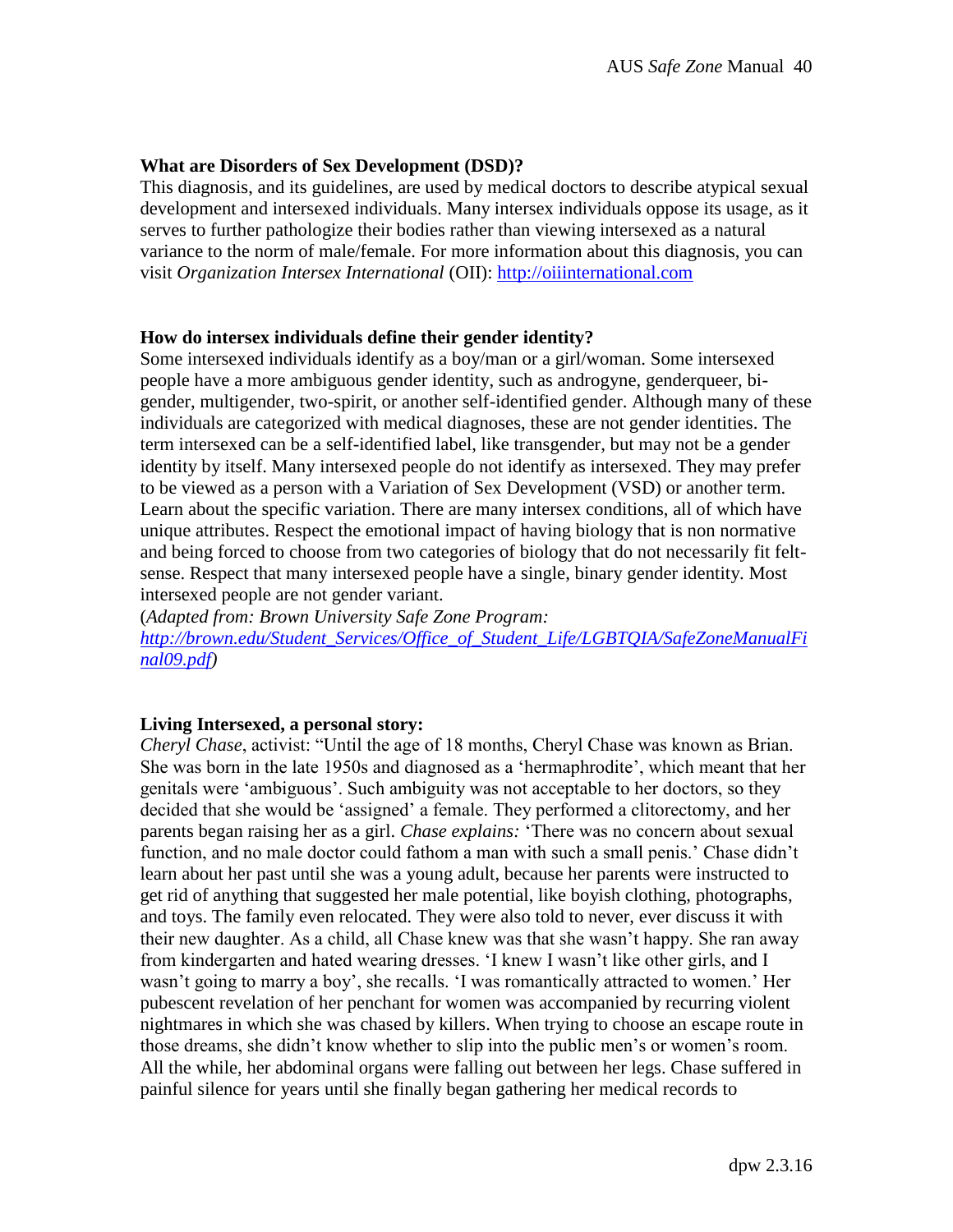determine how her past had shaped her future. Over the years Chase read histories of the gay and lesbian civil rights movement and in 1992 mustered the courage to come out as intersexed. She realized she had to start advocating for other intersexed individuals to raise awareness and create camaraderie. 'I always thought there was no one like me in the world', she explains. She created the Intersex Society of North America (ISNA) to not only develop an intersex community but, more importantly, because, 'the sorts of things that my parents and doctors did to me were horrific. And they're still doing these mutilating surgeries on people and they still tell parents it's necessary, safe and the child will never have a normal life without it.'"

*From Organization Intersex International* (OII): [http://oiiinternational.com](http://oiiinternational.com/)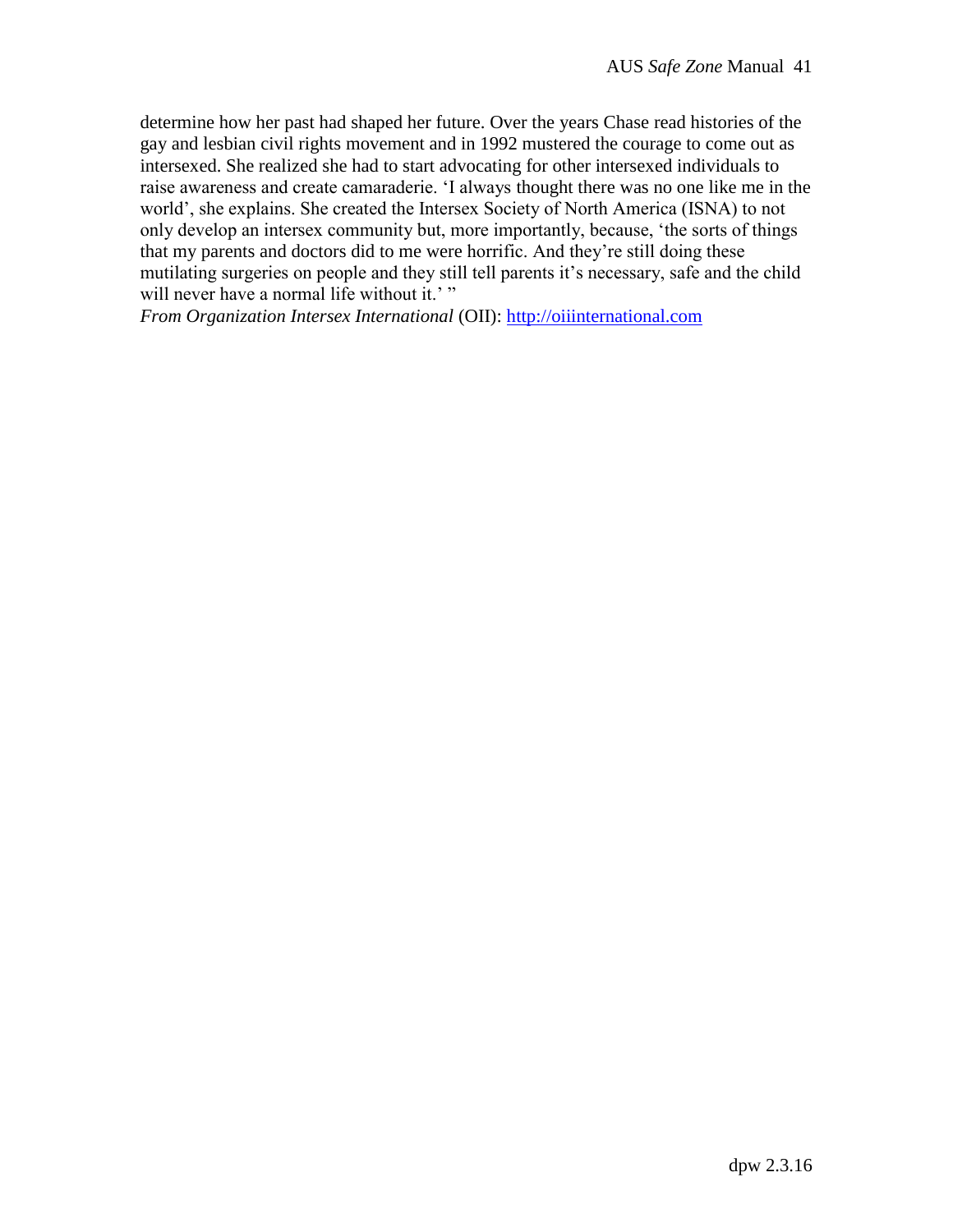# **Being A** *Safe Zone* **Ally**

#### **Four Levels in Ally Development:**

**1. Awareness:** By gaining awareness and paying attention to how you are different from, and similar to, LGBTQIA people you will be more prepared to be an ally. The following are strategies to aid in this process:

- Have open, non-judgmental conversations with LGBTQIA individuals.
- Attend workshops such as the *Safe Zone* training to aid in awareness-building.
- Read and continue to educate yourself about LGBTQIA issues.
- Engage in self-examination, including becoming aware of and challenging your own assumptions and beliefs about LGBTQIA persons.

**2. Knowledge/Education:** It is important that you acquire basic knowledge regarding LGBTQIA issues and continue to do so. Prioritize efforts to be aware of what the LGBTQIA experience is like in our society and campus community. The following are strategies to aid in this process:

• Learn about local, state, and federal laws, policies, and practices, and how they affect LGBTQIA persons.

- Educate yourself about LGBTQIA cultures and norms within your community.
- Contact local, state and national LGBTQIA organizations for information.

• Utilize the educational materials and resources in the AU/Seattle *Safe Zone* manual, the Antioch/Seattle LGBTQIA-Straight Alliance Facebook page, and other websites supporting LGBTQIA organizations.

- Read LGBTQIA publications and watch LGBTQIA movies.
- Attend LGBTQIA events on campus and in the community.

**3. Skills:** It is important that you develop skills to communicate and share the knowledge you have. The following are strategies to aid in this process:

• Attend workshops pertaining to LGBTQIA issues, including *Safe Zone* education events.

- Engage in role playing situations with friends.
- Develop support connections.
- Engage in activities that help you to gain awareness/familiarity of LGBTQIA issues (i.e.: stay apprised of current political climate through HRC).

**4. Action:** Action represents the most powerful way to afford change. Awareness, knowledge, and skills do little to aid others when they are not shared or put into practice. As such, it is essential for allies to engage in action pertaining to LGBTQIA issues. The following are strategies to aid in this process:

- Be supportive of LGBTQIA students and colleagues. Becoming an ally is a great start.
- Actively work to support social justice and equality for all people regardless of sexual orientation, gender identity, and/or expression.

• Take an active stance to challenge homophobia, biphobia, transphobia, and heterosexism.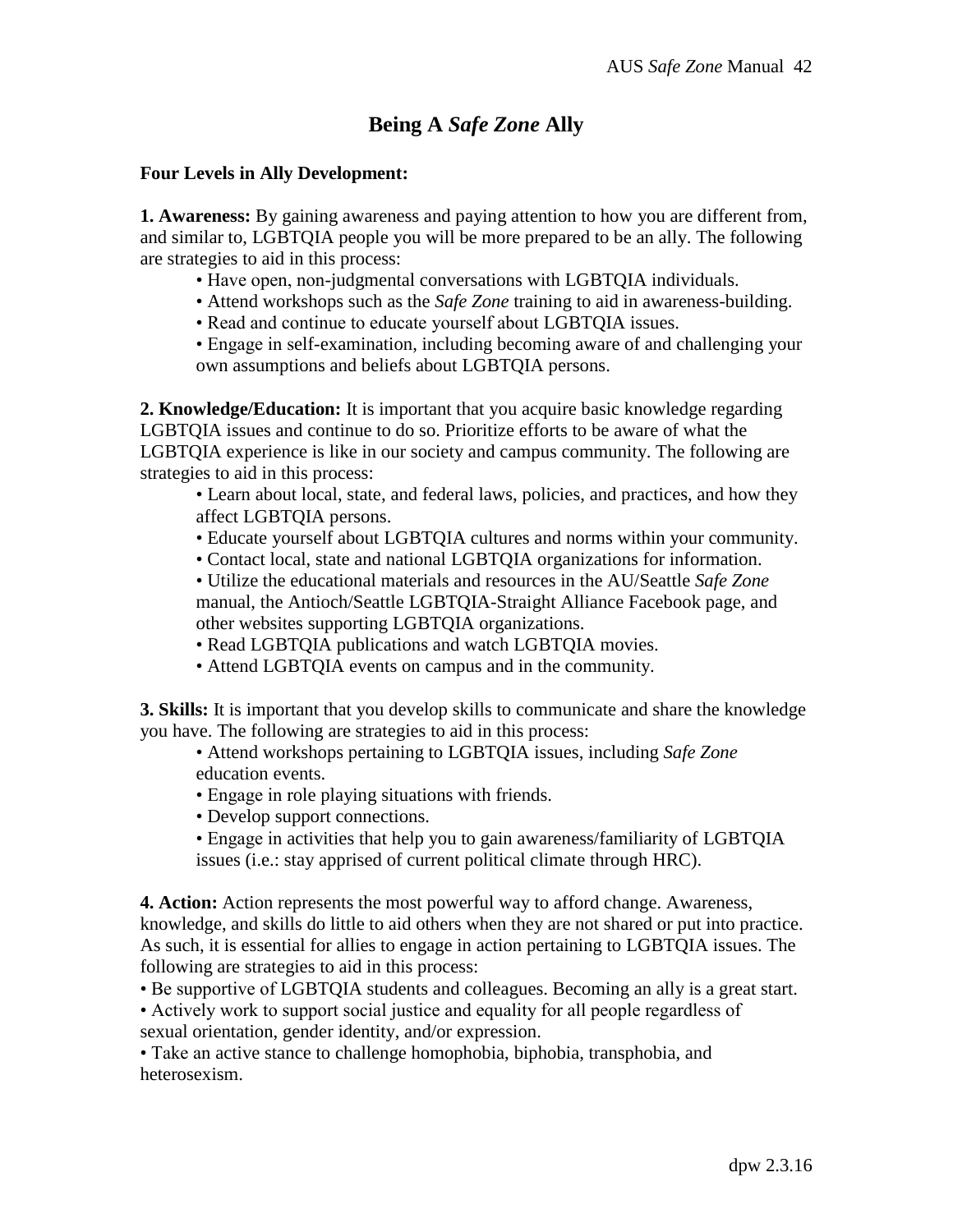# (*Adapted from: San Diego State University Safe Zone Program: [http://www.safezones.sdsu.edu/allies.htm\)](http://www.safezones.sdsu.edu/allies.htm).*

Becoming a *Safe Zone* Ally is a tremendous responsibility and not one to be taken lightly. Should you decide to become an ally, please ensure you can commit to the following.

# **A** *Safe Zone* **ally:**

- Is an advocate for LGBTQIA people.
- Has worked (or is currently working) to develop an understanding of heterosexism, biphobia, transphobia, and other forms of bias and discrimination pertaining to LGBTQIA persons.
- Chooses to align with LGBTQIA people and to respond to their needs.
- Believes in being a *Safe Zone* ally and believes it is in the communities best interest to do so.
- Expects support from other allies
- Is able to acknowledge and articulate how patterns of oppression have affected his/her life, as well as the lives of LGBTQIA persons.
- Is a "safe person" for someone who is LGBTQIA to speak with. This means that an ally is committed to providing support and maintaining respect and confidentiality.
- Is a "safe person" for people with a LGBTOIA roommate, friend or family member who may wish to speak with someone.
- Can refer someone to another ally if they feel they cannot assist with a particular concern
- Expects to make some mistakes but does not use such as an excuse for non-action.
- Recognizes that an ally has the right and ability to initiate change through personal, institutional, and social justice.
- Tries to remain aware of how homophobia and other oppressions exist in his or her environment.
- Does not demean other groups of people on the basis of their race, religion, culture, gender, social status, physical appearance, physical, or mental abilities/disabilities.
- Speaks up when hearing a homophobic, derogatory, and/or stereotyped remark or joke, and encourages discussion about sensitivity and oppression.
- Looks within him or herself to examine and "unlearn" the myths and misconceptions perpetuated by society.
- Promotes a sense of community and knows that he or she is making a difference in the lives of others.
- Does not assume everyone is heterosexual. An ally is aware transgender and intersexed people exist.
- Never "outs" someone without their permission.
- Works to actively create an atmosphere of acceptance.
- Uses all-inclusive language such as "partner" instead of "boyfriend" or "girlfriend."
- Actively pursues the process of self-education. Reads, stays up to date, and asks questions.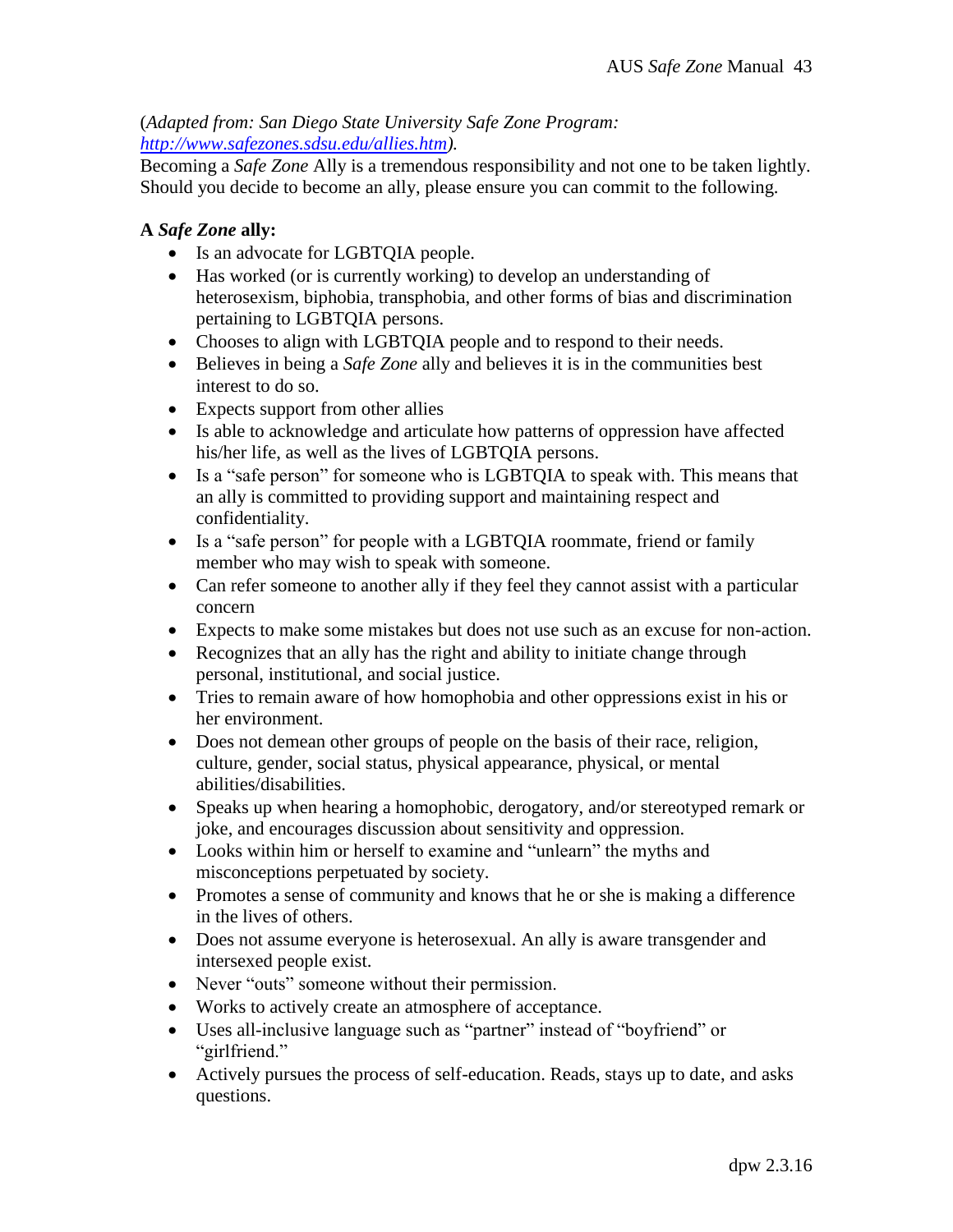- Acknowledges, takes responsibility for, and works to change assumptions, prejudice, and privilege.
- Interrupts instances of prejudice and takes action against oppression, even when people from the target group are not present.
- Has a vision of a healthy, multicultural society.

*Adapted from: A Safe Zone Ally by Shawn-Eric Brooks (1990).* University of North Carolina *Safe Zone* Manual:<http://www.uncwil.edu/bglad/what.htm>

## **Guidelines for Allies:**

Below are some guidelines for anyone wishing to serve an Antioch/Seattle *Safe Zone* ally. These guidelines are not exhaustive, but are a place to begin. All allies should know that while it is imperative to discuss LGBTQIA issues, discussions can be highly charged, emotional, and confusing on a very personal level. While being an ally is exciting and important, it can also be challenging.

- Do not assume heterosexuality. Keep in mind that others may not come out to you until they feel safe. Make efforts to use gender-neutral language when referring to someone's partner if you do not know the person well. Be aware of how the use of gender-laden language reinforces assumptions and is potentially off-putting for others.
- Educate yourself about LGBTQIA issues. There are many resources available, including reading lists, books, and videos available from the Antioch/Seattle library and LGBTQIA-Straight Alliance. Do not be afraid to ask questions.
- Educate yourself about transgender and intersex issues. Do not assume that everyone falls into one of two categories of male/man and female/woman.
- Explore ways to integrate LGBTQIA issues in your work. Establishing dialogue and educating about LGBTQIA issues in the context of your work can help to raise awareness and afford change for everyone (regardless of sexual orientation/identity).
- Challenge your own (and others') stereotypes about LGBTQIA people as well as other minority groups in our society. Challenge derogatory remarks and jokes made about any group; avoid reinforcing stereotypes and prejudices.
- Pay attention to how sexual orientation impacts people's lives and development. Identify how race, religion, class, ability and gender intersect with sexual orientation and how multiple identities shape our lives. Adopt an open and curious stance to these possibilities.
- Avoid the use of heterosexist language and assumptions. Be sensitive and aware of political and legal issues affecting LGBTQIA persons (i.e.: the vast majority of US states do not allow same-sex marriage).
- Respect how people self-identify. For example, people with a same-sex or bisexual orientation usually prefer to be called gay, lesbian or bisexual rather than homosexual. While "queer" is a term used by some LGBTQIA people, it can also be experienced as offensive. If you do not know how to identify a particular person or group, ask.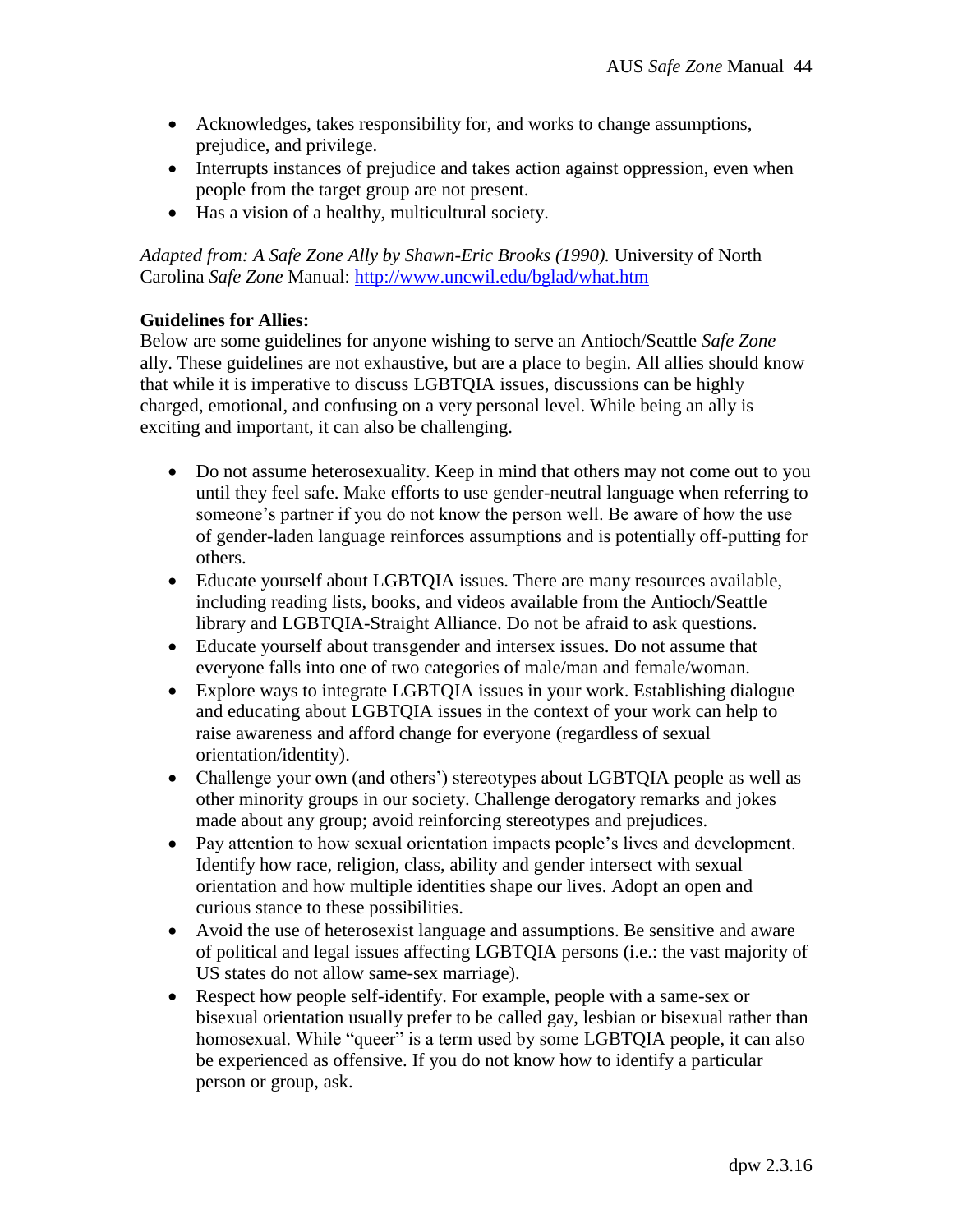- Do not expect members of any marginalized population (i.e.: gays, Jews, people of color, women, and/or people with disabilities) to always be the experts on issues pertaining to their particular identity group. Avoid tokenizing or patronizing individuals from different groups.
- Encourage discussion and allow for disagreement on topics related to sexual identity and civil rights. Because these issues can be highly emotional and confusing, it is not always possible to have discussions without conflict and/or disagreement. Keeping discussion focused on principles and issues rather than personalities can provide a collegial "container" for respectful dialogue.
- *Safe Zone* allies are human and have limits. Realize you cannot know everything and that you make mistakes. Avoid setting yourself up as an expert unless you are one. Give yourself time to learn about LGBTQIA issues, to ask questions, and to explore your own personal feelings.
- Ask for support if you notice problems or negative reactions to raising issues around sexual orientation and gender identity. Do not isolate yourself in these kinds of situations; seek out your faculty/staff mentor or other support.
- Examine your own biases. If you are uncomfortable with an issue and are unable to be open and accepting, refer the person to someone else.
- Know when and where to seek support. Know your resources.
- By becoming a *Safe Zone* ally, you may be labeled as LGBTQIA whether you are or not. If you experience this, use it as an opportunity to deepen your understanding of the power of homophobia and heterosexism. Make sure you are safe.
- Prepare yourself for a journey of change and growth from studying sexual identity issues, heterosexism, transphobia and other issues of difference. While the process of awareness and growth can be painful, it can also be exciting and enlightening. It will undoubtedly help you to know yourself better. By learning and speaking out as an ally, you will be making the world a safer, more affirming place for all; you may change or even save people's lives.
- Don't be surprised when someone comes out to you.
- Understand the meaning of "sexual orientation." Each person's sexual orientation is natural to that person. Avoid the term "sexual preference" and understand that sexual orientation is not a choice.
- Deal with feelings first. You can be helpful by just listening and allowing an LGBTQIA person the opportunity to express/vent feelings.
- Do not try to guess who's gay.

*(Adapted from: "Being An Ally For Lesbians, Gay Men And Bisexuals." Metropolitan State College of Denver AND PFLAG "Parents, Families and Friends of Lesbians and Gays").*

#### **Creating a Non-Homophobic Campus Environment:**

- Object to jokes and humor that are demeaning to LGBTQIA people.
- Counter non-relevant statements about sexual orientation or gender identity in making decisions or evaluations about faculty, staff, or students.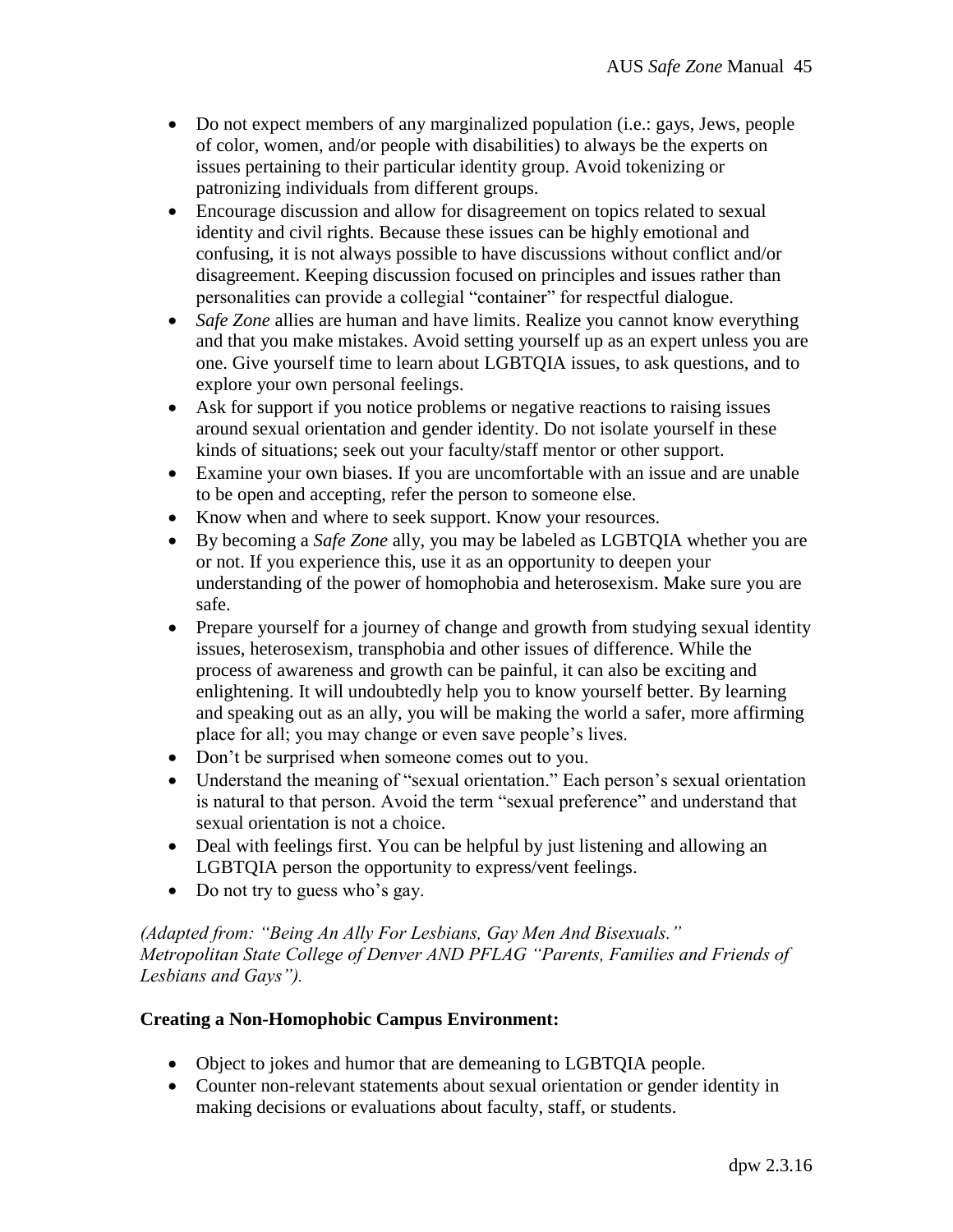- Invite "out" professionals to conduct seminars and provide guest lectures in your classes and offices. Invite them for both LGBTQIA topics and other topics of their expertise.
- Do not force LGBTQIA people of the closet nor come out for them. The process of coming out should be in control of the individual until (and if) they consider it public knowledge.
- Do not include sexual orientation information in letters of reference or answer specific questions for references without first clarifying with the individual. Because your environment may be safe does not mean that all environments are safe.
- Recruit and hire "out" professional staff and faculty. View sexual orientation as a positive form of diversity that is desired in a multicultural setting. Question job applicants about their ability to work with LGBTQIA faculty, staff, and students.
- Do not refer all LGBTQIA issues to LGBTQIA staff/faculty/students. Do not assume their only expertise is LGBTQIA issues. Check with staff about their willingness to consult on LGBTQIA issues with other staff members.
- Be sensitive to issues of oppression and appreciate the strength and struggle it takes to establish a positive LGBTQIA identity. Provide nurturing support to colleagues and students in phases of this process.
- Be prepared. If you truly establish a safe and supportive environment, people share their personal lives and come out in varying degrees.
- Be prepared for administrative, maintenance, former students, professional colleagues, etc., to respond to the new *Safe Zone* atmosphere (whether positively or negatively).
- View the responsibility of making your workplace LGBTQIA safe as a departmental or organizational responsibility, not just responsibility of individual persons who happen to be LGBTQIA; always waiting for them to speak, challenge, or act, adds an extra level of responsibility to those who are already dealing with oppression on many levels.

*(Adapted from Buhrke, R. A., & Douce, L. A. (1991). "Training issues for counseling psychologists in working with lesbian women and gay men." The Counseling Psychologist, 19, 216-234).*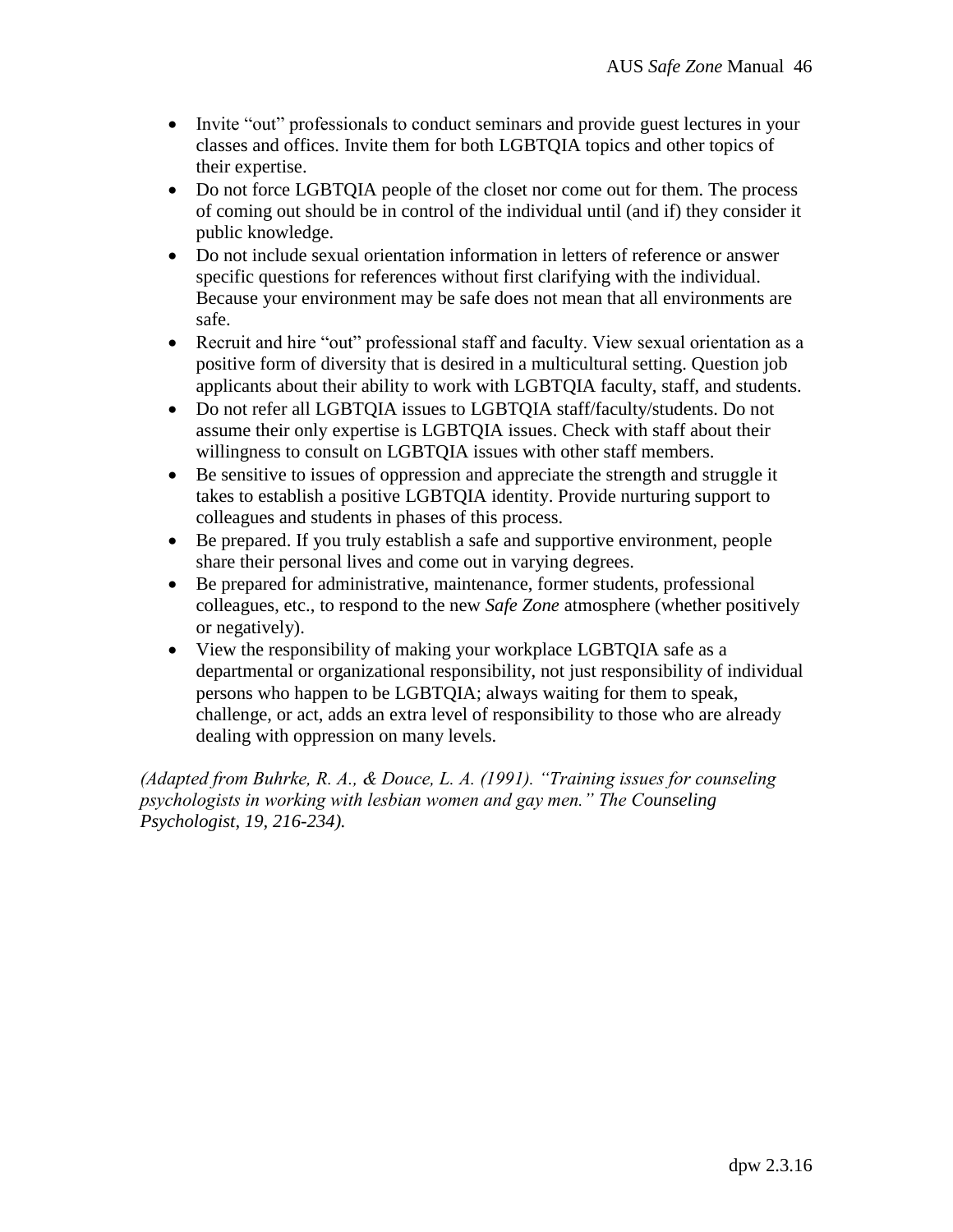## **"What Should I Do If...?" Answers to Commonly Asked Ally Questions:**

**How can I tell if someone is lesbian, gay, or bisexual, transgender or questioning?** Ultimately, the only way to tell if a person is LGBTQIA is if that person tells you. Most people do not fit common stereotypes, and many people who fit stereotypes are, in fact, not LGBTQIA. Assumptions on your part can be misguided. The important thing to remember is that it is very likely that someone you interact with on campus is LGBTQIA. Try to be sensitive to that fact.

## **What should I do if I think someone is gay, lesbian, bisexual, transgender or questioning, but I am not sure or they have not told me?**

Again, remember that assumptions on your part may be inaccurate. The best approach is to create an atmosphere that promotes acceptance and where an individual can feel comfortable coming out to you. You can promote this by being open and approachable, and by giving indications that you are comfortable with LGBTQIA topics and concerns. Ultimately, there are many reasons LGBTQIA people may or may not come out to you, many not within your control.

#### **How do I make myself more approachable to people who are LGBTQIA?**

Demonstrate that you are comfortable/aware of topics related to sexual orientation and LGBTQIA concerns. Be sensitive to the assumptions you make about people; try not to assume that everyone you interact with is heterosexual, that they have an opposite sex partner, etc. Try to use inclusive language, such as by avoiding the use of pronouns that assume the gender. Be a role model by confronting others who make homophobic jokes or remarks. Become knowledgeable about LGBTQIA issues by reading pertinent information and attending meetings and activities sponsored by LGBTQIA organizations.

#### **What kinds of things might an LGBTQIA person go through when coming out?**

Because most people in this culture grow up in a largely homophobic society, LGBTQIA people may experience guilt, isolation, depression, suicidal feelings, and/or low self esteem. While coming out can be an extremely liberating experience, as LGBTQIA individuals learn who they are, gain respect for themselves, and find community, it can also be an anxious process due to worries about rejection, ridicule, and the possible loss of family, friends, and employment. The process of grappling with one's sexual identity can be both exhilarating and/or overwhelming. It is important to note that coming out is a highly personal experience, as there is no "typical" pattern of coming out.

#### **If someone wants advice on what to tell their roommate, friends, or family about being lesbian, gay, bisexual, transgender, or questioning, how can I help?**

Remember each individual must decide when, where, and who they will reveal their sexual identity. Do not "counsel" someone to take any particular action, as you are not in a position to provide professional counseling. Rather, listen carefully, reflect on the concerns and feelings you hear, and suggest available resources for support (i.e.: PFLAG, support groups, resource centers, or other materials that may help with coming out). Help the person think through possible outcomes of coming out. Support the person's decision even if you do not agree with it.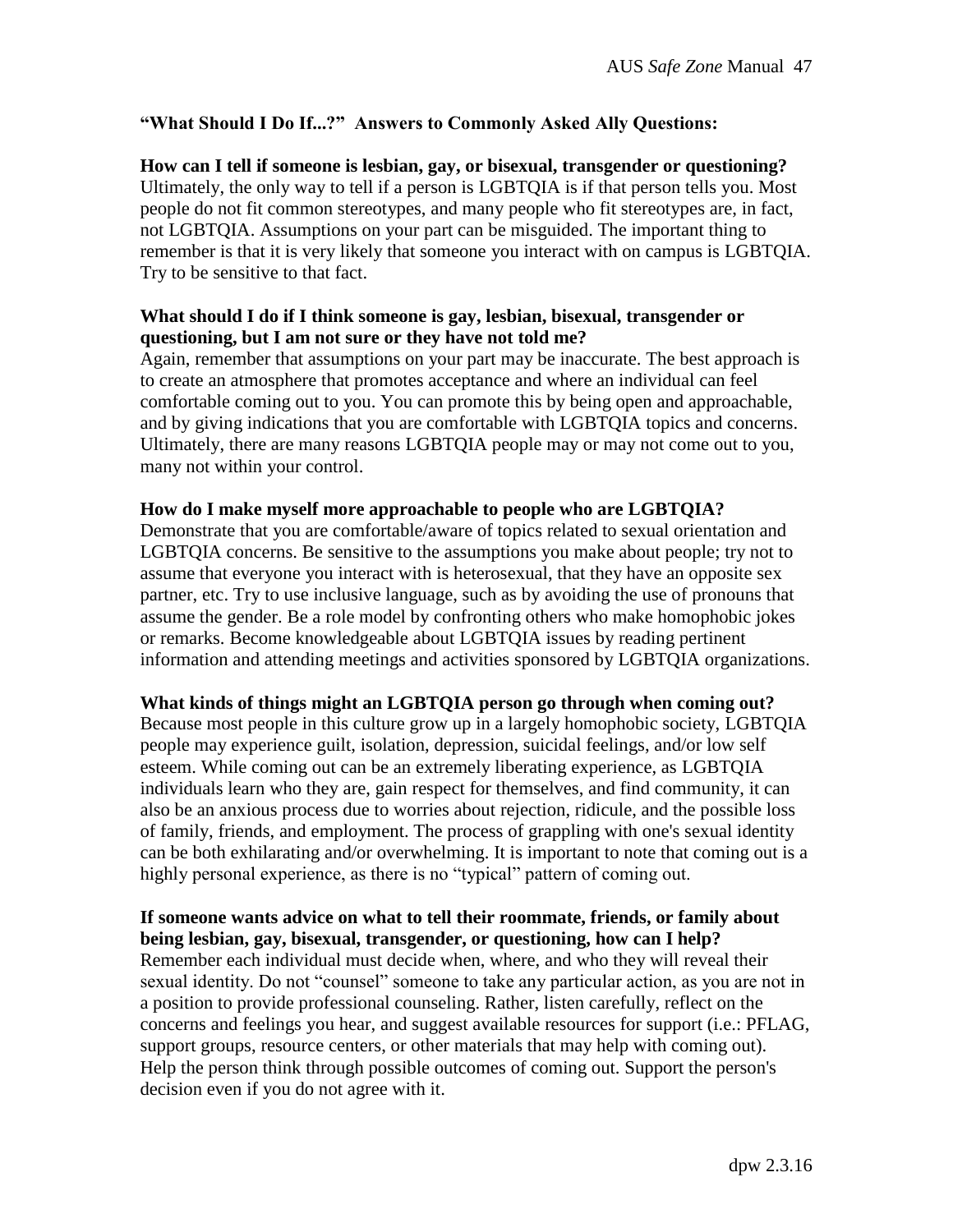#### **What do I do if someone who is LGBTQIA wants my help to come out within my work environment, class, or a group I am a part of?**

Again, help the individual think through the possible outcomes. Discuss how others might react and how the person might respond to those reactions. Mention the option of coming out to a few people at a time as opposed to the entire group. If someone has decided to come out, let him/her know you will be supportive. Suggest additional resources such as PFLAG, support groups, resource centers, or other materials that may help their coming out process.

## **How should I respond to heterosexual friends or coworkers who feel negatively about a person who is lesbian, gay, bisexual, or transgender in our office or group I am a part of?**

When problems arise, it is most useful have a discussion with the person involved. Help them to see that they are talking about a person, not just a sexual orientation. Make sure they have accurate information so you may appropriately discuss the myths and stereotypes that often underlie such negative reactions. Note similarities between LGBTQIA people and heterosexual people. Be clear with others that while they have a right to their own beliefs and opinions, you will not tolerate anti-gay comments or discrimination. Remember others may take their cues from you. If you are uncomfortable with, hostile to, or ignore someone who is lesbian, gay, bisexual, or transgender, others may also do so. Conversely, if you are friendly and respectful, others may follow suit.

## **How can I support LGBTQIA people without my own sexual orientation becoming an issue?**

Be aware that when you sympathize and speak out about issues related to sexual orientation, some people may make assumptions about your own sexual orientation. Be mindful of how you might feel about and/or respond to this. How do you feel about your own sexual identity? Are you comfortable with yourself? Does it bother you that others may question your sexual orientation? Why or why not?

## **How should I respond to rumors that someone is LGBTQIA?**

If you can, address any myths or stereotypes that may be fueling such speculation. Work to dispel rumors by letting others know that sexual orientation of any individual is irrelevant unless that person wishes to disclose that information. If a particular person continues to perpetuate and spread rumors, try talking directly to that person individually about the harmful effects of rumors and gossip.

#### **How can I get others to be more open-minded about LGBTQIA people?**

In brief, be a role model for others by being open and visible in your support. Share your beliefs with others when appropriate. Demonstrate that you are comfortable talking about LGBTQIA issues and people. Remember that part of your mission as an ally is to serve as an ambassador to create bridges across differences and to increase understanding. While you may be motivated to do so, be careful lecturing and policing others. Instead, use sound knowledge and take the time to educate yourself so you can share information when it is appropriate to do so.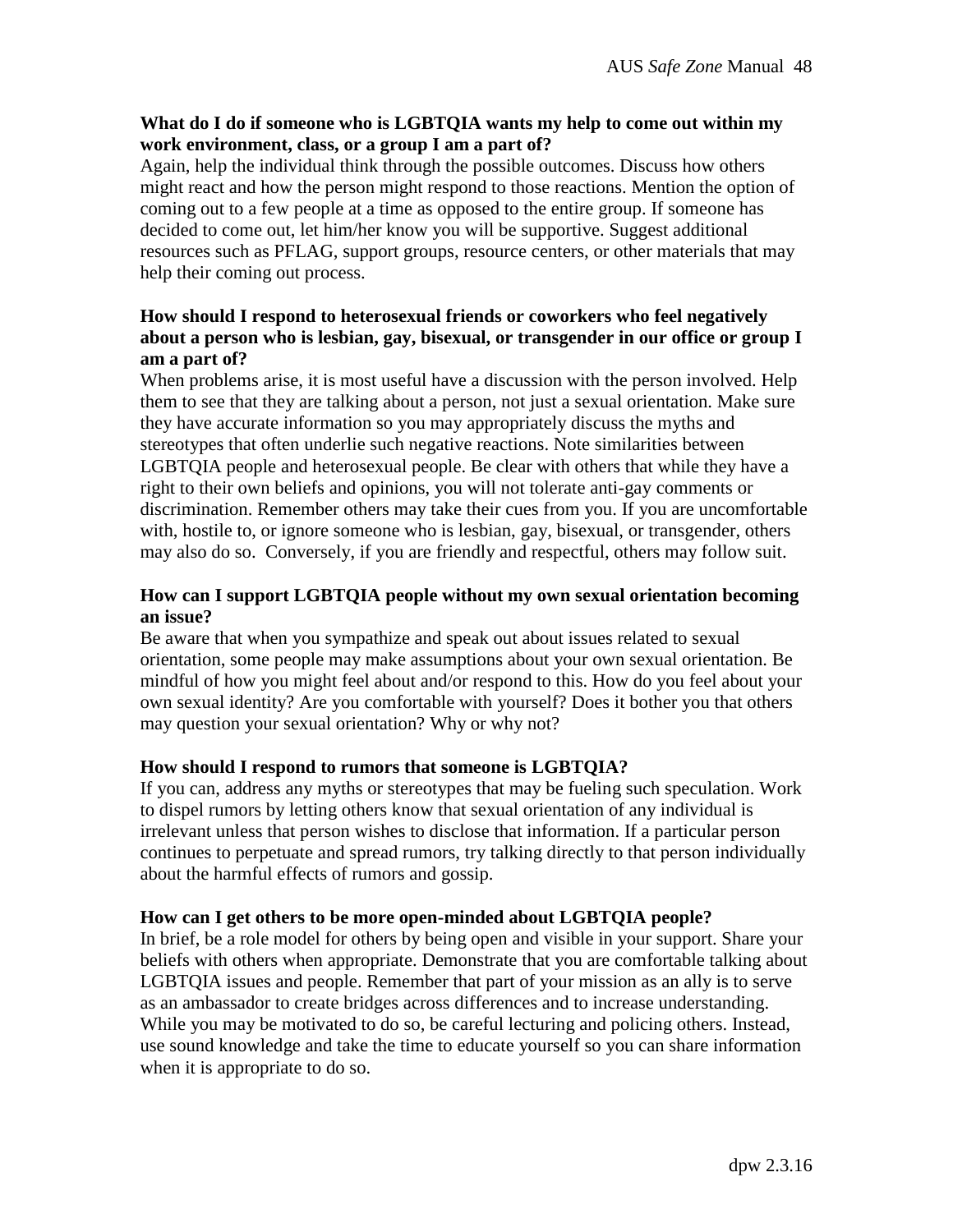### **How can I respond when someone tells a homophobic joke?**

Many people believe that jokes are harmless and can become upset when others comment on a joke being inappropriate or not politically correct. Oftentimes, people who tell jokes about an oppressed group have never thought about how the jokes perpetuate stereotypes, or how they teach and reinforce prejudice. In addition, someone who tells a joke about LGBTQIA people is probably assuming everyone present is heterosexual (or shares negative attitudes toward LGBTQIA people). While some people do tell jokes as a form of aggression, many will stop if they realize they are hurting or embarrassing others. Responding assertively in these situations is difficult, but not responding sends a passive message of agreement. It is important to remember that anyone, particularly those questioning their own sexual identity, will watch to see who laughs at such jokes, and may internalize the hurtful message. As such, try to respectfully communicate your concerns about the joke, whether it be in a group or individually.

### **How can I respond to homophobic attitudes?**

If you disagree with a negative statement someone makes about LGBTQIA people, the assertive thing to do is to say so. Again, silence communicates passive agreement. Your goal should be not to start an argument or foster hostility, but to increase understanding. Remember, the person making negative comments is an individual with their own views; you are simply presenting another way of thinking about the same topic. Try to be civil, respectful, and to share your own views in a non-accusatory manner without criticism. While it can be difficult to speak out in support of LGBTQIA people, remind yourself of the personal reasons you are committed to being a *Safe Zone* ally.

**How can I respond to people who object to LGBTQIA people for religious reasons?** Keep in mind that views regarding religion and LGBTQIA issues are highly personal and can become quite emotionally charged. Further, it is certainly not your place to change the minds of individuals who base their negative beliefs about LGBTQIA people on religious beliefs; you can, instead, focus on issues related to civil and individual rights. For example, it is important to point out that while individuals are entitled to their religious beliefs and convictions, these views should never be used to oppress, marginalize, or deny rights to LGBTQIA people who should be afforded equal treatment under the law.

*(Adapted from the Northern Illinois University Safe Zone Program by Anthony Papini Center For Multicultural and Academic Initiatives, Bowling Green State University: [http://web.missouri.edu/~umcstudentlifeLGBTQIA/resources/allyfaq.pdf\)](http://web.missouri.edu/~umcstudentlifeLGBTQ/resources/allyfaq.pdf).* 

### **What kinds of things might a trans person go through when they begin to acknowledge their true gender identity?**

Trans issues are very rarely discussed and as result they are widely misunderstood. Similarly to lesbian, gay and bisexual people, trans people may also experience feelings of guilt, isolation, depression, suicidal feelings, and low self-esteem. There is no pre-set pattern for an individual to question and come to terms with the feelings associated with whether the sex and gender they were assigned at birth is congruent with their internal sense of gender. Once a trans person does understand these feelings they may choose to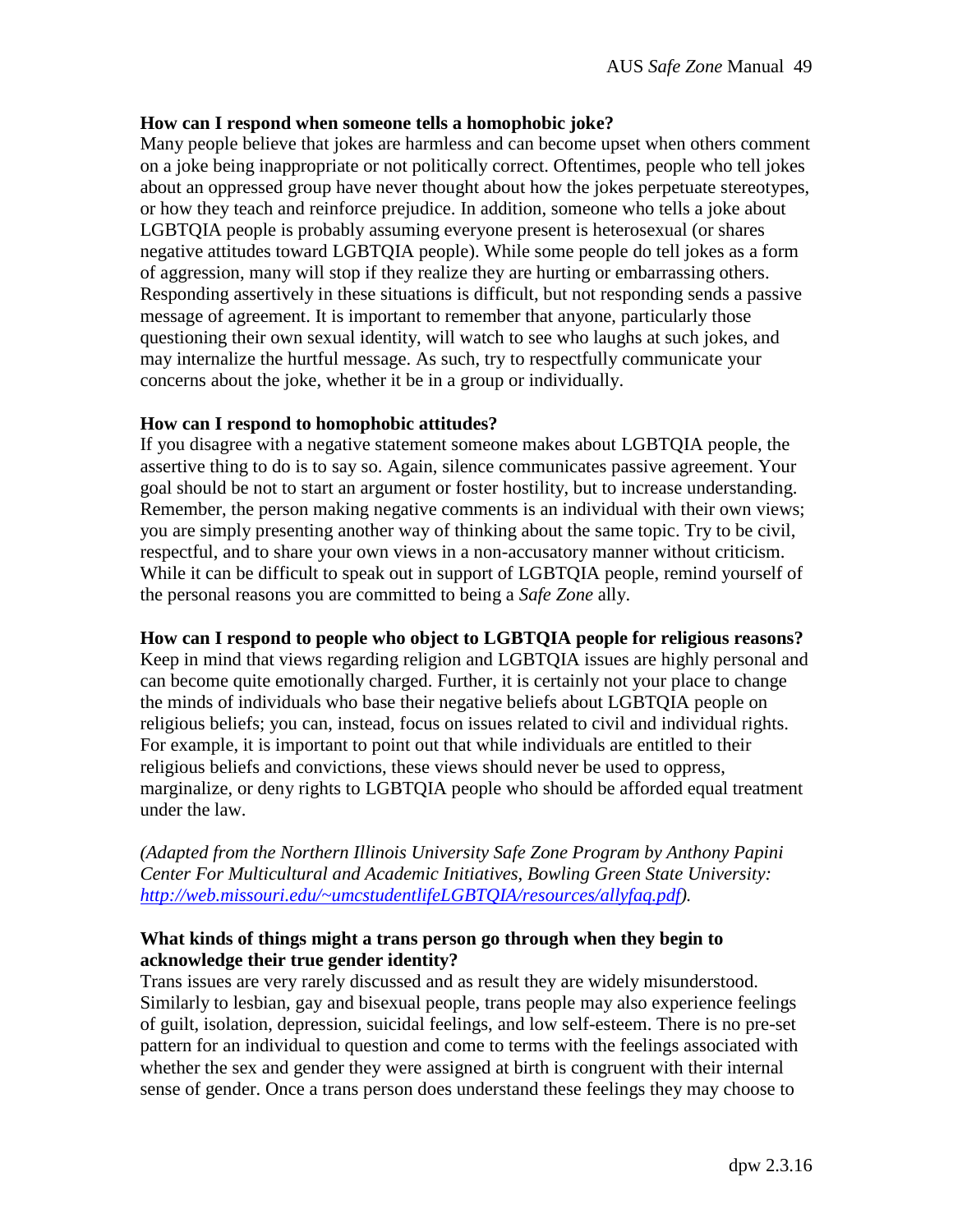align their physical sex with their true gender through medical intervention. Remember, access to these resources is oftentimes difficult, as many trans individuals experience tremendous discrimination, emotional turmoil, and significant financial barriers. This can result in depression, isolation, and suicidal feelings. Remember, while some trans people use the term "coming out" to describe their personal acknowledgment of their true gender identity, many do not. In addition, a trans person may or may not identify as trans or transgender. Because many trans people strongly identify as a man or a woman, the ultimate goal is to simply be recognized as a man or woman. Hence, "coming out" as a trans person often leads to further discrimination, as it can contribute to an individual being perceived as a gender other than the one with which they identify. If you discover that someone has transitioned gender and currently or previously identified as trans it is very important not to disclose this information to others unless given explicit permission to do so. Further, if you are unclear as how they preferred to be addressed, ask.

(*Adapted from: Brown University Safe Zone Program:*

*[http://brown.edu/Student\\_Services/Office\\_of\\_Student\\_Life/LGBTQIA/SafeZoneManualFi](http://brown.edu/Student_Services/Office_of_Student_Life/lgbtq/SafeZoneManualFinal09.pdf) [nal09.pdf\)](http://brown.edu/Student_Services/Office_of_Student_Life/lgbtq/SafeZoneManualFinal09.pdf)*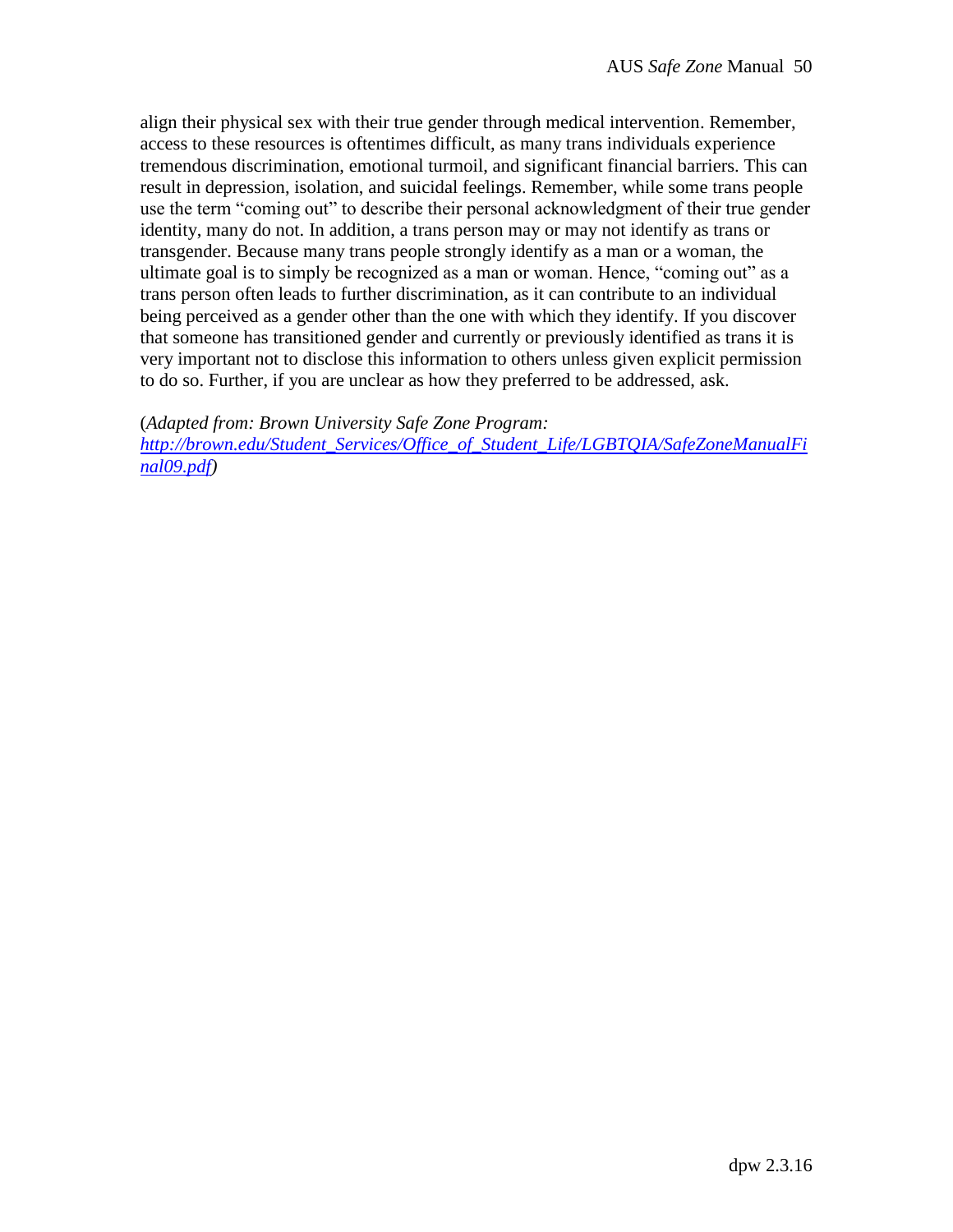# **Reporting Gender & Sexuality-Related Bias Incidents**

Bias incidents involve threatening or harassing behavior that is motivated by bias based upon gender, gender identity, or sexual orientation OR *perceived* gender, gender identity or sexual orientation. These behaviors can include verbal remarks, written messages, and/or pictures. Non-emergency incidents can be reported to any *Safe Zone* ally, Dr. Dana Waters, the coordinator of the Antioch Seattle *Safe Zone* Program, at dwaters@antioch.edu, or your program chair listed below. **Any incident that involves physical threat or injury or concerns about physical safety should be reported IMMEDIATELY to the Antioch University Security Desk at XXXX.**

Department Chairs: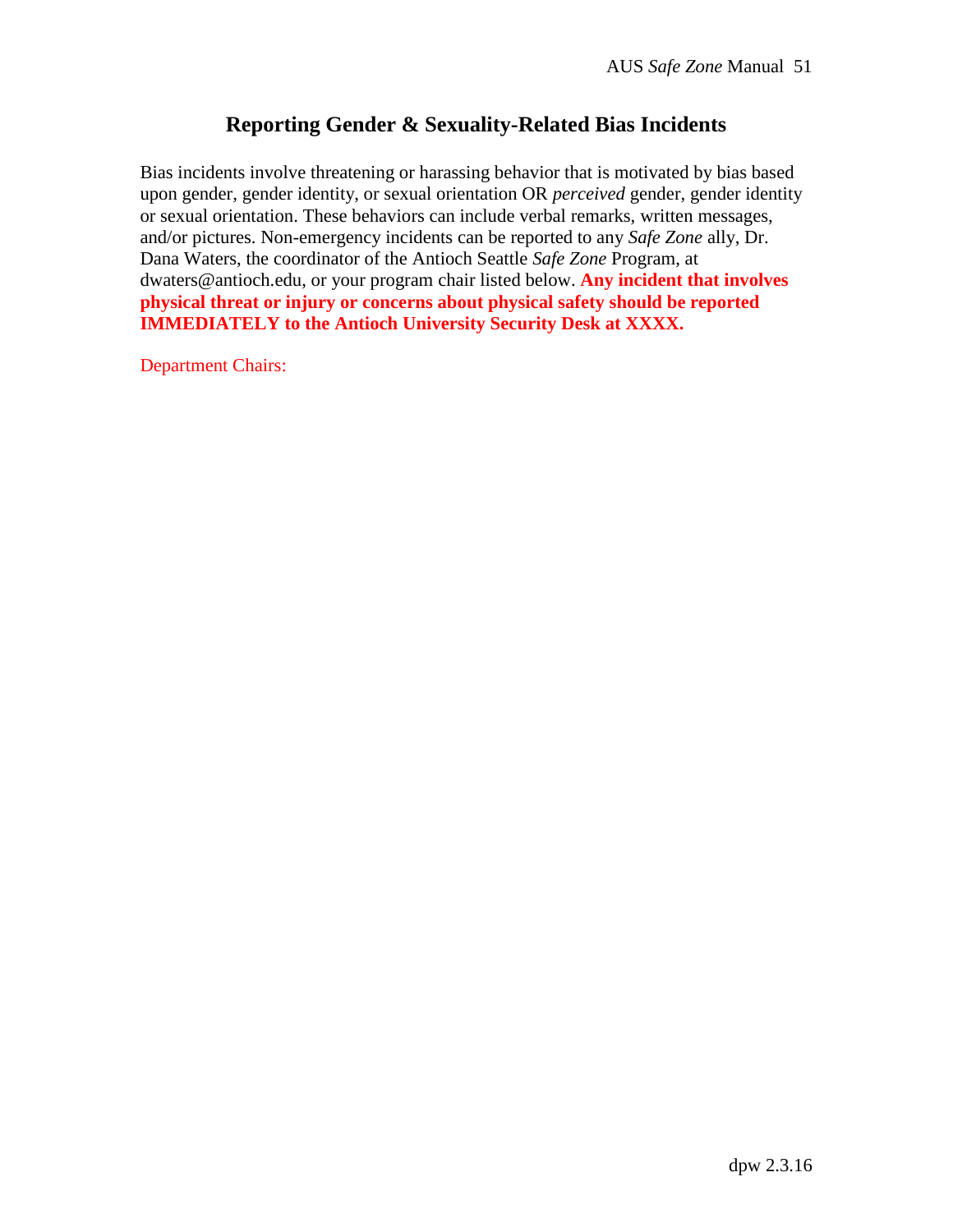## **Online Resources:**

This is not meant to be an exhaustive list, but a place to begin.

AARP Pride: [www.aarp.org/relationships/friends-family/aarp-pride](http://www.aarp.org/relationships/friends-family/aarp-pride) American Society on Aging (ASA): [www.asaging.org/lain](http://www.asaging.org/lain) American Counseling Association (ACA): [www.counseling.org](http://www.counseling.org/) Competencies: [www.counseling.org/knowledge-center/competencies](http://www.counseling.org/knowledge-center/competencies) Association for Lesbian, Gay, Bisexual and Transgender Issues in Counseling (ALGBTIC): [algbtic.org/resources/competencies](http://algbtic.org/resources/competencies) American Psychological Association (APA): [www.apa.org](http://www.apa.org/) Division 44: [http://www.apadivision44.org](http://www.apadivision44.org/) LGBT Topics: [www.apa.org/topics/lgbt/index.aspx](http://www.apa.org/topics/lgbt/index.aspx) LGBT Concerns: Guidelines for psychological practice with LGB clients: [www.apa.org/pi/lgbt/resources/guidelines.aspx](http://www.apa.org/pi/lgbt/resources/guidelines.aspx) Report of the APA Task Force on Gender Identity and Gender Variance: [www.apa.org/pi/lgbt/programs/transgender/index.aspx](http://www.apa.org/pi/lgbt/programs/transgender/index.aspx) [www.apa.org/pubs/info/reports/gender-identity.aspx](http://www.apa.org/pubs/info/reports/gender-identity.aspx) American Psychological Association of Graduate Students/Committee on Lesbian, Gay, Bisexual, and Transgender Concerns (APAGS-CLGBTC): [www.apa.org/apags/issues/lgbt.aspx](http://www.apa.org/apags/issues/lgbt.aspx) and [www.apa.org/apags/resources/lgbt-guide.aspx](http://www.apa.org/apags/resources/lgbt-guide.aspx) BiNet USA: [www.binetusa.org](http://www.binetusa.org/) Center for Excellence for Transgender Health: [www.transhealth.ucsf.edu/trans?page=lib-00-06](http://www.transhealth.ucsf.edu/trans?page=lib-00-06) Forge-The Transgender Aging Network (TAN): <http://forge-forward.org/aging/> Gay City Health Project: [www.gaycity.org/](http://www.gaycity.org/) Gay Lesbian Straight Education Network (GLSEN): [www.glsen.org](http://www.glsen.org/) Gender Alliance of the South Sound (GASS): [www.southsoundgender.com/about.html](http://www.southsoundgender.com/about.html) Gender Odyssey Professional conference: [www.genderdiversity.org/gopro/](http://www.genderdiversity.org/gopro/) GenderPAC (Political): [www.genderpac.org](http://www.genderpac.org/) The Human Rights Campaign: [www.hrc.org](http://www.hrc.org/) Informed Consent for Access to Trans Health (ICATH): [www.icath.org](http://www.icath.org/) Ingersoll Gender Center: [http://ingersollgendercenter.org](http://ingersollgendercenter.org/) Intersex organizations: Organization Intersex International (OII): [http://oiiinternational.com](http://oiiinternational.com/) OII-USA: [http://oii-usa.org](http://oii-usa.org/) Intersex Initiative (IPDX): [www.intersexinitiative.org](http://www.intersexinitiative.org/) Advocates for Informed Choice (AIC): [http://aiclegal.org](http://aiclegal.org/) Transgender Christians: [www.transchristians.org/intersex](http://www.transchristians.org/intersex) *Journal of LGBT Issues in Counseling* (The official journal of the Association of Lesbian, Gay, Bisexual & Transgender Issues in Counseling – ALGBTIC): <http://www.tandfonline.com/loi/.U3PpEcbcHNo> LGBT National Health and Aging Center: <http://caringandaging.org/> Lynn Conway's comprehensive site on Trans Issues: [www.lynnconway.com](http://www.lynnconway.com/)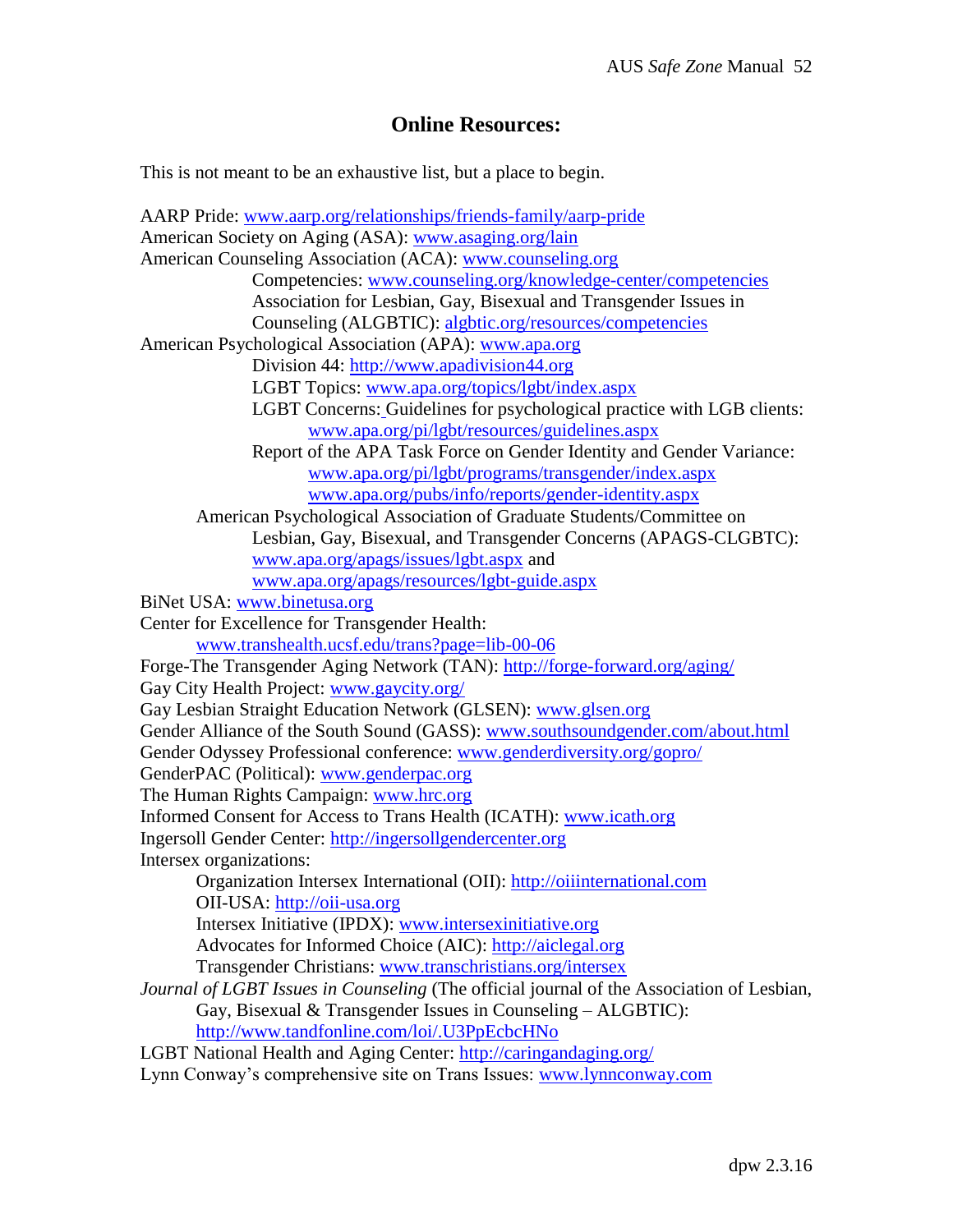Mayors Office for Senior Citizens: <http://seattle.gov/humanservices/seniordisabled/mosc/> Parents, Families, Friends and Allies United with LGBT people: [www.pflag.org](http://www.pflag.org/) National Center for Transgender Equality: <http://transequality.org/> National Gay and Lesbian Task Force (Aging): [www.thetaskforce.org/issues/aging](http://www.thetaskforce.org/issues/aging) National Resource Center on LGBT Aging: [www.lgbtagingcenter.org](http://www.lgbtagingcenter.org/) National Transgender Advocacy: [www.genderadvocates.org/links/national.html](http://www.genderadvocates.org/links/national.html) Organization Intersex International: [www.intersexualite.org/](http://www.intersexualite.org/) Sage Olympia: [www.sageolympia.org/](http://www.sageolympia.org/) Services and Advocacy for Gay, Lesbian, Bisexual and Transgender Elders (SAGE): [http://sageusa.org](http://sageusa.org/) Sylvia Rivera Law Project: <http://srlp.org/> The Task Force: [www.thetaskforce.org](http://www.thetaskforce.org/) Therapists and Physicians Consult Group at Ingersoll Gender Center: <http://ingersollcenter.org/consultgroup> Trans Advocacy Network: <http://transadvocacynetwork.org/> Transgender Law and Policy Institute: [www.transgenderlaw.org](http://www.transgenderlaw.org/) Transgender Law Center: [http://transgenderlawcenter.org](http://transgenderlawcenter.org/) Washington Gender Alliance: [www.washingtongenderalliance.com/index.html](http://www.washingtongenderalliance.com/index.html) Williams Institute: [http://williamsinstitute.law.ucla.edu](http://williamsinstitute.law.ucla.edu/)

World Professional Association for Transgender Health (WPATH): [www.wpath.org/](http://www.wpath.org/)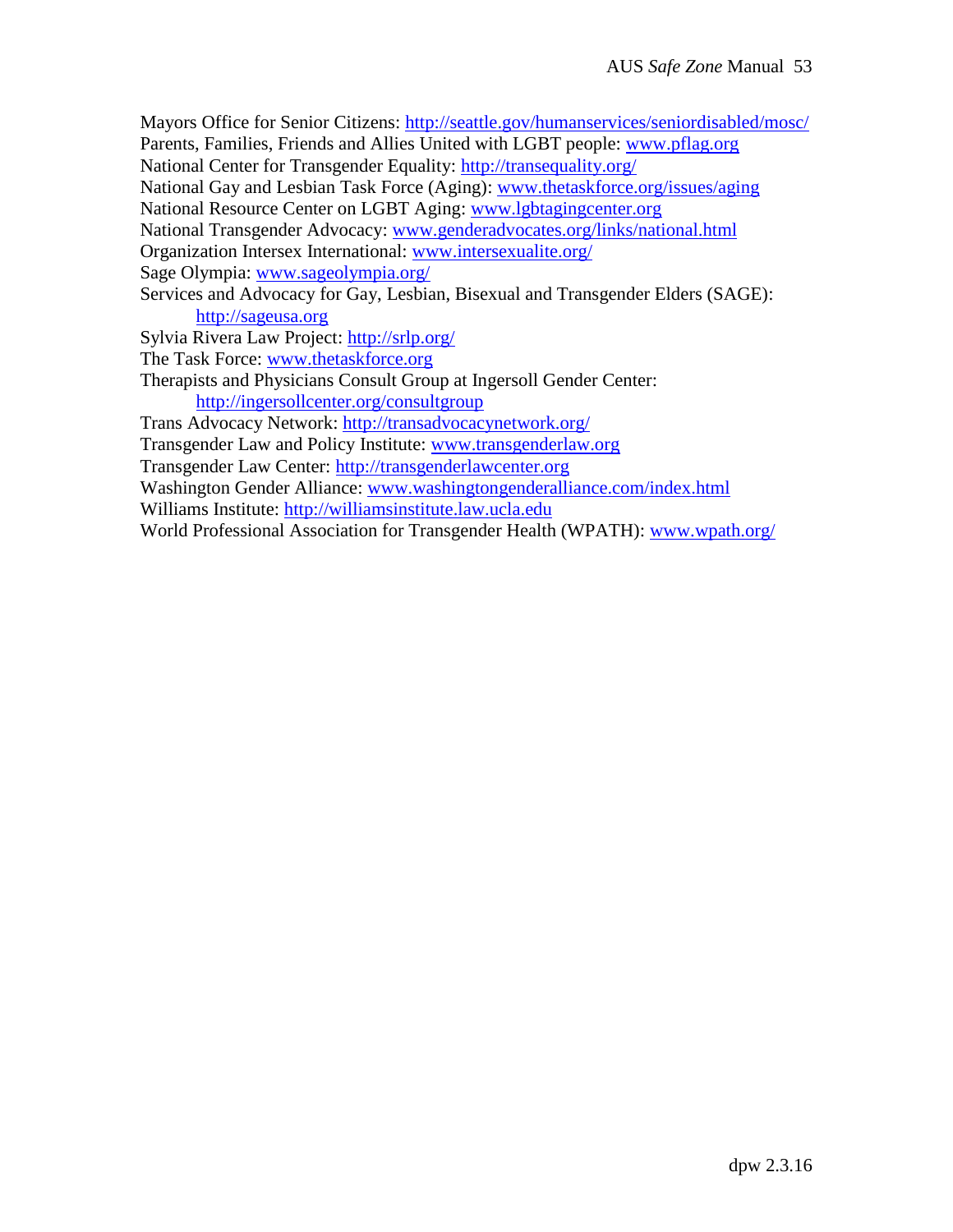#### **References**

- Ansara, Y.G. *Lifelines Rhode Island, a grassroots advocacy, education, and support initiative to meet the needs of transgender, transsexual, Two Spirit, genderqueer, androgyne, bi-gender, multigender and intersex (TGI/gender-spectrum) people across the Ocean State*. Retrieved from [www.lifelinesri.org](http://www.lifelinesri.org/)
- *APA Help Center*. Retrieved from *<http://www.apahelpcenter.org/articles/article.php?id=31>*
- *Being An Ally For Lesbians, Gay Men And Bisexuals*. Retrieved from the Metropolitan State College of Denver website [http://www.mscd.edu/~glbtss/programs.htm](https://email.edmc.edu/OWA/redir.aspx?C=7a56c5699988490f92c11c552d73a959&URL=http%3a%2f%2fwww.mscd.edu%2f%7eglbtss%2fprograms.htm)
- Blumenfeld, W.J. (1992). *Homophobia: How we all pay the price*. Beacon Press, Boston, MA.
- Brooks, S.E. (1990). *A Safe Zone Ally.* University of North Carolina *Safe Zone* Manual. Retrieved from<http://www.uncwil.edu/bglad/what.htm>
- *Brown University Safe Zone Program Manual*. Retrieved from [http://brown.edu/Student\\_Services/Office\\_of\\_Student\\_Life/LGBTQIA/SafeZone](http://brown.edu/Student_Services/Office_of_Student_Life/lgbtq/SafeZoneManualFinal09.pdf) [ManualFinal09.pdf](http://brown.edu/Student_Services/Office_of_Student_Life/lgbtq/SafeZoneManualFinal09.pdf)
- Buhrke, R. A., & Douce, L. A. (1991*).* Training issues for counseling psychologists in working with lesbian women and gay men*. The Counseling Psychologist*, 19, 216- 234.
- *Heterosexism Enquirer, Memorial University of Newfoundland.* Retrieved from <http://www.mun.ca/the/>
- Istar Lev, A. (2004). *Transgender Emergence: Therapeutic Guidelines for Working With Gender-Variant People and Their Families*. Hawthorne Press, Binghampton, NY.
- Killermann, S. (2011) 30+ Examples of Cisgender Privilege. Retrieved from <http://itspronouncedmetrosexual.com/2011/11/list-of-cisgender-privileges/>
- *Northern Illinois University Safe Zone Program Manual.* Retrieved from *[http://web.missouri.edu/~umcstudentlifeLGBTQIA/resources/allyfaq.pdf](http://web.missouri.edu/~umcstudentlifeLGBTQ/resources/allyfaq.pdf)*

*Organization Intersex International* (OII): [http://oiiinternational.com](http://oiiinternational.com/)

*PFLAG.* Retrieved from [http://community.pflag.org/Page.aspx?pid=194&srcid=-2](https://email.edmc.edu/OWA/redir.aspx?C=7a56c5699988490f92c11c552d73a959&URL=http%3a%2f%2fcommunity.pflag.org%2fPage.aspx%3fpid%3d194%26srcid%3d-2)

*San Diego State University Safe Zone Program Manual.* Retrieved from *<http://www.safezones.sdsu.edu/allies.htm>*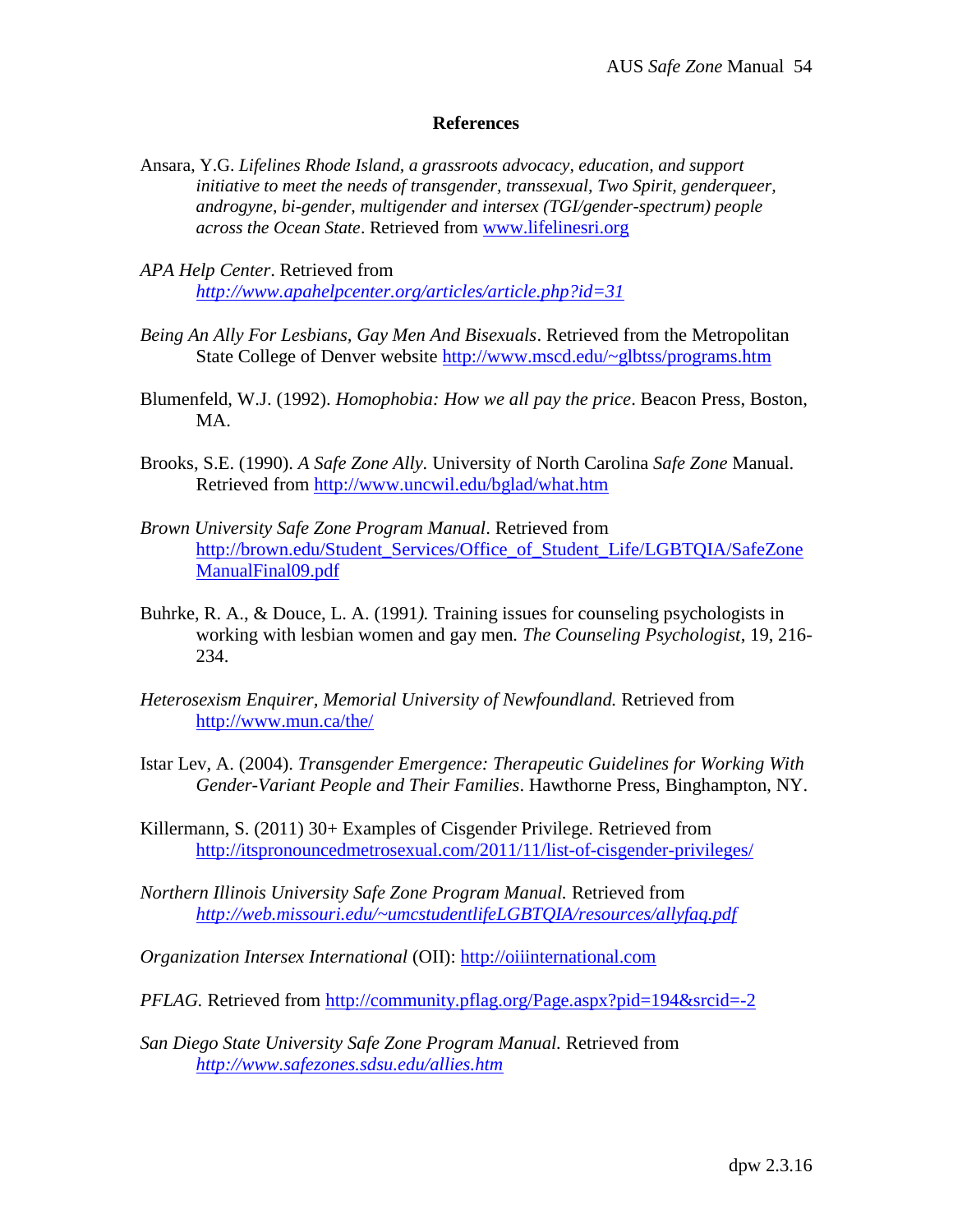*Stonewall Center, University of Massachusetts, Amherst, Southern Arizona Gender Alliance.* Retrieved from *[http://www.tgnetarizona.org](http://www.tgnetarizona.org/)*

Wall, V.A., & Evans, N.J. (1991). *Using Psychological Development Theories to Understand and Work with Gay and Lesbian Persons.* In N.J. Evans and V.A. Wall (ed.), Beyond Tolerance: Gays, Lesbians, and Bisexuals on Campus. Alexandria, VA: ACPA Media.

*Worcester Polytechnical Institute Safe Zone Program Manual.* Retrieved from *<http://users.wpi.edu/~alliance/index.html>*